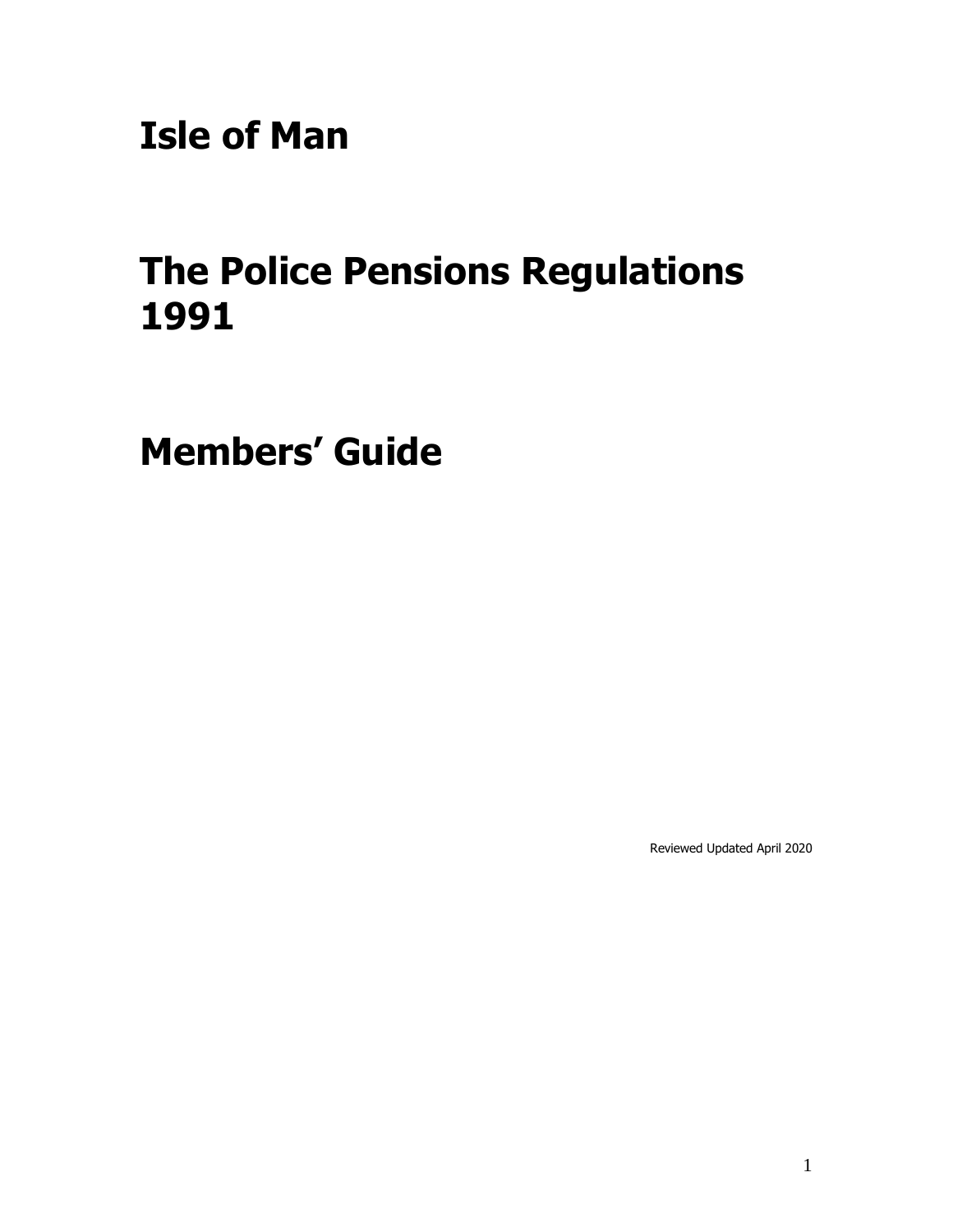## **Contents**

| 1. Introduction                                                  | 4              |
|------------------------------------------------------------------|----------------|
| 2. "At a glance" guide                                           | 5              |
| 3. Membership and contributions                                  | $\overline{7}$ |
| 3.1 Membership                                                   | $\overline{7}$ |
| 3.2 Your contributions                                           | $\overline{7}$ |
| 3.3 Unpaid absence                                               | 8              |
| 4. Retirement and the benefits you receive                       | 9              |
| 4.1 Retirement age                                               | 10             |
| 4.2 Average pensionable pay                                      | 10             |
| 4.3 Pensionable service                                          | 11             |
| 4.4 Part-time working and pensionable service                    | 11             |
| 4.5 Benefits on retirement                                       | 11             |
| 4.6 Ordinary pension                                             | 11             |
| 4.7 Short service pension                                        | 12             |
| 4.8 Pension after part-time work                                 | 12             |
| 4.9 Deferred pension                                             | 13             |
| 4.10 Refund of contributions on leaving the service              | 14             |
| 5. Benefits for survivors if you die                             | 15             |
| 5.1 Lump sum death grant                                         | 15             |
| 5.2 Death gratuity                                               | 15             |
| 5.3 Gratuity $-$ estate                                          | 15             |
| 5.4 Adult survivor awards                                        | 16             |
| 5.5 Children's pensions                                          | 19             |
| 6. Medical retirement and pensions paid on grounds of ill-health | 20             |
| 6.1 Referral to a medical practitioner                           | 20             |
| 6.2 Ill-health pension                                           | 21             |
| 6.3 Ill-health gratuity                                          | 22             |
| 6.4 Review of permanent disablement                              | 22             |
| 6.5 Reduction of ill-health award due to your default            | 22             |
| 6.6 Injury award                                                 | 22             |
| 7. Commutation and allocation of your pension                    | 23             |
| 7.1 Commutation                                                  | 23             |
| 7.2 Allocation                                                   | 23             |
| 8. Increasing your benefits                                      | 25             |
| 8.1 Purchase of increased benefits through 'added years'         | 25             |
| 8.2 PPR Additional Voluntary Contributions (AVC) scheme          | 27             |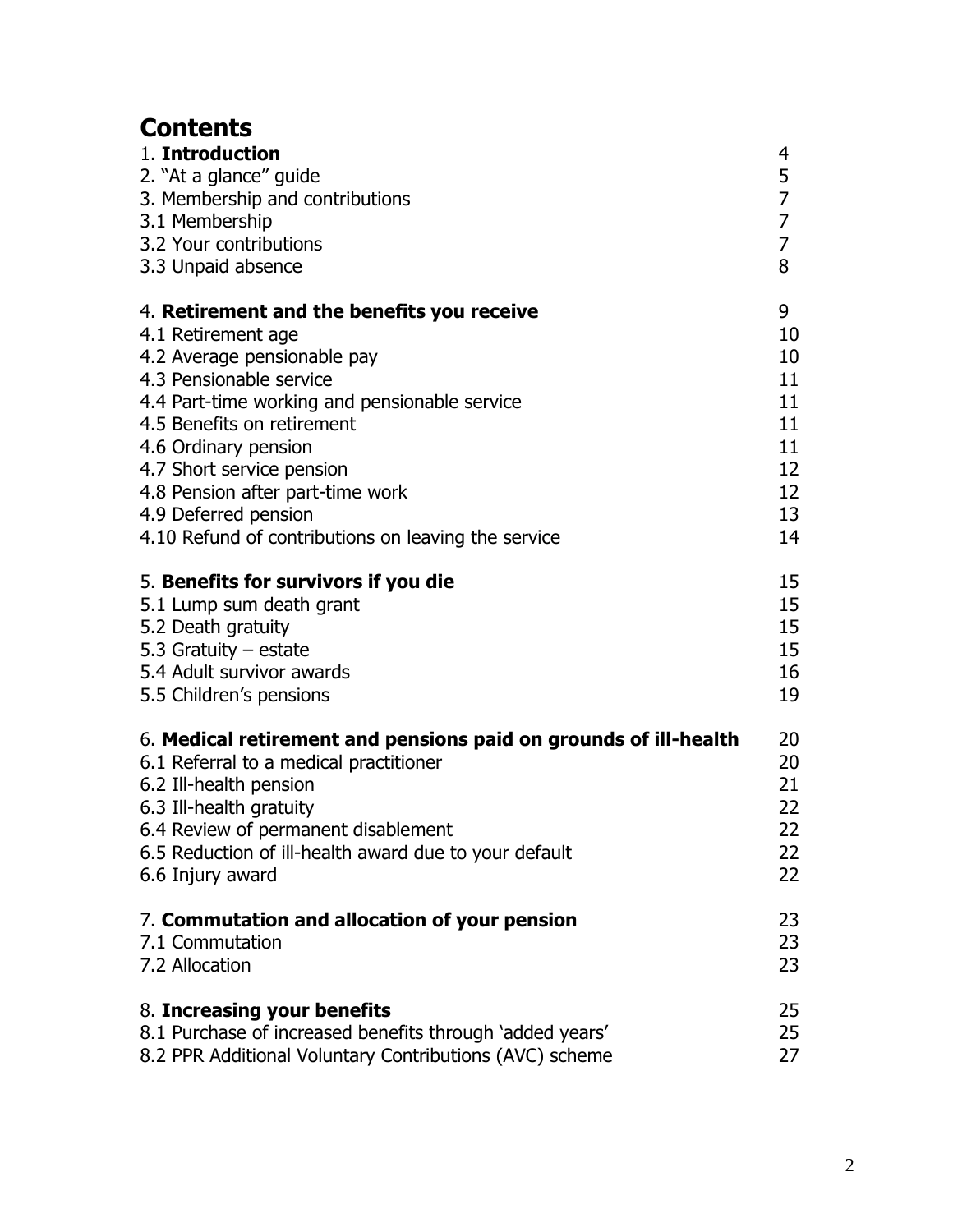| 9. Transferring benefits into, and leaving the scheme        | 28 |
|--------------------------------------------------------------|----|
| 9.1 Inward transfer of pension rights to PPR                 | 28 |
| 9.2 Outward transfer of your PPR pension rights              | 29 |
| 9.3 Opting out                                               | 30 |
| 9.4 Opportunities to re-join at a later date                 | 31 |
| 9.5 Re-joining the Police Service                            | 31 |
| 10. Re-engagement after retirement                           | 32 |
| 10.1 Resumption of police service before usual pension age   | 32 |
| 10.2 Resumption of police service after receipt of a pension | 32 |
| 10.3 Abatement of pension                                    | 32 |
| 10.4 Inter-service abatement                                 | 33 |
| 11. Divorce and dissolution of civil partnerships            | 34 |
| 12. Payment of awards                                        | 35 |
| 12.1 General arrangements                                    | 35 |
| 12.2 Income Tax                                              | 35 |
| 12.3 State Pension benefits                                  | 36 |
| 12.4 Pensions increase in line with inflation                | 37 |
| 13. Miscellaneous                                            | 39 |
| 13.1 Forfeiture of pension                                   | 39 |
| 13.2 Assignment of benefits                                  | 40 |
| 13.3 Loss of benefits                                        | 40 |
| 13.4 Scheme amendments                                       | 40 |
| 13.5 Income Tax Revenue limits                               | 40 |
| 14. Appeals and complaints                                   | 41 |
| 14.1 General                                                 | 41 |
| 14.2 Medical appeals                                         | 41 |
| 14.3 Appeal to High Court                                    | 42 |
| 14.4 Internal dispute resolution procedures                  | 42 |
| 14.5 Pensions Ombudsman                                      | 42 |
| 14.6 Data Protection                                         | 43 |
| <b>Time limits</b>                                           | 44 |
| Glossary                                                     | 45 |
| <b>Contact Information</b>                                   | 50 |
| <b>Small Print</b>                                           | 51 |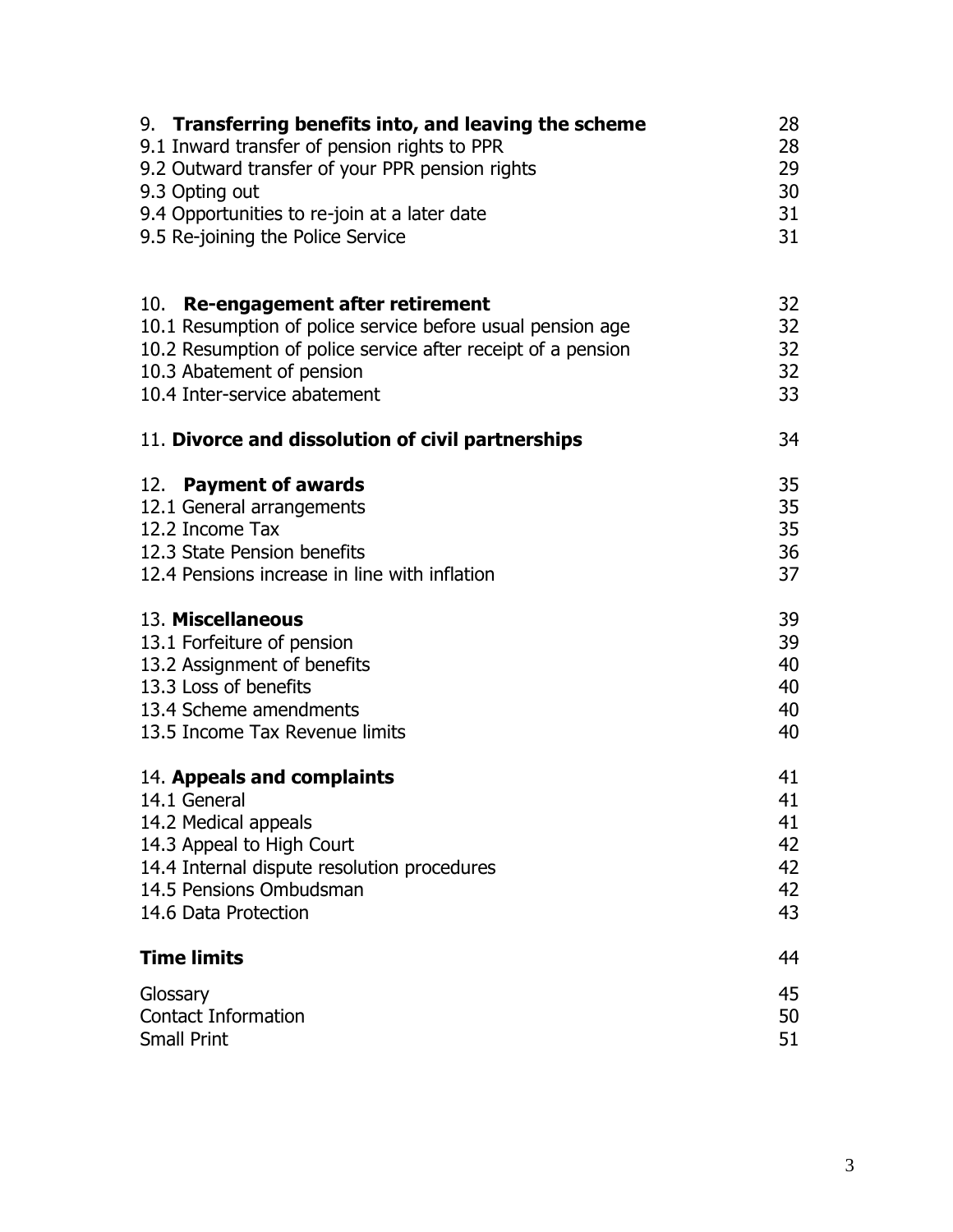## **1. Introduction**

The Public Sector Pensions Authority manages and administers the Police Pension Regulations in the Isle of Man. The Department of Home Affairs provides a pension scheme for officers of the Isle of Man Constabulary, which is administered on its behalf by the Public Sector Pensions Authority (the PSPA).

These arrangements are known as The Police Pensions Regulations 1991 (abbreviated to PPR 1991 in this guide) and the Police Pensions Regulations 2010 (abbreviated to PPR 2010) and these are amended from time to time.

Please note that the PSPA will in most cases administer the scheme in its capacity as administrator, but it does so administratively on behalf of the Department of Home Affairs.

These schemes are not linked to or analogous to the police pension schemes in the United Kingdom.

The schemes are controlled by formal regulations. This guide is intended to explain the main details in simpler language than is used in the regulations, although it must be remembered that nothing in this guide can override the regulations.

Officers who started their police service before 1 April 2010 will have joined PPR 1991 and officers who started their police service after 1 April 2010 can join the PPR 2010.

This guide applies only to members of PPR 1991. There is a separate guide for members of PPR 2010.

Injury awards are no longer part of the pension scheme, but are controlled by separate regulations. Guidance on injury awards will be made available separately.

This guide applies only to police officers in the Isle of Man Constabulary.

The Public Sector Pensions Authority (PSPA) contact details can be found on page 51 of this guide. If there are any points about which you would like further help, please contact the PSPA who have a copy of the regulations, to which you will be able to refer if you wish.

The following sections give more detailed information about PPR 1991. Section 2 is an 'at a glance' guide to the scheme, which summarises the main elements.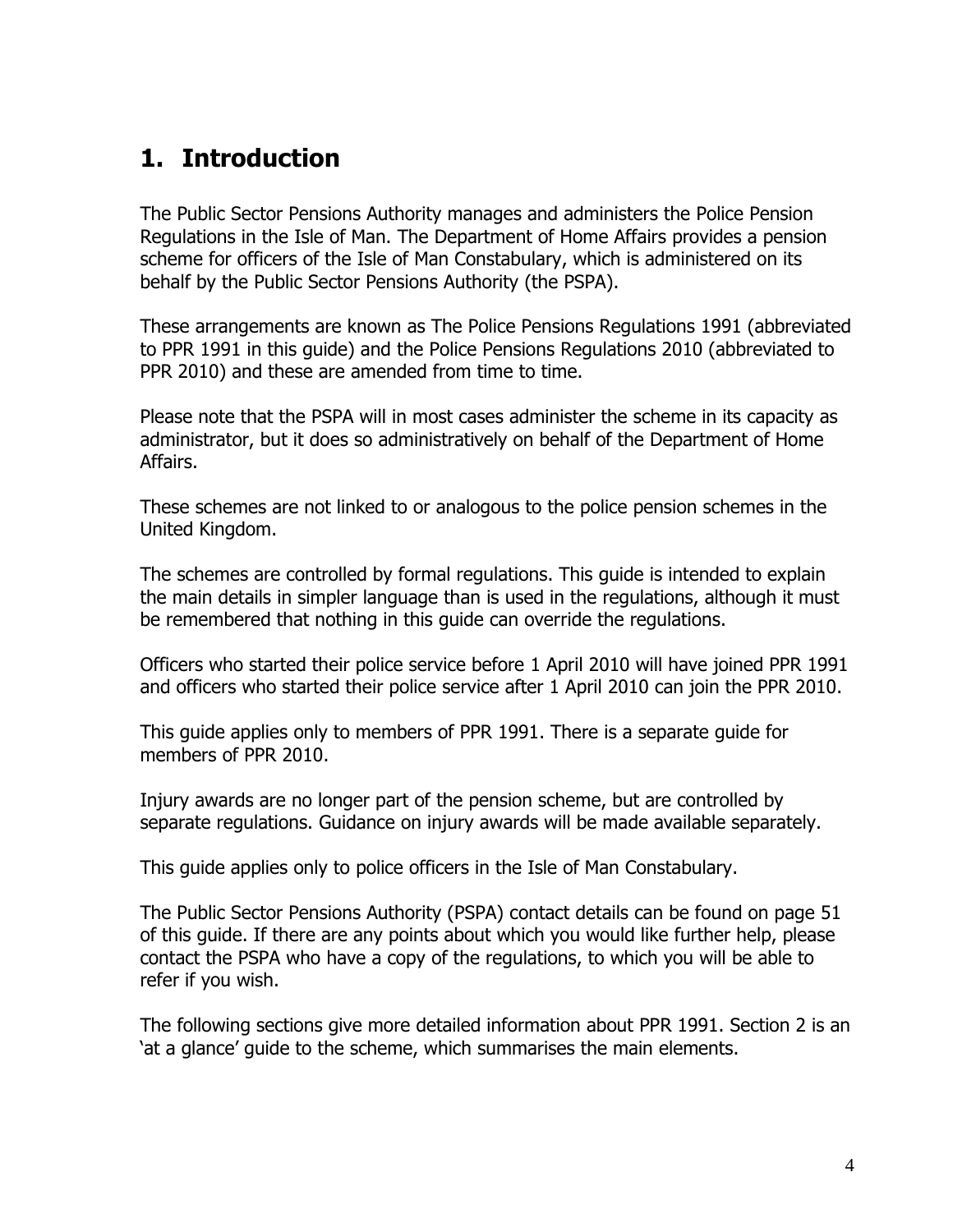The information in the guide uses plain language where possible, but the use of specialist terms in relation to pensions is sometimes unavoidable. The main terms with which you might not be familiar are explained in the glossary on page 46.

## **2. The Police Pension Scheme "at a glance"**

### Key features

- All new recruits to the police service before 1 April 2010 became members of PPR 1991, unless they opted out of the scheme.
- Police officers contribute between 14.25% and 15.05% of their pay to the scheme
- PPR 1991 is a 'final salary' scheme, which means that the pension is calculated as a proportion of your final average pensionable pay. This is generally pay in your last year of service as a member of the scheme.
- The pension that you will receive depends on your pensionable service, which for most officers will be the length of service in the police force for which they have paid pension contributions, with appropriate adjustments for any part-time service.

### Pension benefits for police officers

- The earliest age that a pension can generally be paid is 50, depending upon length of service, but if you have 30 years' pensionable service, you may retire with an immediate pension before age 50.
- Ill health pensions are payable immediately.
- 30 years' service is needed for a maximum pension.
- A maximum pension is two-thirds of average pensionable pay.
- There is an option to exchange ('commute') part of the pension for a tax-free lump sum.
- Average pensionable pay is in effect the highest pensionable pay for the three years before retirement.
- Each year of pensionable service for the first 20 years gives entitlement to a pension of 1/60 of final pay and each year for the final 10 years gives 2/60, up to a limit of 40/60.
- Pensions in payment are generally increased for inflation (though only from the age of 55 unless the officer is medically retired or other conditions are satisfied).

### Benefits for others on the death of a police officer

- A lump sum death grant of two times pay.
- A pension for a surviving adult (surviving spouse, civil partner or nominated partner) is half of the officer's pension entitlement.
- Dependent children under the age of 23 may qualify for a pension.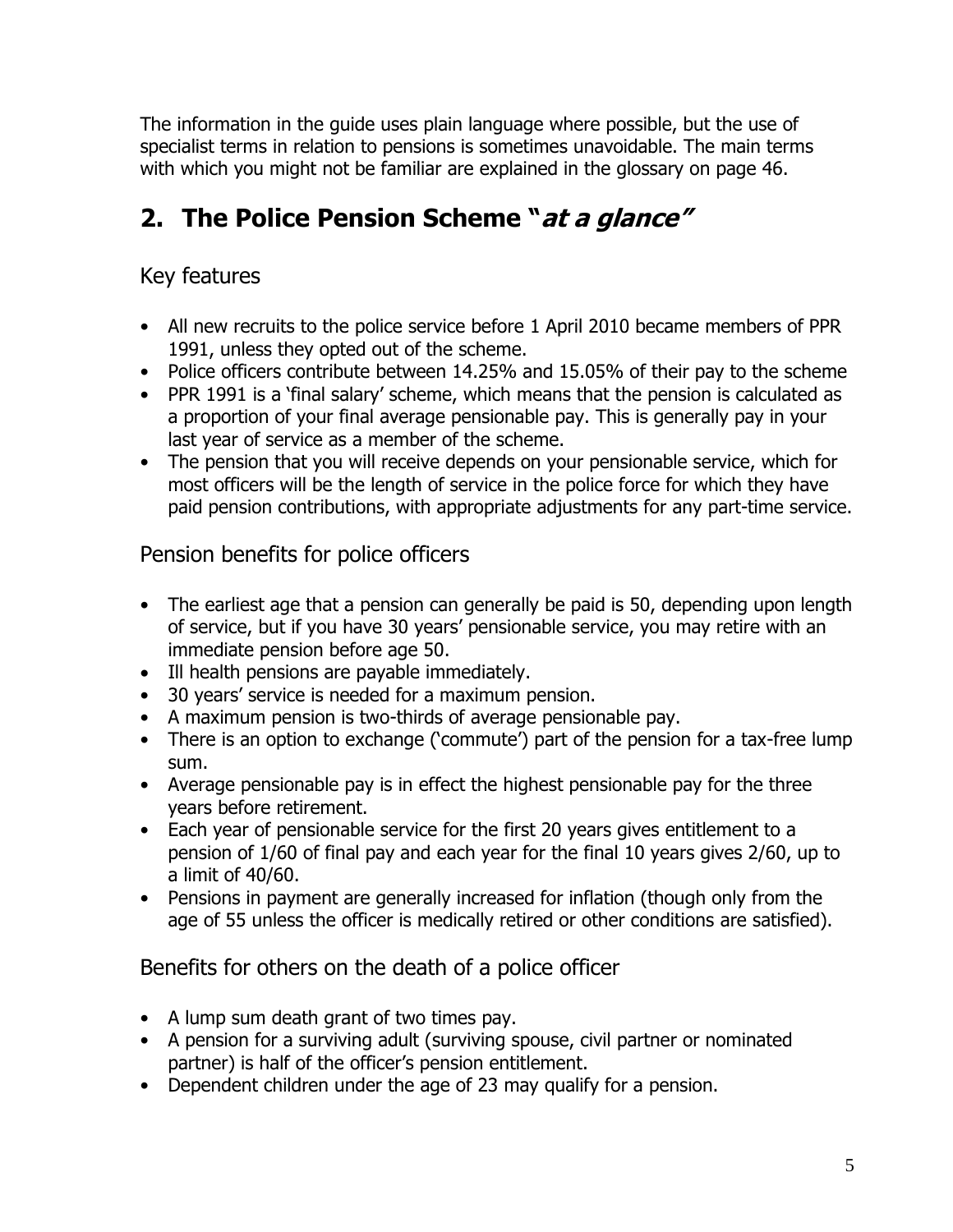#### Medical retirement and ill-health pensions

- The Department of Home Affairs (the Department) has discretion to retire a police officer on the grounds that he or she is permanently disabled for the ordinary duties of a member of the police force.
- An immediate pension and lump sum is payable to any officer at any age who is granted ill-health retirement.
- The issue of permanent disablement is determined by a doctor and there are appeal rights against medical decisions.
- Ill-health pensions are increased to take account of inflation throughout their payment.
- The Department of Home Affairs has discretion to review the payment of ill-health awards at intervals.
- Even if you are judged to be permanently disabled, it does not automatically follow that you will be granted ill-health retirement. The Department of Home Affairs will consider whether there are alternative duties that you could perform and still remain in the service (taking account of your overall capabilities).
- There are separate arrangements for the payment of injury awards to officers who are permanently disabled as the result of an injury on duty, which are outside the pension scheme.

#### Other features

- There is a facility to buy more pension in the scheme ('added years') within the overall limit of 30 years.
- There is also the option to pay additional voluntary contributions to a pension investment plan through Aviva.
- If you build up pension rights in the scheme but leave the police service (or opt out of the scheme) before retirement, you will be eligible for a Deferred pension payable at age 60. Deferred Pensions can be payable from age 55, but will be actuarially reduced to take account of the fact the pension is being paid early before age 60 and will be in payment for longer.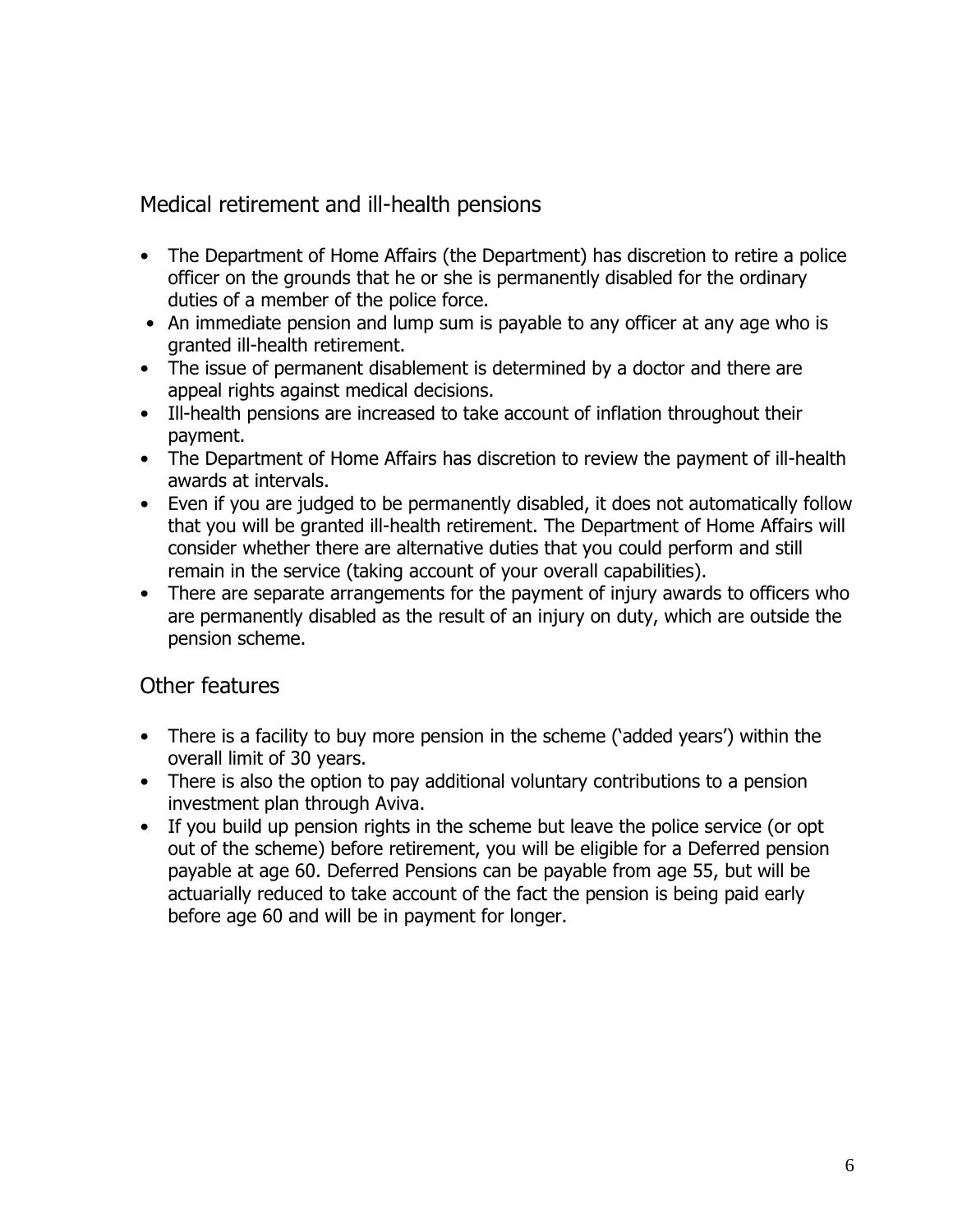## **3. Membership and contributions**

### 3.1 Membership

If you are a regular police officer, and you joined the service before 1 April 2010, you will have been admitted to PPR 1991 automatically on appointment unless you decided to opt out.

If you opted out of PPR 1991 you cannot re-join it (unless approved by the Isle of Man Constabulary). After that date, if you wish to opt back in, you must join PPR 2010. This may be subject to a medical examination (for which you would have to pay the cost), to decide whether you will be eligible for ill-health benefits.

Ordinarily, all other officers joining the police service after 1 April 2010 will be admitted to the Police Pension Regulations 2010

The Regulations permit joiners membership of the PPR 1991 but only with express agreement of the Department of Home Affairs and subject to certain criteria being met. It is possible for you to be a member of PPR 1991 and to contribute to other pension schemes, such as a personal pension plan, at the same time. You are recommended to consult an independent financial adviser if you wish to obtain information about other pension schemes.

### 3.2 Your contributions

You pay contributions towards the cost of your pension benefits. These are set as a percentage of your 'pensionable pay'. The contribution rate you pay is tiered and is dependent on the amount of your basic annual salary. The current salary tiers and contribution rates (as at  $1<sup>st</sup>$  April 2014) are shown at table 1:

| <b>Tier</b> | <b>Salary Tier</b>                                                       | <b>Contribution Rate from</b><br>1 April 2014 |
|-------------|--------------------------------------------------------------------------|-----------------------------------------------|
| Tier 1      | <b>Basic Annual Salary</b><br>under £27,000                              | n/a                                           |
| Tier 2      | <b>Basic Annual Salary</b><br>more than £27,000 but<br>less than £60,000 | 14.25%                                        |
| Tier 3      | Basic Annual Salary of<br>£60,000 and over                               | 15.05%                                        |

Table 1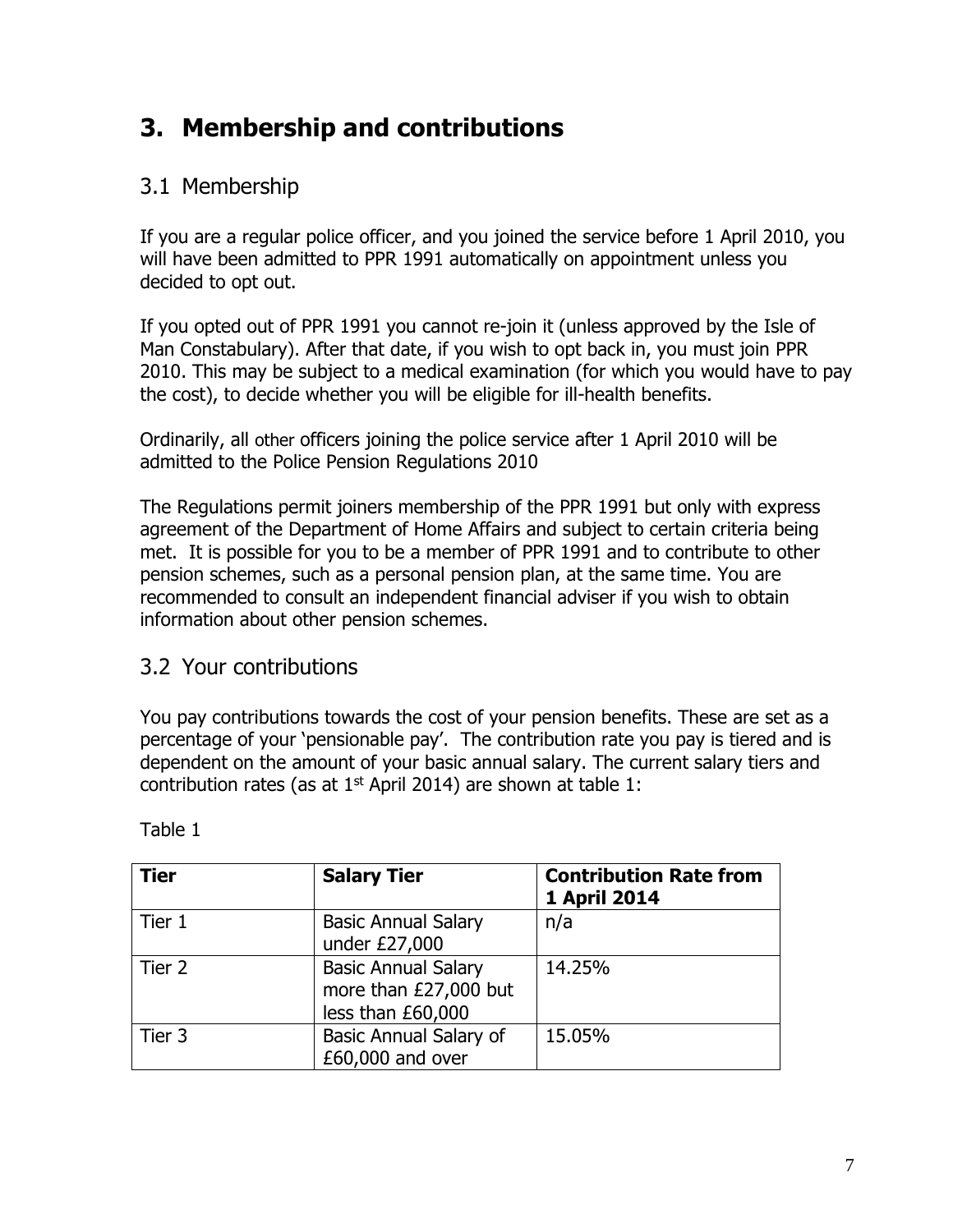Pensionable pay includes basic salary, additional salary on temporary promotion and competence related threshold payments. Overtime pay, housing allowance and transitional rent allowance are not pensionable.

Contributions are deducted from pay before it is assessed for income tax, so you will automatically receive full income tax relief at the highest rate you pay.

#### 3.3 Unpaid absence

Your pensionable service may be affected by any periods of unpaid absence. In general, periods of absence can only count as pensionable service (see section 4.3) if pension contributions are paid in respect of the period of absence. Sick leave on full pay or reduced pay and paid maternity leave, maternity support leave and adoption leave count towards pensionable service if pension contributions are paid for those periods.

Unpaid leave, other than the first 26 weeks of maternity leave, can only count as pensionable service if you pay the pension contributions which would otherwise have been due. You are only able to do this for periods of unpaid maternity or parental leave, or a period of unpaid sick leave which is less than six months in duration. You cannot pay pension contributions for a total of more than 12 months of unpaid sick leave aggregated across your police service. If you wish to pay contributions under these circumstances, you must notify the Constabulary within six months of your return to work, or by the date you leave the service if that is earlier. The contributions may be paid by lump sum or instalments. Further details are available from the PSPA.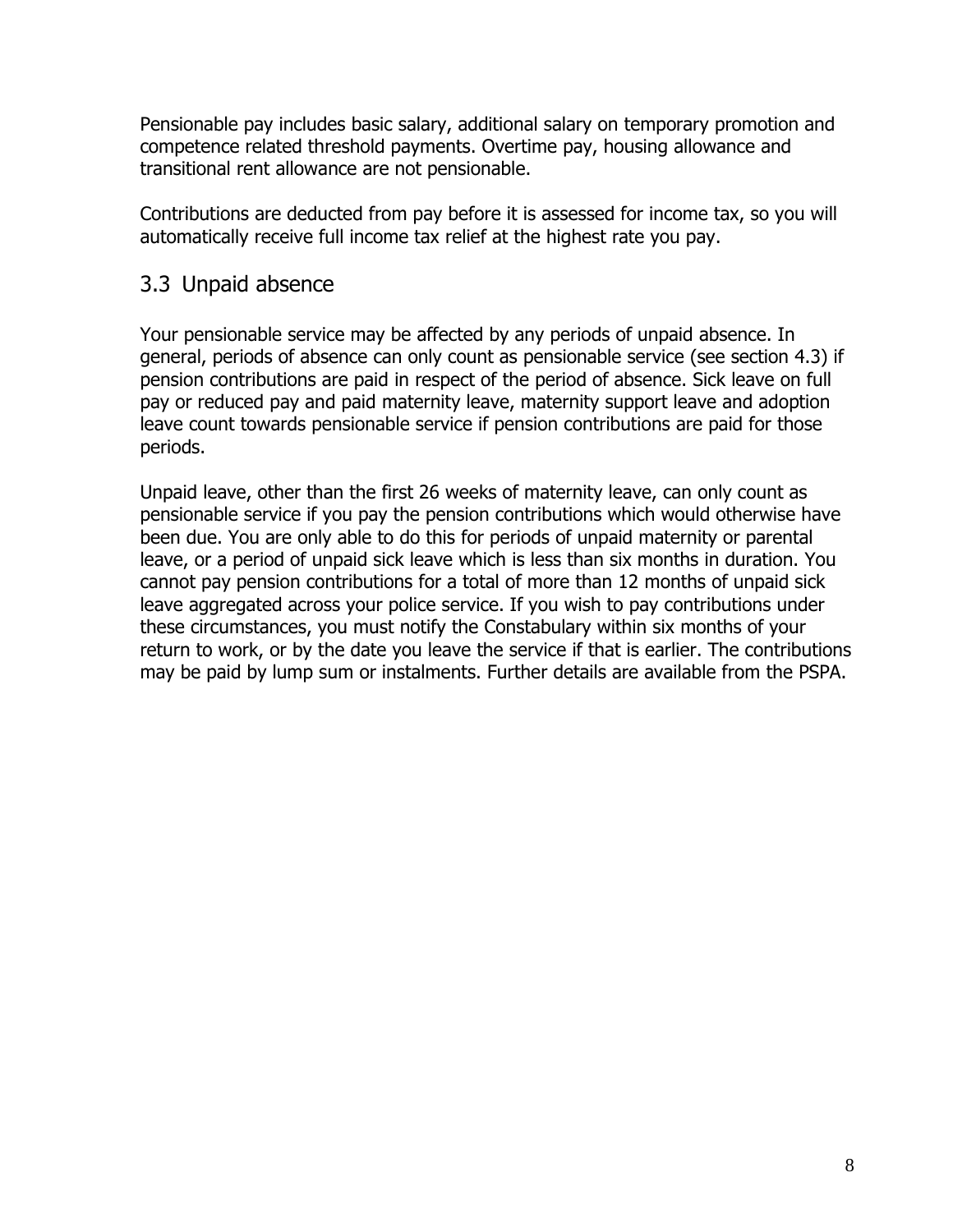## **4. Retirement and the benefits you receive**

The amount of your retirement benefits and the date on which they become payable will depend on your age, final pensionable pay and length of pensionable service.

#### 4.1 Retirement Pensions and ages

If you have 25 years' pensionable service you can retire with an **Ordinary Pension** paid immediately on retirement once you reach age 50.

If you have 30 years' pensionable service you may retire immediately with an **Ordinary Pension** before age 50.

If you have less than 25 years' service and retire at what would have been the compulsory retirement age for your rank before the compulsory retirement ages were introduced on 1 April 2010, you can receive a **Short Service Pension**. The pre- 2010 compulsory retirement ages are now called "voluntary retirement ages".

#### From 1 April 2010, **compulsory retirement ages** are:

- for a constable, sergeant, inspector or chief inspector, 60 years
- for an officer with any higher rank, 65 years.

#### From 1 April 2010, **voluntary retirement ages** are:

- for a constable or sergeant, 55 years
- for an inspector or Superintendent, 60 years.

Appointment to the rank of chief constable is for a fixed term. If you have been appointed for a fixed term which ends before you reach the age of 55, and your service does end before you reach age 55, you will be entitled to a deferred pension payable at age 60.

If you have completed 30 years' pensionable service in PPR 1991 (or would have been able to if you had not opted out of PPR), the Constabulary may require you to retire on the grounds that your retention in the force would not be in the general interests of efficiency.

If you become permanently disabled at any age for the performance of the ordinary duties of a member of the force, the Constabulary may require you to retire on the grounds of ill-health (see Section 6).

Officers are required to give three months' notice of their intended voluntary retirement.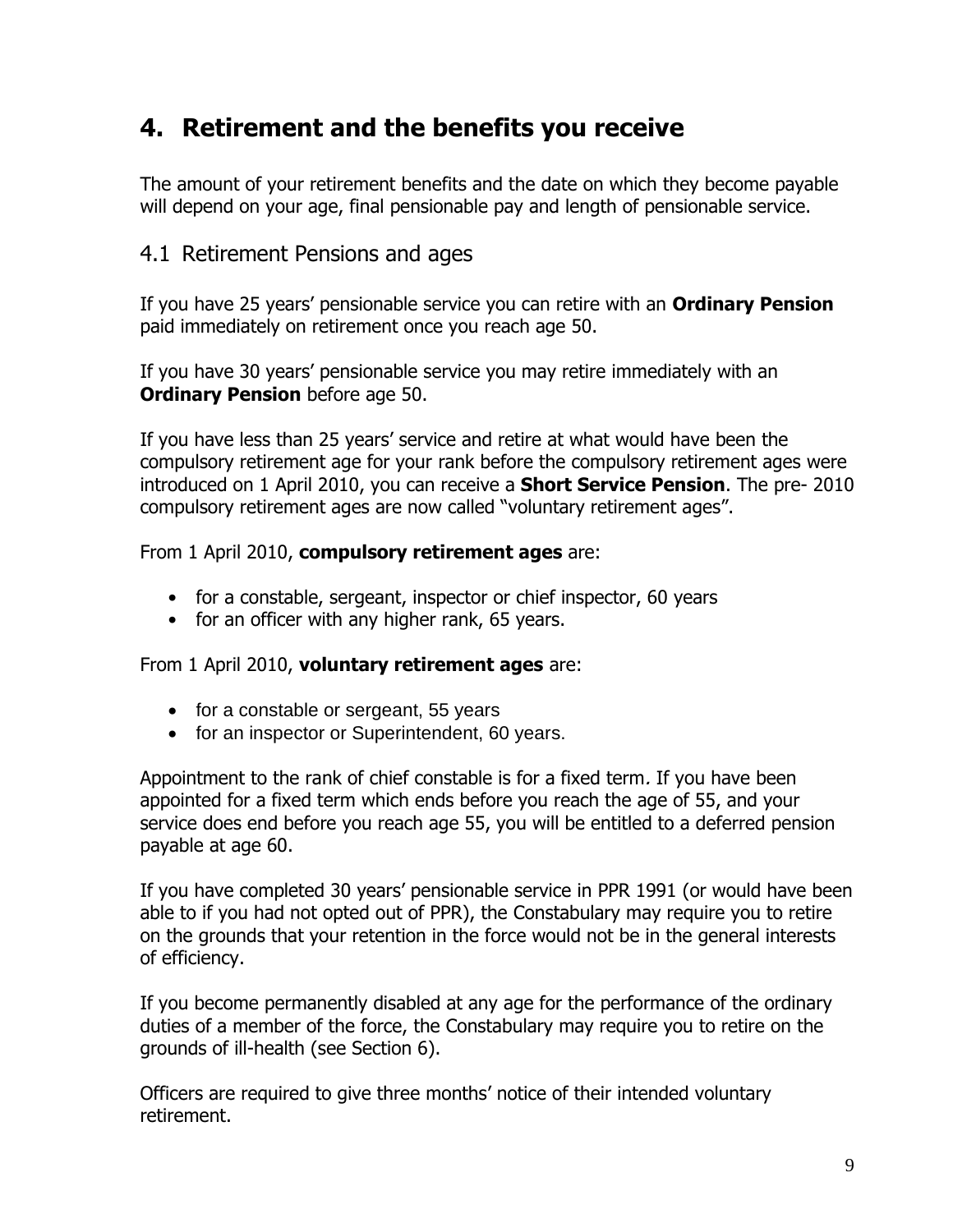### 4.2 Average pensionable pay

Your pension benefits are calculated based on your average pensionable pay, which is normally your pensionable pay for your final 12 months of service. If your pensionable pay in one of the preceding two years was higher, then this will be used instead. **Example 1** 

Alex retires at the end of 2017. He was given temporary promotion in 2016. His pensionable pay in the three years prior to his retirement has been:

2017 £37,000 2016 £45,000 2015 £40,000 His average pensionable pay, for calculating his pension, will be his 2016 pay.

Average pensionable pay is always taken to be full-time pay, even if you work parttime. If you work half-time for a year, for example, your final pensionable pay for that year is the full-time rate (but you will only be able to count a half year's pensionable service).

### 4.3 Pensionable service

This is the service that counts in the calculation of your pension. This includes:-

- your current service as a regular police officer during which you have paid pension contributions or for which contributions are deemed to have been paid (e.g. any unpaid period in the first 26 weeks of maternity leave).
- earlier service in the same force, or in a Home Office police force (again, provided that you paid pension contributions in your earlier service and that these have not been refunded to you).
- earlier service with a Scottish force or the Police Service of Northern Ireland, if you transferred with consent and you paid pension contributions which have not been refunded to you.
- periods of 'relevant service' as under Part 7 of Regulations of the Police Regulations 2015 (this includes appointments to the Inspectorate of Constabulary and certain types of overseas service) during which you have paid pension contributions. (Officers contemplating overseas service are recommended to seek advice on the pension position before agreeing to undertake it.)

If you have pension benefits in the scheme of a former employer (such as UK Police) or in a personal pension plan you may be able to transfer them into PPR 1991. The transfer value will buy a credit of pensionable service in PPR. The PSPA has discretion to refuse a transfer if it is deemed to be insufficient to cover the cost of any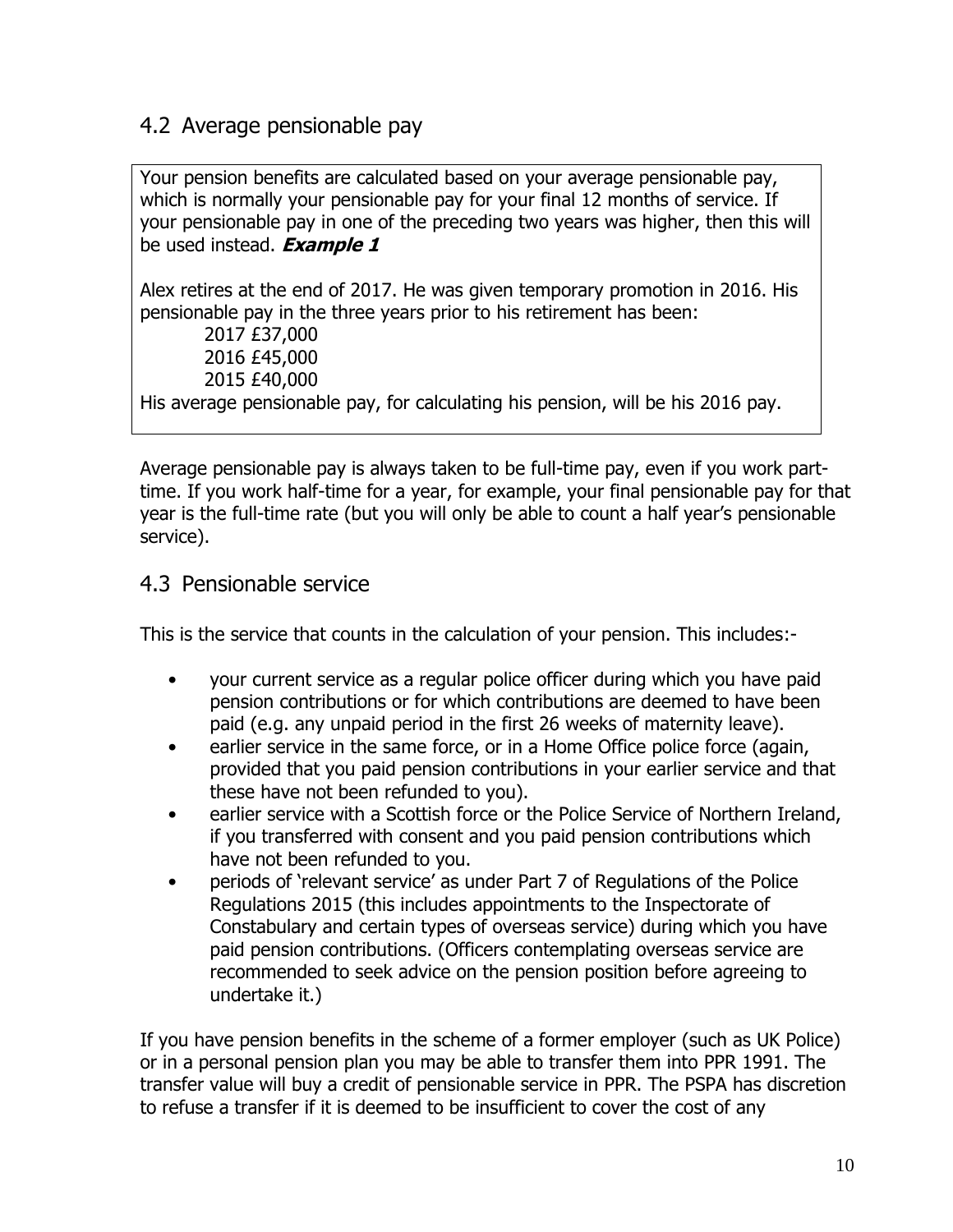Guaranteed Minimum Pension to which you may be entitled (if you had been employed in the period 1978 – 1997).

#### 4.4 Part-time working and pensionable service

Approved part-time working is counted as pensionable service on a pro-rata basis based on actual hours worked as a proportion of full-time work. Your pension contributions are also collected on a pro-rata basis (i.e. % of the part-time pay).

#### **Example 2**

Bethan's full-time pensionable pay would be £30,000 but she is working halftime. She therefore receives £15,000 salary and pays pension contributions, at a % of that, of £1,650. Each year that she serves half-time and pays pension contributions adds half a year to her pensionable service.

### 4.5 Benefits on retirement

#### **You will receive a pension for life plus, if you choose to commute part of it, a tax-free lump sum.**

Your police pension is based on  $\frac{1}{60}$ th of your average pensionable pay for each year of pensionable service up to 20 years, and  $\frac{2}{60}$ ths of your average pensionable pay for each year over 20 years, up to a maximum of  $40/60$ th.

For example, 25 years' service gives  $30/60$ ths. Each day counts as  $1/365$ th of a year. The maximum length of pensionable service that can count towards a PPR pension is 30 years.

The position of officers who have worked some part time service is dealt with at section 4.8.

You can exchange ('commute') part of your pension for a tax-free lump sum (see section 7).

#### 4.6 Ordinary pension

An ordinary pension is awarded immediately on retirement from active police service after completion of at least 25 years' pensionable service, but only if you are age 50 or over.

If you have 30 years' pensionable service, you may retire with an immediate pension before age 50.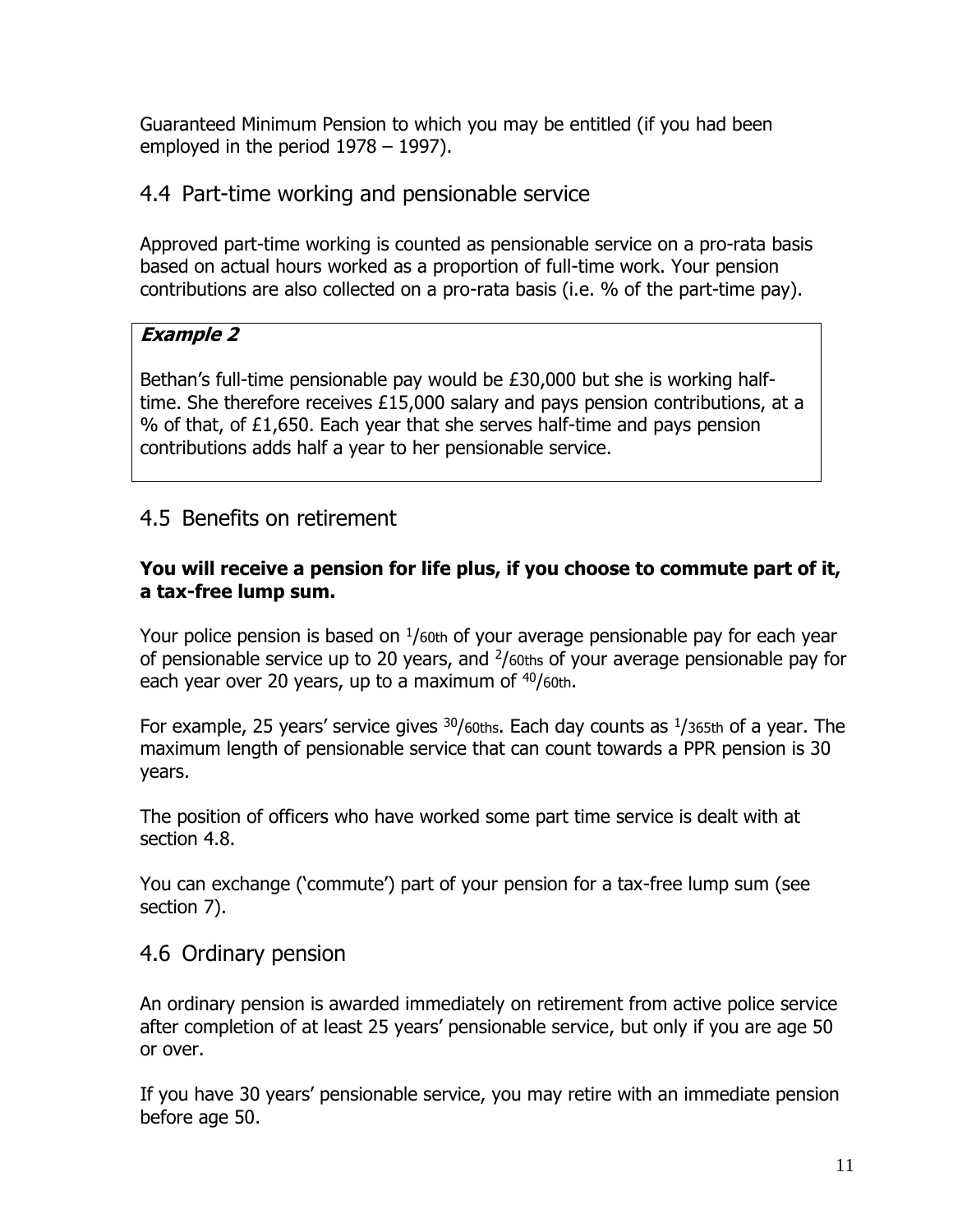If you leave the service or opt out of the Scheme with less than 25 years pensionable service your pension will be deferred for payment at age 60 - See 4.10.

If you leave the service or opt out of the Scheme with more than 25 years pensionable service you will be entitled to claim an Ordinary Pension from age 50.

| <b>Example 3</b>                                                                                                                                        |                                                                    |
|---------------------------------------------------------------------------------------------------------------------------------------------------------|--------------------------------------------------------------------|
| Chris's average pensionable pay is £30,000 and his pensionable service is 20 years<br>at $\frac{1}{60}$ th each and 5 years at $\frac{2}{60}$ ths each. |                                                                    |
| His pension = £30,000 x 30 = £15,000 a year<br>60                                                                                                       | (index linked after the first year<br>so long as Chris is over 55) |

### 4.7 Short service pension

A short service pension is payable immediately on retirement after completion of at least two but less than 25 years' pensionable service if you retire at what would have been the compulsory retirement age for your rank before the new compulsory retirement ages were introduced on 1 April 2010. It is calculated in a similar way to an ordinary pension.

If you were allowed to postpone your date of retirement beyond the compulsory retirement age for your rank, and you decide to leave voluntarily before you reach your new compulsory retirement date, then if you have at least two but less than 25 years' service you will qualify for a deferred pension payable at age 60. You will not be entitled to a short service pension, which would have been payable if you had completed your extension of service (see Section 4.9 below).

### 4.8 Pension after part-time work

As mentioned in section 4.4, approved part-time working counts as pensionable service on a pro-rata basis. However, your average pensionable pay is based on the full-time equivalent of what you earn.

#### **Example 4**

Daniela is a part-time officer who has worked half-time for the full 30 years, i.e. with 15 years' pensionable service. She can retire with an immediate pension on reaching age 50.

Her average pensionable pay is £30,000.

A full-time officer's pension in these circumstances would be: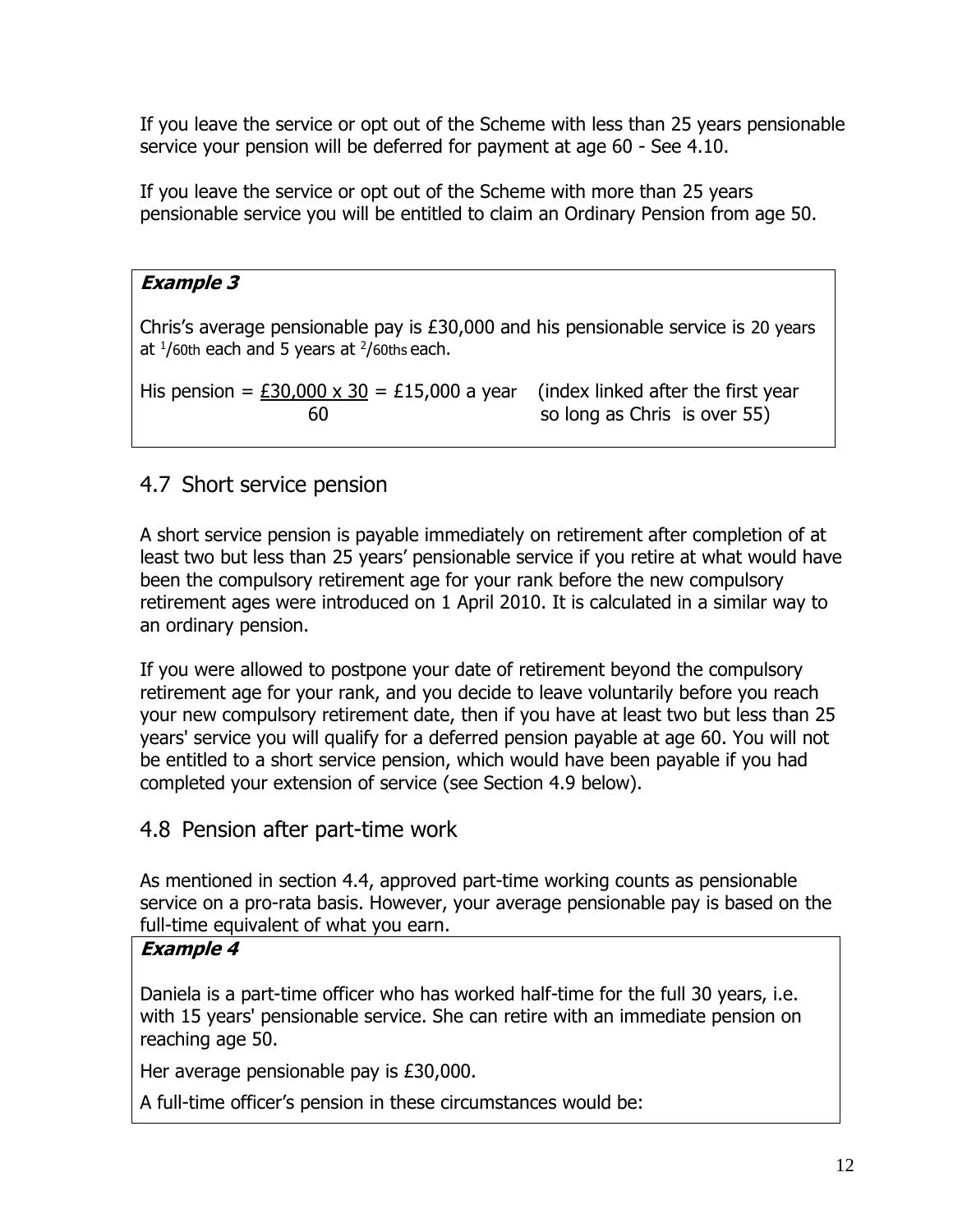$40/60 \times £30,000 = £20,000$ 

Daniela's pension, to reflect her part-time service, is the appropriate proportion of this, i.e.:

£20,000 x 15 = £10,000 per year (index linked after the first year from 55) 30

### 4.9 Deferred pension

You are entitled to a deferred pension if you have at least two years and less than 25 years service to count towards qualifying service and you either:

- leave the police, or
- cease to be a member of PPR by opting out of it,

without transferring your PPR rights to another pension scheme.

The deferred pension will be a proportion of your hypothetical pension  $-$  i.e. the pension you would have earned by the age of compulsory retirement, subject to the limit of the maximum ordinary pension.

The size of your deferred pension will be the same proportion of your hypothetical pension as your actual pensionable service is of your hypothetical service  $-$  i.e. the pensionable service you would have accrued by the time of your compulsory retirement age, subject to a limit of maximum pension.

A deferred pension is usually payable from age 60. However, it can be paid earlier, from age 55, but it will be actuarially reduced to account for the fact that it is being paid earlier and will be paid for longer.

A deferred pension may be paid earlier if you become permanently disabled from performing the ordinary duties of a police officer.

A deferred pension will not be paid from age 50. If you leave the Scheme before the age of 50 with 25 or more years of pensionable service you are entitled to claim an Ordinary Pension from age 50 – See 4.6.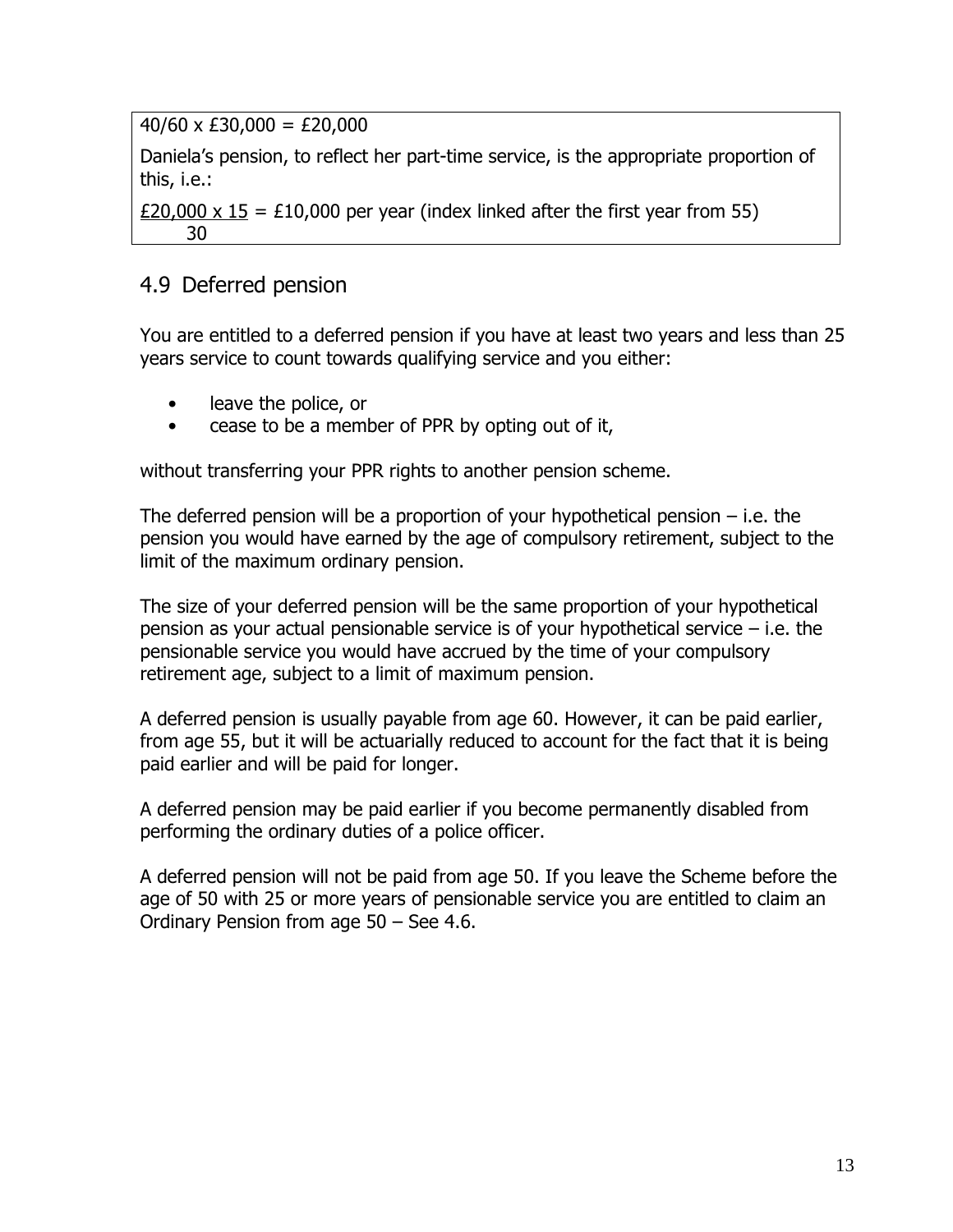#### **Example 5**

Ewan, with the rank of constable, leaves PPR after 10 years' service at age 40 with average pensionable pay of £30,000. He could have left at age 55 with an immediate pension, by which time he would have accrued 25 years' service – his hypothetical service – which would have given 30/60ths (as in Example 3 above). Ewan's officer's hypothetical pension would be:

 $£30,000 \times 30 = £15,000$  60 His deferred pension would be:  $£15,000 \times 10 = £6,000$ 25

### 4.10 Refund of contributions on leaving the service

If you leave the police service with less than two years' qualifying service without entitlement to any other PPR award, you can have your pension contributions returned to you, less deduction of tax and a deduction to contract you back in to the State Second Pension (like any leaver with at least 3 months' service you can, alternatively, ask for your PPR benefits to be transferred to another public sector pension scheme - see section 9.2). You should note that a refund of contributions will only be of the contributions that you have paid, but a transfer value will reflect the total value of pension benefits which have been purchased both by your own contributions and those of the Isle of Man Government.

If you leave the service with less than two years' qualifying service, then unless you are permanently disabled as the result of an injury received in the execution of duty your pension award will thus be a lump sum equal to your pension contributions.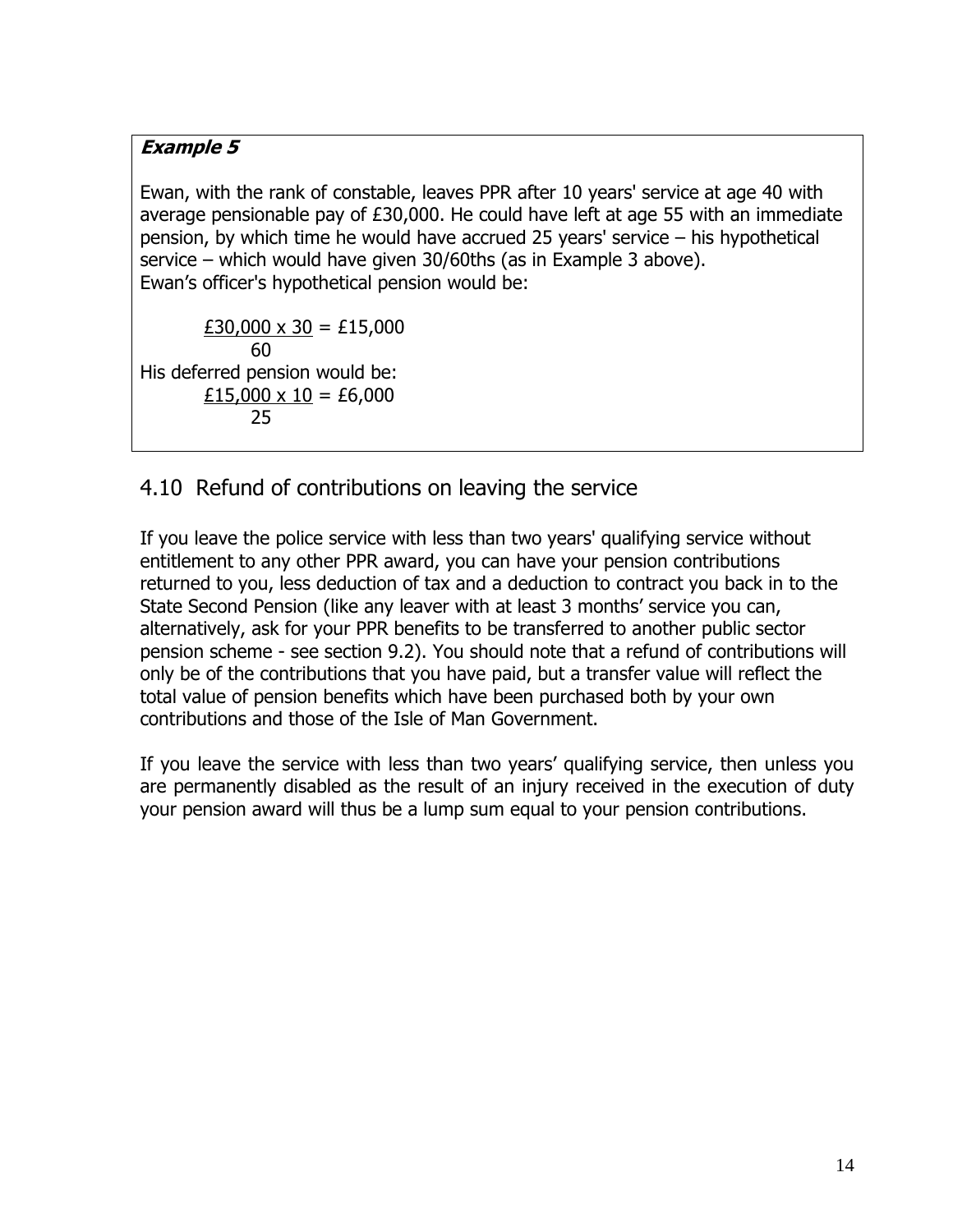## **5. Benefits for survivors if you die**

When you die, your Surviving Adult Dependent who is either your spouse, civil or nominated partner and dependent children may be eligible to receive benefits from PPR 1991. The benefits which may be payable will depend on whether you die in service or after you retire and on the length of your pensionable service at the date of your death. More details are given in this Section.

### 5.1 Lump sum death grant

If you die while serving, provided you were a member of PPR 1991 at the time of death (and had not opted out), a lump sum death grant of twice annual pensionable pay will be paid to your surviving adult dependent (spouse, civil or nominated partner). If there is no surviving adult dependent it will be paid to your personal representative – usually the executor of your will – and thus form part of your estate. If you work part-time, the lump sum will be twice your annual pensionable pay as a part-timer.

#### **Example 6**

Farah's full-time equivalent pay is £30,000 per year, but she serves 2/3 time and so her annual pensionable pay is £20,000 per year.

If she were to die in service whilst she is a member of PPR, the lump sum death grant payable in respect of her death would be £40,000.

This grant is irrespective of your length of service.

### 5.2 Death gratuity

If you die as a result of an injury on duty or die within 12 months of receiving an injury on duty as a result of that injury, your Surviving Adult Dependent (spouse or civil or nominated partner) or child or dependent relative, may be entitled to a gratuity under the Police (Injury Benefit) Regulations 2010. This does not form part of the pension scheme.

### 5.3 Gratuity - estate

If, when you die, the various awards payable under PPR (excluding the lump sum death grant) are less than your total pension contributions, an extra award equal to the balance of those contributions will be paid to your estate.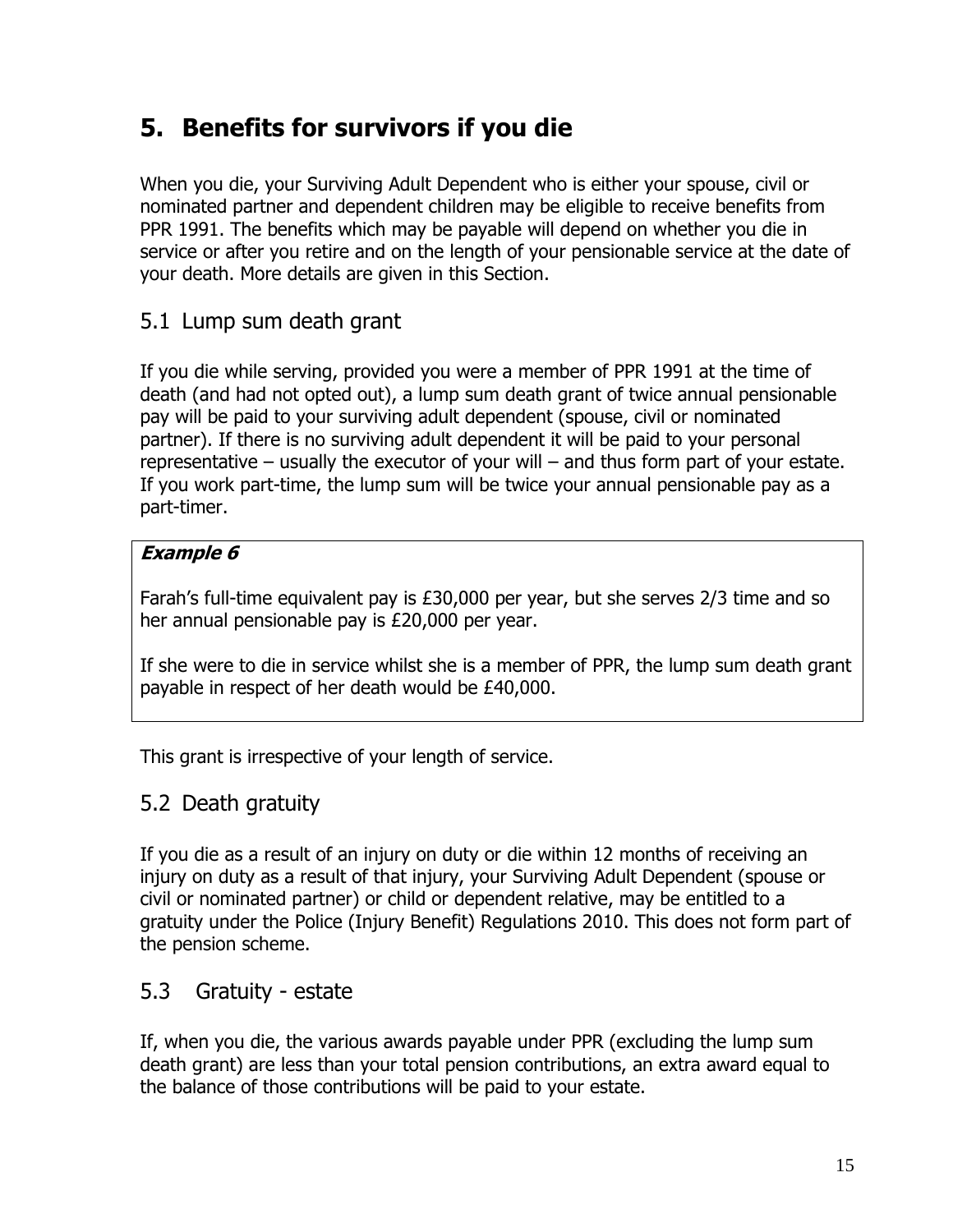### 5.4 Surviving Adult Dependent Awards

Upon the death of an officer or retired officer, pensions are paid to their surviving adult dependents named under the scheme as your spouse, civil or nominated partner For the purpose of this guide, we are calling this group Surviving Adult Dependents.

See 5.4.4. to find out how you could nominate your partner to receive a survivors pension.

#### 5.4.1 Surviving Adult Dependent Ordinary Pension

If an officer dies in service, or after retirement while receiving a PPR 1991 pension, the surviving adult will normally be entitled to a an ordinary pension if the officer had at least three years' pensionable service.

#### 5.4.2 Surviving Adults Accrued Pension

If an officer retired with entitlement to a deferred pension, his surviving adult would be entitled to an accrued pension of half of the officer's deferred pension.

#### 5.4.3 Surviving Adults Pension: increase for the first 13 weeks

For the first 13 weeks after death pension will be increased so that, together with any child allowances payable, it will equal the deceased officer's pensionable pay (and rent or housing allowance, if any) for the week before he or she died (if he or she died in service) or the weekly amount of his or her pension (if he or she died while receiving a PPR 1991 pension). An accrued pension cannot be increased, however, if the deferred pension was not in payment.

Surviving Adult Dependent pensions are paid for the life of the beneficiary and will not cease if that person co-habits with a new partner, remarries or forms a new civil partnership.

#### 5.4.4 Survivor's Pensions for Partners

As mentioned above, upon your death a survivor's pension may be payable to your partner when you die. At the time of your death, you must be unmarried or not in a civil partnership and living with your partner. Payment of a survivor pension is not automatic and subject to certain criteria, your partner may be able to make a claim to receive a survivor pension. More information can be found in the Police Regulations Pensions for Partners Guide which is available on the Police pages of the PSPA website at [www.pspa.im](http://www.pspa.im/)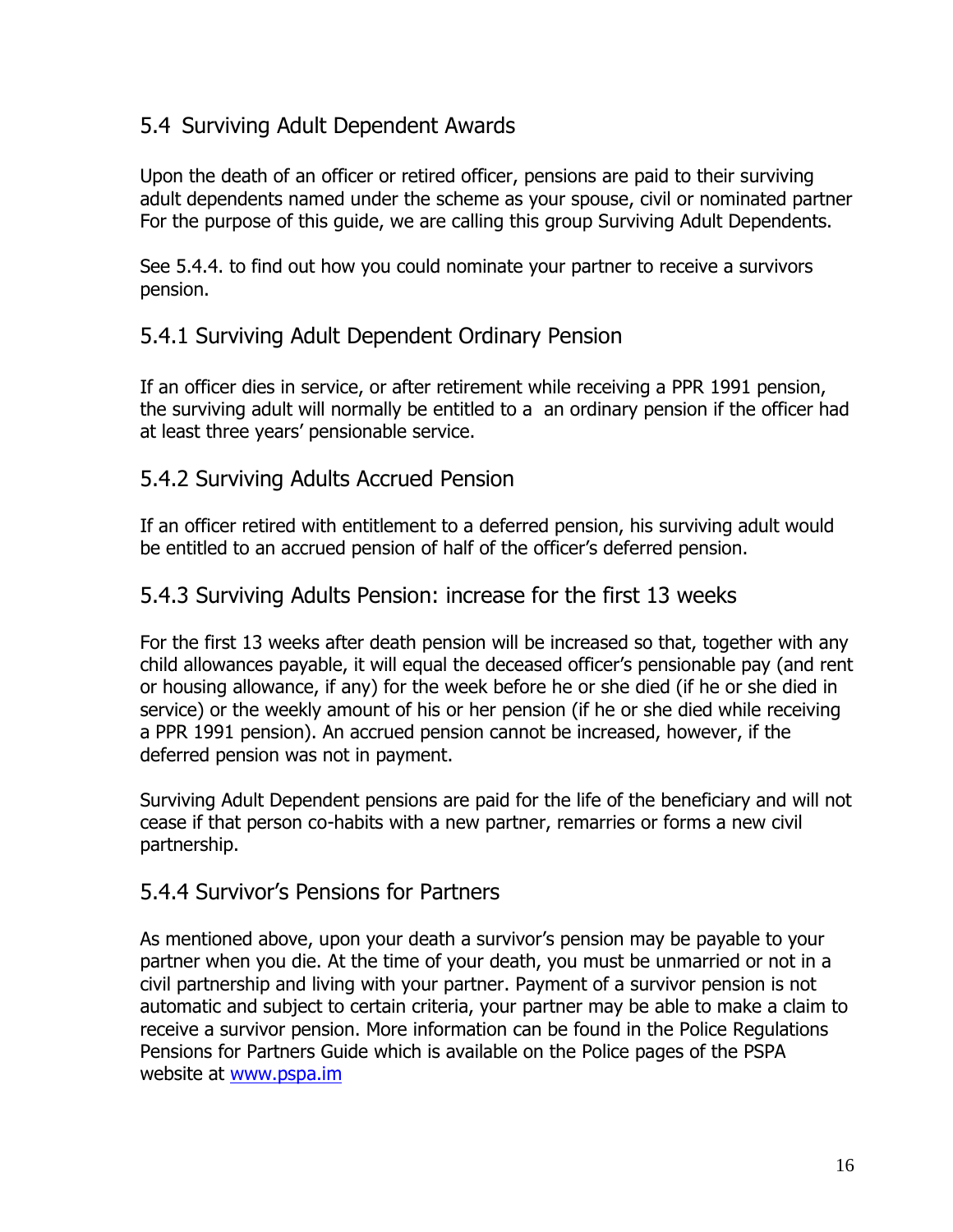### **5.5 Children's pensions**

If you die in service or when you are receiving a PPR pension, or after you have left the police service with an entitlement to receive a deferred PPR pension, childrens pensions will be payable to your legitimate or adopted children, but not to the children (including step-children) of a marriage which took place in retirement, nor to children adopted in retirement. The same awards are payable to your children regardless of whether you are a male or female officer. Whether your children meet the conditions for an award also depends on their age. If they are aged 16 or over, a pension is not payable unless they are in full-time education or training, or substantially dependent on you at the time of death. The definition can include: stepchildren, adopted and illegitimate children. If you die after leaving PPR the children must have been substantially dependent on you both at the time your service ended and at your death.

Any children's pensions which become payable on or after 1 April 2006 will cease at age 23, unless the child is dependent on you by reason of disability at the date of your death.

More details of whether your children would be eligible for an award are given in the tables at the end of this section. The types of award are considered below.

#### 5.5.1 Child's ordinary allowance

A child's ordinary allowance is generally 18.75% of your ordinary, short service or illhealth pension (if such a pension was payable) or otherwise your notional ill-health pension (see Section 6.2). Where more than two child allowances are payable, they cannot exceed 37.5% of the pension. Where the child is an orphan, the amounts are increased to 25% and 50% respectively.

#### 5.5.2 Child's accrued allowance

A child's accrued allowance is generally 18.75% of your deferred pension, irrespective of whether or not the deferred pension was in payment. Where more than two child allowances are payable they cannot exceed 37.5% of the pension. Where the child is an orphan the amounts are increased to 25% and 50% respectively.

#### 5.5.3 Child's pension: increase for the first 13 weeks

If, after your death, there is no widow's, widower's or surviving civil partner's pension payable a child's pension is increased for the first 13 weeks so that it will equal your pensionable pay (and your rent or housing allowance, if any) for the week before you die (if you die in service), or the weekly amount of your pension (if you die while in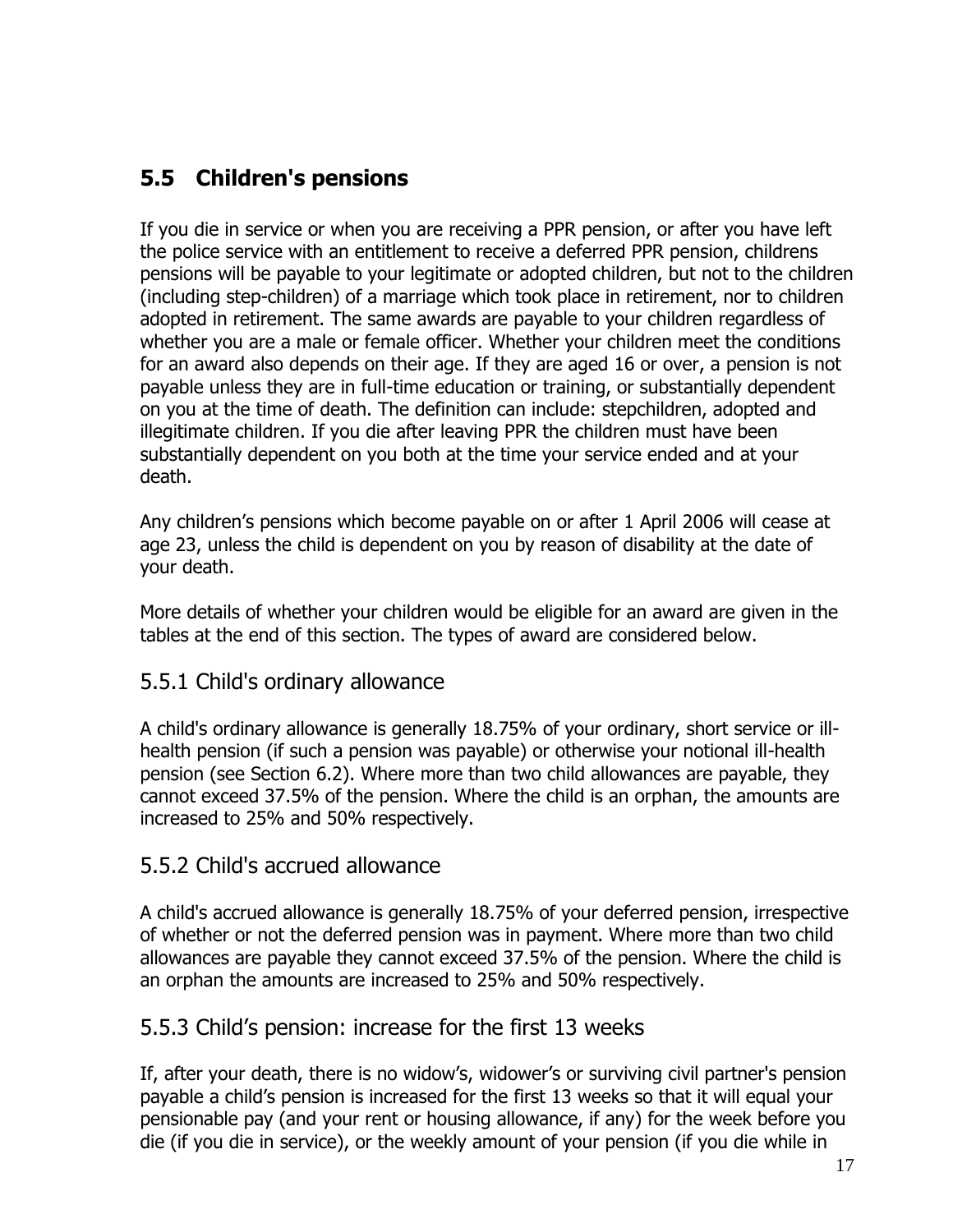receipt of a pension). Your child's accrued pension will not be increased, however, if you have a deferred pension which is not in payment at the time of your death.

| Child's relationship to you                                           | <b>Specific conditions</b>                                                                                                             |
|-----------------------------------------------------------------------|----------------------------------------------------------------------------------------------------------------------------------------|
| Child of your marriage                                                | Your marriage must have taken place<br>before your retirement.                                                                         |
| Stepchild                                                             | You must have married the child's parent<br>before retirement and the child must be<br>substantially dependent on you when<br>you die. |
| Adopted child                                                         | Child must have been adopted before<br>retirement.                                                                                     |
| Any other child who is related to you<br>or is a child of your spouse | Child must have been substantially<br>dependent on you both at the time of<br>your retirement and death.                               |

5.5.4 Child's pension: summary of who qualifies

| <b>Child's age</b>   | Circumstances in which a child's<br>allowance may be paid                                                                                                                                                                                                                                                                                                                             |
|----------------------|---------------------------------------------------------------------------------------------------------------------------------------------------------------------------------------------------------------------------------------------------------------------------------------------------------------------------------------------------------------------------------------|
| Under 16             | In all cases                                                                                                                                                                                                                                                                                                                                                                          |
| 16 and under 17      | In all cases, except where a child is in<br>full-time employment (unless full-time<br>vocational training).                                                                                                                                                                                                                                                                           |
| Over 17 and under 19 | Child is:<br>• in full-time education, or<br>• in full-time vocational training, or<br>• permanently disabled, and<br>$\triangleright$ substantially dependent on<br>relevant parent, when latter died,<br>or<br>$\triangleright$ became permanently disabled<br>while receiving a child allowance,<br>or<br>$\triangleright$ the PSPA determine that an<br>allowance should be paid. |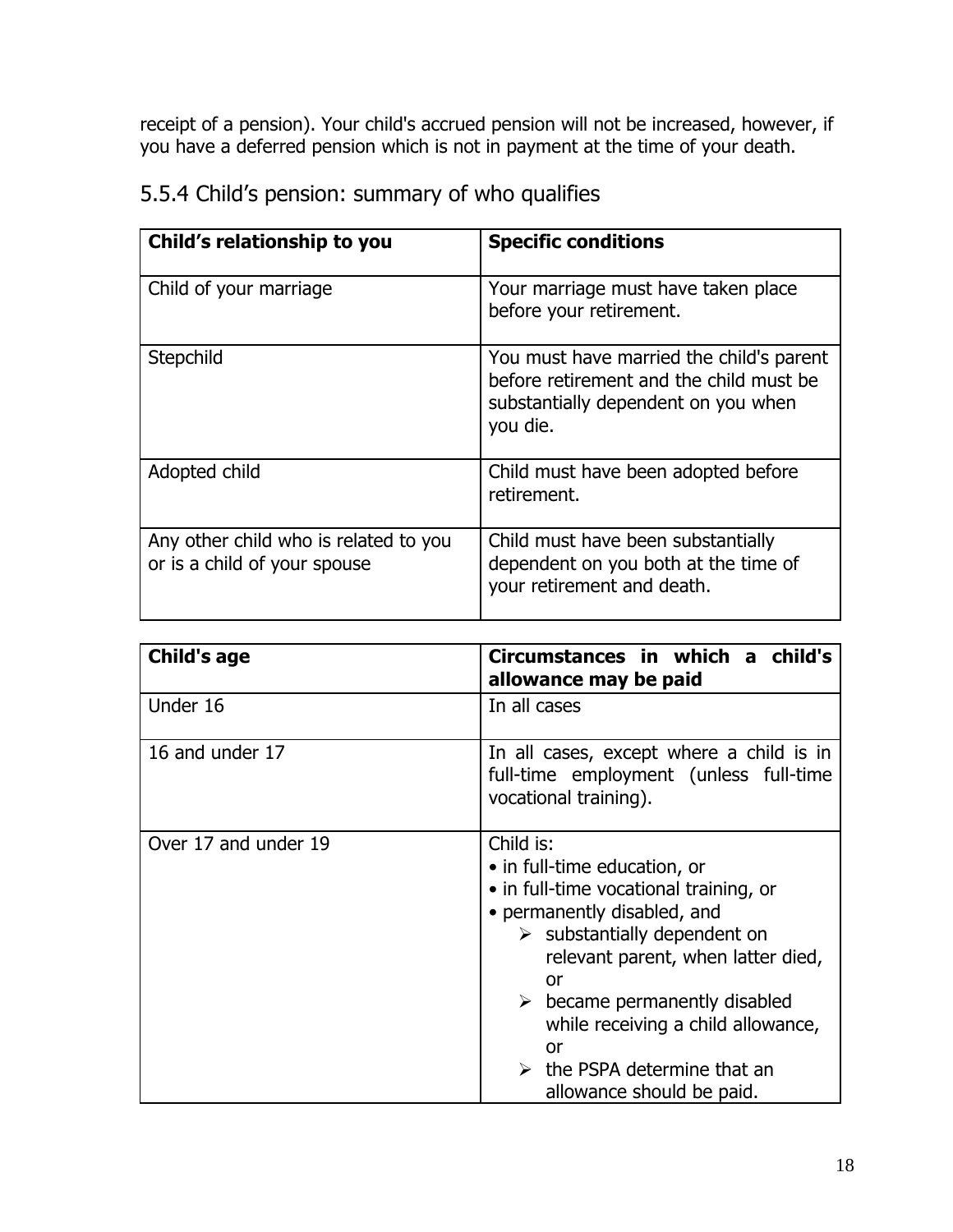| <b>Child's age</b> | Circumstances in which a child's<br>allowance may be paid                                                                                                                                                                                                                                                                                                                                                                                                                                                                           |
|--------------------|-------------------------------------------------------------------------------------------------------------------------------------------------------------------------------------------------------------------------------------------------------------------------------------------------------------------------------------------------------------------------------------------------------------------------------------------------------------------------------------------------------------------------------------|
| 19 or over         | Child is:<br>• in full-time education, or<br>• in full-time vocational training, and<br>has been continuously since before 19th<br>birthday, or the police authority waive<br>the need for complete continuity, or<br>$\triangleright$ permanently disabled, and<br>$\triangleright$ substantially dependent on<br>relevant parent, when latter died,<br>or<br>$\triangleright$ became permanently disabled<br>while receiving a child allowance,<br>or<br>$\triangleright$ the PSPA determine that an<br>allowance should be paid. |

**Note:** The allowance of a child in full-time vocational training may be reduced depending on the amount of any income related to that training.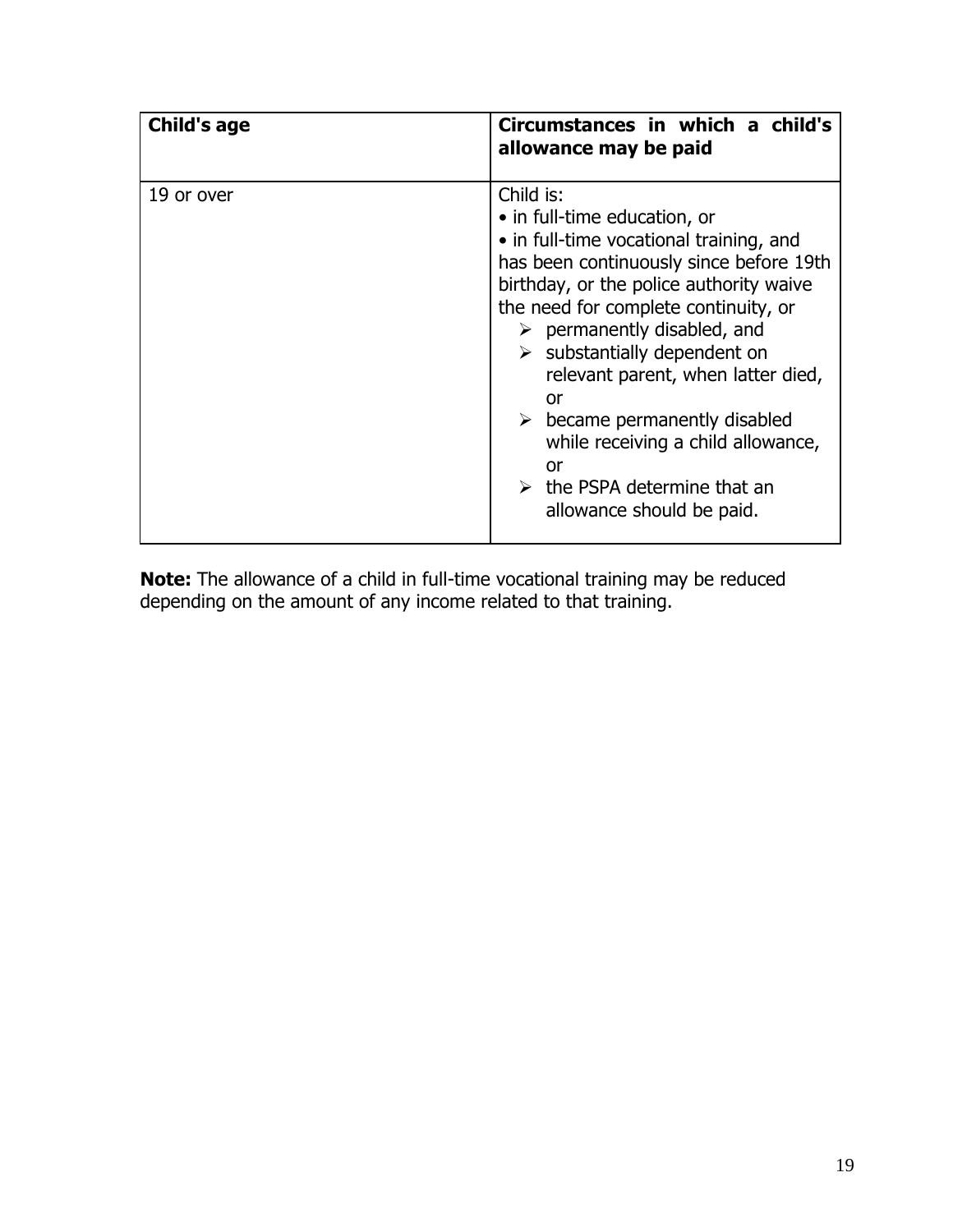## **6. Medical retirement and pensions paid on grounds of ill-health**

The arrangements for ill-health retirement in PPR are complex and the following can only be a general guide. There is a set order of procedure and before any decision can be made the Department of Home Affairs must put specific questions to a medical practitioner selected by them (the 'selected medical practitioner') to determine whether you are permanently disabled for 'the performance of the ordinary duties of a member of the police force'. The selected medical practitioner will consider such issues as your ability to:

- run, walk reasonable distances, and stand for reasonable periods;
- exercise reasonable physical force in restraint and retention in custody;
- sit for reasonable periods, to write, read, use the telephone and to use (or learn to use) IT;
- make decisions and report situations to others;
- evaluate information and to record details;
- understand, retain and explain facts and procedures.

In judging whether your illness is permanent it will be assumed that you are receiving appropriate medical treatment for it. This does not include treatment that it would be reasonable for you to refuse.

The doctor's judgement will be based on a medical examination (unless there are very exceptional circumstances).

**Even if you are assessed as permanently disabled for the performance of the ordinary duties of a member of the police force, it does not automatically mean that you will be retired on ill-health grounds. The Department will consider your specific disabilities and overall capabilities to see whether there are alternative duties which you could undertake whilst remaining a police officer.** 

### **6.1 Referral to a medical practitioner**

When considering whether to retire you on grounds of ill-health, the Department must follow set procedures and will take all relevant information into account. As part of this process, the Department must refer the following questions to the selected medical practitioner:

- (a) whether you are disabled; and if so
- (b) whether your disablement is likely to be permanent.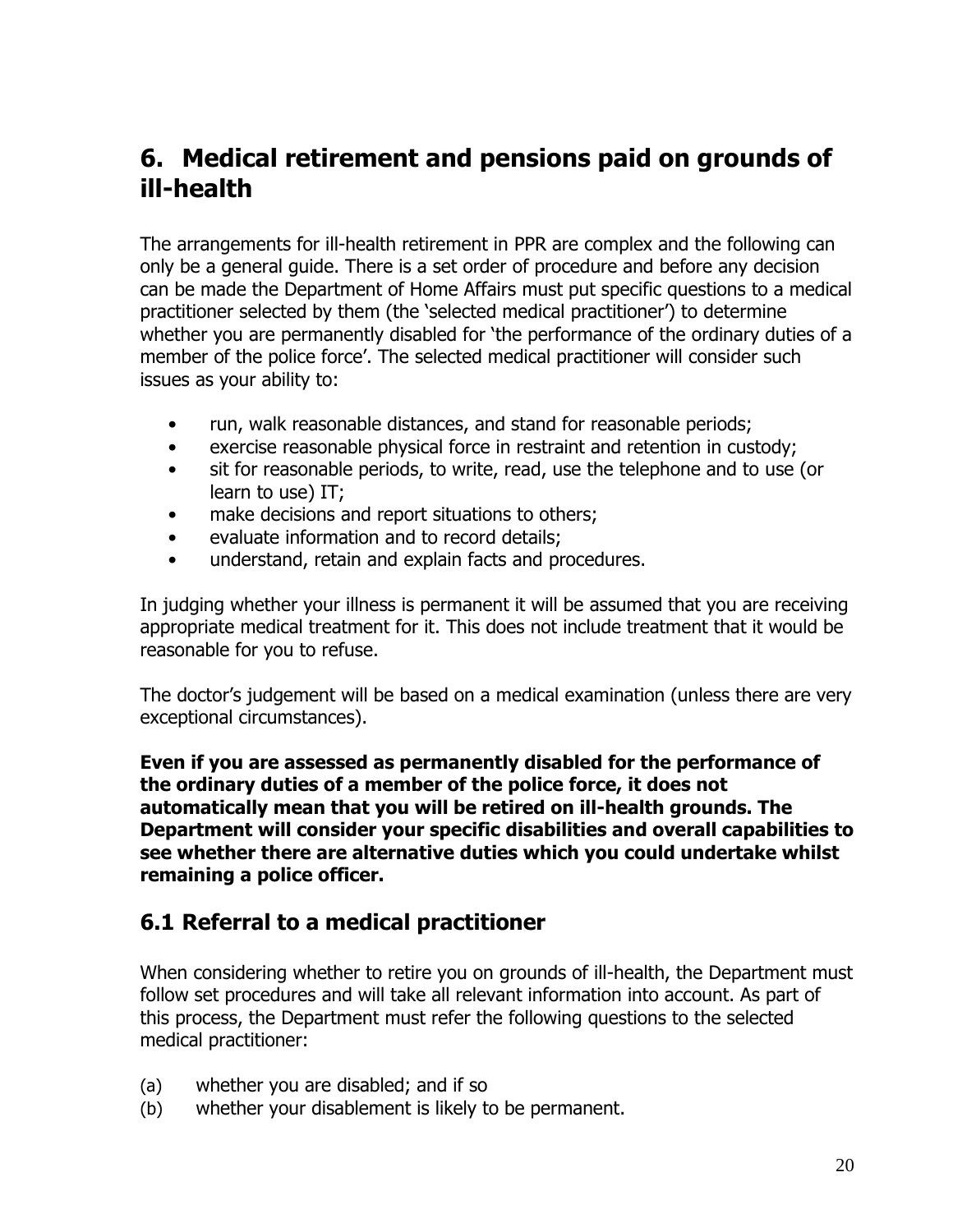The questions put to the selected medical practitioner are answered in the form of a report to the Department, which the Department will take into account in reaching their decision. You will be given a copy of the report.

### **6.2 Ill-health pension**

If you are found by the selected medical practitioner to be permanently disabled for the ordinary duties of a member of the Isle of Man Constabulary, and there are no suitable alternative duties that you could undertake within the police force (taking account of both your disability and capabilities), the Department will decide whether to retire you on those grounds.

If they decide to retire you, you will be entitled to an immediate ill-health pension and lump sum:

- if you have at least two years' pensionable service and your retirement is on the grounds of permanent disablement, or
- after any length of service if your retirement is on the grounds of permanent disablement resulting from an injury on duty.

An ill-health pension is calculated in a similar way to an ordinary pension and is then normally enhanced to compensate for the lost opportunity of serving until normal retirement. The enhancements applied are shown in the table below.

The maximum ill-health pension is  $40/60$ ths and all enhancement is subject to the condition that pensionable service does not exceed what could have been completed by the age of compulsory retirement. In the case of permanent disablement due to an injury on duty, there is a minimum of a year's award (i.e.  $\frac{1}{60}$ ).

| Pensionable<br>Service | <b>Ill-health pension</b>                                               |
|------------------------|-------------------------------------------------------------------------|
| 2 to less than 5 years | $1/60$ per year<br>(no enhancement)                                     |
| 5 to 10 years          | $2/60$ per year                                                         |
| 10 to 13 years         | 20/60                                                                   |
| More than 13 years     | 7/60, plus<br>1/60 for each year up<br>to 20 years' pensionable service |
|                        | 2/60 for each year<br>over 20 years' pensionable service                |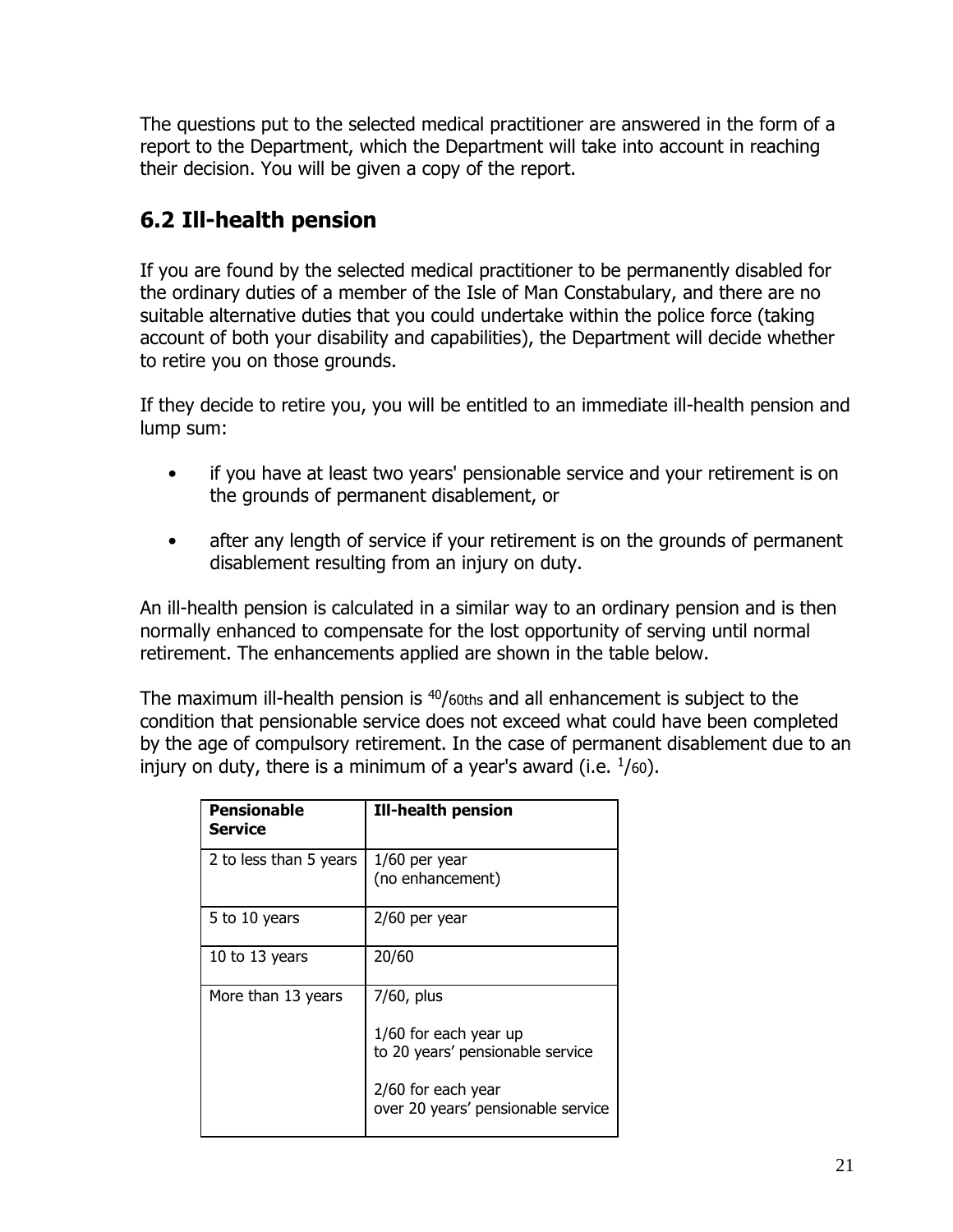## **6.3 Ill-health gratuity**

 $\overline{a}$ 

An ill-health gratuity is payable if you have less than two years' pensionable service and are required to retire on grounds of permanent disablement, which was not caused by an injury on duty. The amount of the gratuity will be equal to your total pension contributions.

### **6.4 Review of permanent disablement**

If you are medically retired the Department may, at their discretion and up to the point at which you would have had 25 years' pensionable service or reached compulsory retirement age, consider whether your disability has ceased – in line with set procedures and taking into account a report from a selected medical practitioner.

Where the selected medical practitioner decides that your disablement has ceased, the Department may offer you an opportunity to re-join the police force, at the rank previously held. In these circumstances, whether or not you re-join the force, the authority will terminate the ill-health pension. If you decline to re-join, your pension will revert to a deferred pension and not come back into payment until you are 60.

Once you have reached the age at which you could have retired, your ill-health pension cannot be cancelled.

### **6.5 Reduction of ill-health award due to your default**

Your ill-health award may be reduced by up to a half if you substantially contributed to your permanent disablement by your own default.

**6.6 Injury award** If, as a result of an injury on duty, you are permanently disabled from performing the ordinary duties of a member of the Constabulary and you have left the service, you will receive an injury award under the Police (Injury Benefit) Regulations 2010<sup>1</sup>. This does not form part of the pension scheme.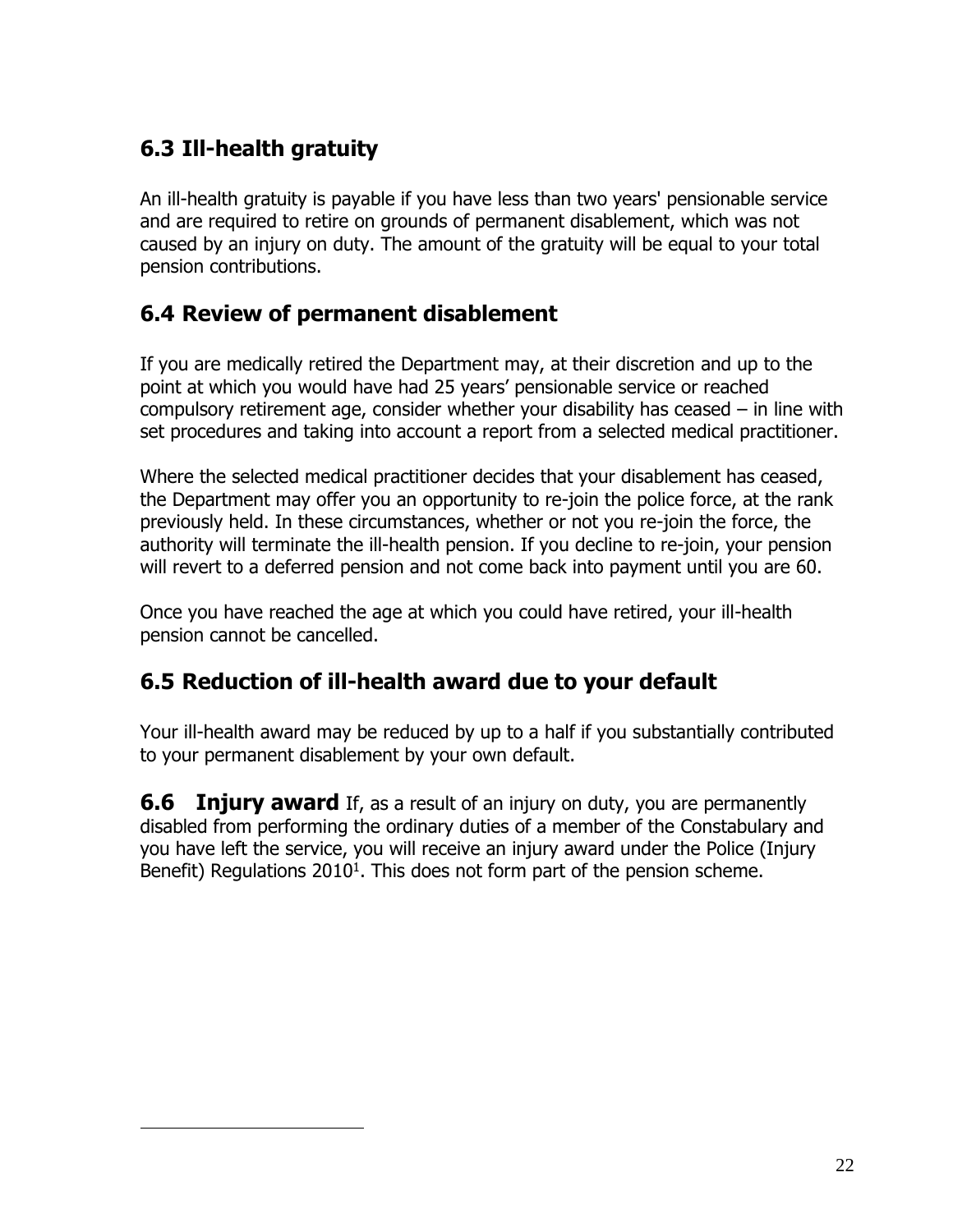## **7. Commutation and allocation of your pension**

### **7.1 Commutation**

In PPR you can exchange ('commute') part of your pension permanently, in exchange for a lump sum. The lump sum is tax-free and is calculated using the factors in table 1 set out at the end of this Section.

#### **If you wish to commute, you must give notice to the PSPA before your date of retirement or if your pension does not come into payment on retirement, before the pension comes into payment.**

The amount of lump sum that is paid is dependent on the pension paid and the age at which it is paid to you.

#### **You may commute up to a quarter of your pension if you receive**:

- an Ordinary Pension after not less than 30 years' pensionable service;
- an Ordinary Pension paid on your voluntary or compulsory retirement age;
- a short service pension:
- an ill-health pension; or
- a deferred pension on coming into payment at age 60 (or earlier from age 55 on actuarial reduced grounds).

In all other cases, including an Ordinary Pension paid from age 50, you may commute an ordinary pension of at least 25 but less than 30 years' pensionable service to give a maximum lump sum of no more than 2  $\frac{1}{4}$  times your gross annual pension – i.e. before any reductions.

## **7.2 Allocation**

Provided you are in good health (which the PSPA may require you to confirm by attending a medical examination which you will have to pay for) you may be able to give up part of your pension to provide benefits for another individual who is dependent on you (either financially or by reason of disability). Allocation is a means to provide additional pension benefit to a spouse or child who is dependent upon you, or to provide some pension benefit to another person who is dependent upon you but would not otherwise receive any benefit from PPR, such as a disabled brother or sister.

Not more than a third of your pension in total may be used for any combination of allocation and commutation.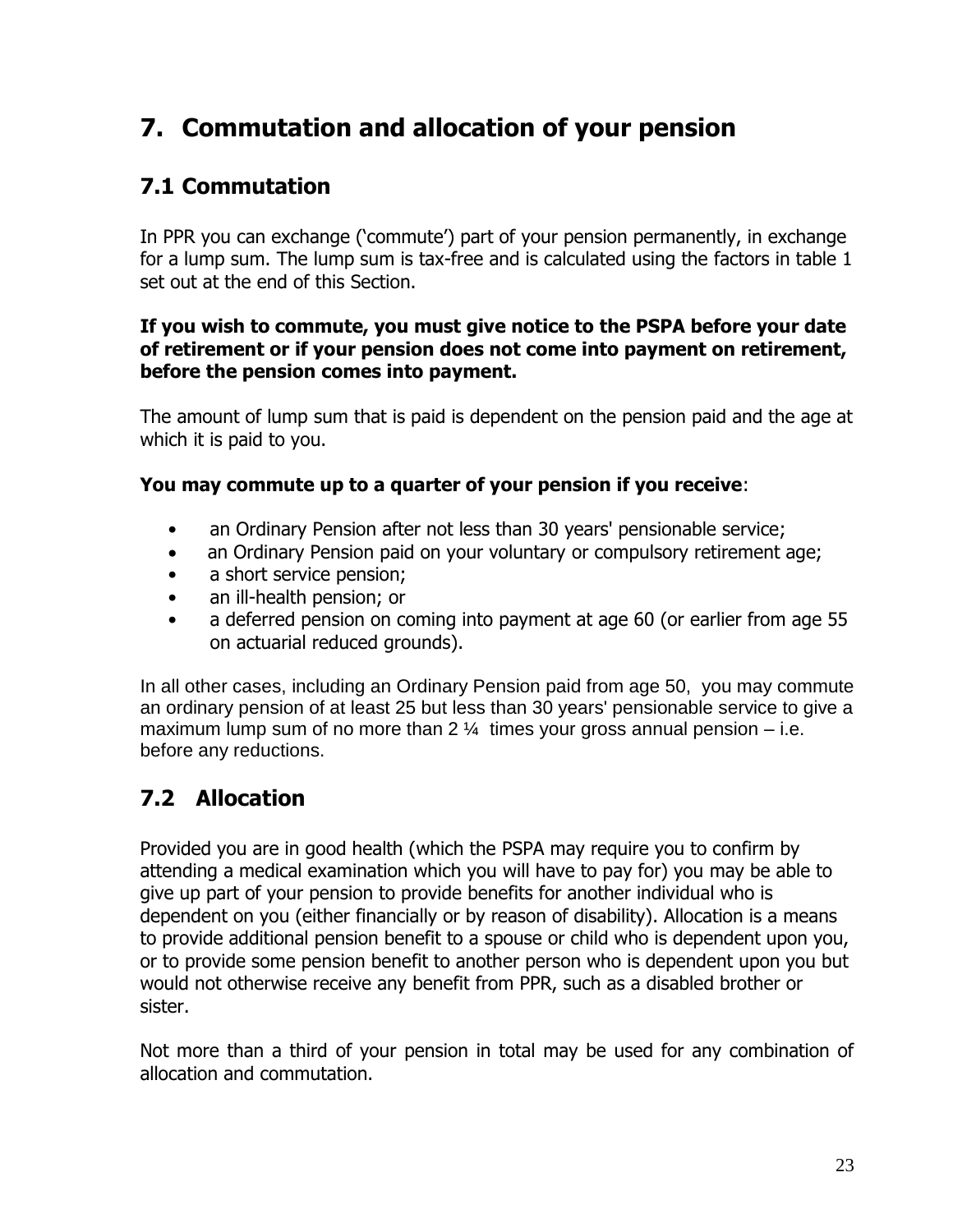Allocation in PPR is currently under review. If you are thinking of making an allocation you should check with the PSPA about the current position. The review will not affect existing allocations.

#### **Commutation Table 1**

The factor used will depend upon your age in terms of completed years and months on the day **before** your pension commences (so a member retiring on the day before a birthday would automatically enjoy the higher factor relating to the previous whole month of age).

| <b>Years</b>  |       | Age in years and completed months on day pension commences |                |       |       |       |       |       |       |       |       |       |
|---------------|-------|------------------------------------------------------------|----------------|-------|-------|-------|-------|-------|-------|-------|-------|-------|
| and           | 0     | 1                                                          | $\overline{2}$ | 3     | 4     | 5     | 6     | 7     | 8     | 9     | 10    | 11    |
| <b>Months</b> |       |                                                            |                |       |       |       |       |       |       |       |       |       |
| <b>Below</b>  | 23.10 |                                                            |                |       |       |       |       |       |       |       |       |       |
| 48            |       |                                                            |                |       |       |       |       |       |       |       |       |       |
| 48            | 23.10 | 23.10                                                      | 23.10          | 23.10 | 23.10 | 23.10 | 23.10 | 23.08 | 23.07 | 23.05 | 23.03 | 23.02 |
| 49            | 23.00 | 22.98                                                      | 22.95          | 22.93 | 22.90 | 22.88 | 22.85 | 22.83 | 22.80 | 22.78 | 22.75 | 22.73 |
| 50            | 22.70 | 22.68                                                      | 22.65          | 22.63 | 22.60 | 22.58 | 22.55 | 22.53 | 22.50 | 22.48 | 22.45 | 22.43 |
| 51            | 22.40 | 22.38                                                      | 22.35          | 22.33 | 22.30 | 22.28 | 22.25 | 22.23 | 22.20 | 22.18 | 22.15 | 22.13 |
| 52            | 22.10 | 22.08                                                      | 22.05          | 22.03 | 22.00 | 21.98 | 21.95 | 21.93 | 21.90 | 21.88 | 21.85 | 21.83 |
| 53            | 21.80 | 21.77                                                      | 21.73          | 21.70 | 21.67 | 21.63 | 21.60 | 21.57 | 21.53 | 21.50 | 21.47 | 21.43 |
| 54            | 21.40 | 21.37                                                      | 21.33          | 21.30 | 21.27 | 21.23 | 21.20 | 21.17 | 21.13 | 21.10 | 21.07 | 21.03 |
| 55            | 21.00 | 20.97                                                      | 20.93          | 20.90 | 20.87 | 20.83 | 20.80 | 20.77 | 20.73 | 20.70 | 20.67 | 20.63 |
| 56            | 20.60 | 20.57                                                      | 20.53          | 20.50 | 20.47 | 20.43 | 20.40 | 20.37 | 20.33 | 20.30 | 20.27 | 20.23 |
| 57            | 20.20 | 20.16                                                      | 20.12          | 20.08 | 20.03 | 19.99 | 19.95 | 19.91 | 19.87 | 19.83 | 19.78 | 19.74 |
| 58            | 19.70 | 19.67                                                      | 19.63          | 19.60 | 19.57 | 19.53 | 19.50 | 19.47 | 19.43 | 19.40 | 19.37 | 19.33 |
| 59            | 19.30 | 19.27                                                      | 19.23          | 19.20 | 19.17 | 19.13 | 19.10 | 19.07 | 19.03 | 19.00 | 18.97 | 18.93 |
| 60            | 18.90 | 18.87                                                      | 18.83          | 18.80 | 18.77 | 18.73 | 18.70 | 18.67 | 18.63 | 18.60 | 18.57 | 18.53 |
| 61            | 18.50 | 18.46                                                      | 18.42          | 18.38 | 18.33 | 18.29 | 18.25 | 18.21 | 18.17 | 18.13 | 18.08 | 18.04 |
| 62            | 18.00 | 17.96                                                      | 17.92          | 17.88 | 17.83 | 17.79 | 17.75 | 17.71 | 17.67 | 17.63 | 17.58 | 17.54 |
| 63            | 17.50 | 17.47                                                      | 17.43          | 17.40 | 17.37 | 17.33 | 17.30 | 17.27 | 17.23 | 17.20 | 17.17 | 17.13 |
| 64            | 17.10 | 17.06                                                      | 17.02          | 16.98 | 16.93 | 16.89 | 16.85 | 16.81 | 16.77 | 16.73 | 16.68 | 16.64 |
| 65            | 16.60 |                                                            |                |       |       |       |       |       |       |       |       |       |

Application of the new factors is in terms of completed years and months on the day pension commences. For instance, an officer retiring on her 54th birthday (i.e. whose last day of service is the day before her 54th birthday) will qualify for the factor applicable to the age of 54 years 0 months (21.40) and an officer retiring the day before that birthday (i.e. whose last day of service is two days before her birthday) will qualify for the higher factor relating to the previous whole month of age, i.e. 53 years 11 months (21.43). There is no need to retire at least one day before, say, one's 54th birthday in order to avoid the factor for 54 years 1 month.

The maximum commutation lump sum payable to an officer who retired with an Ordinary pension based on less than 30 years pensionable service before his or her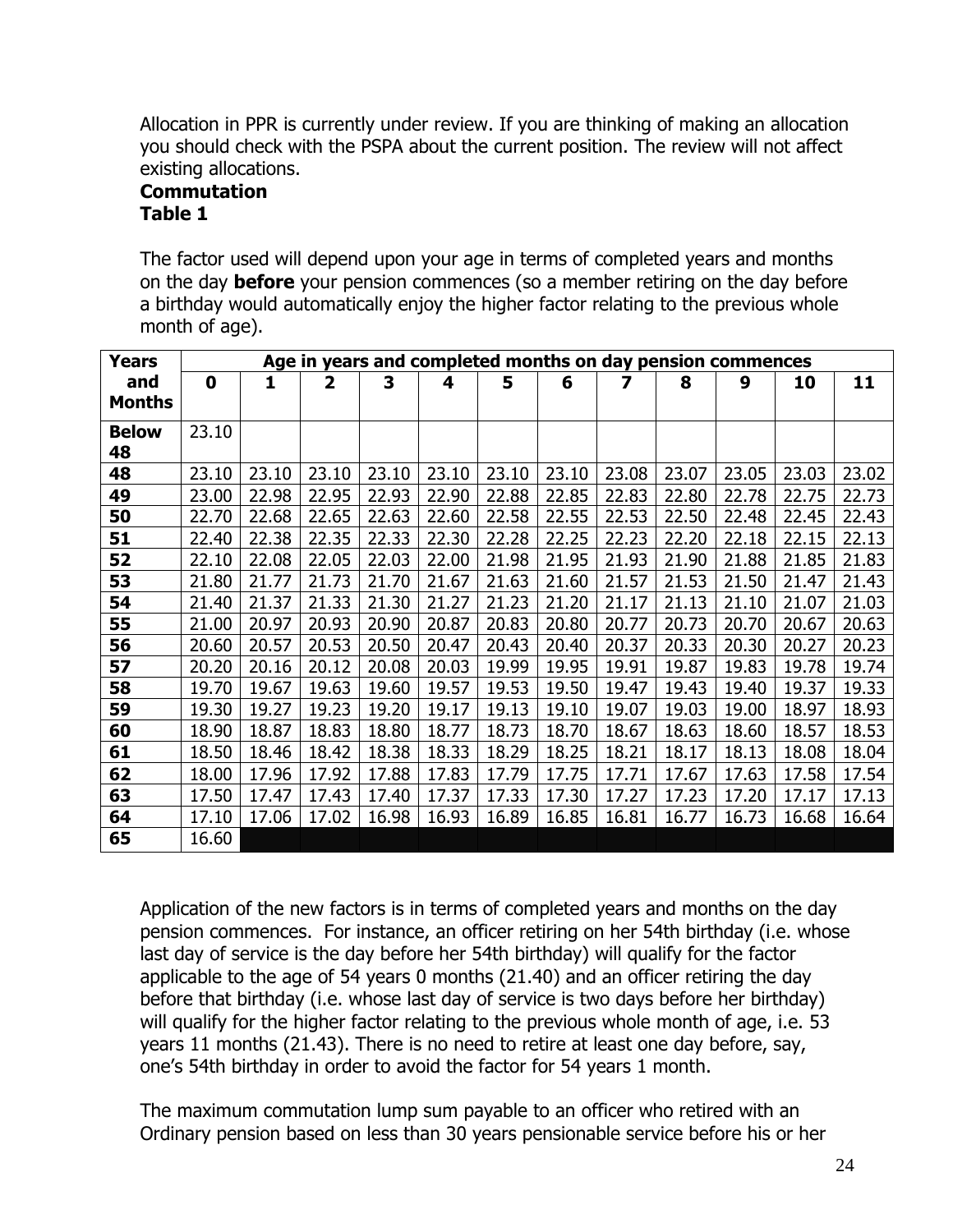compulsory retirement age is 2¼ times the annual pension before commutation. So an officer who received this maximum cannot receive any additional payment by way of a lump sum. The extra amount to which an officer is entitled as a result of the new factors must, to the extent that it would cause the 2¼ maximum to be exceeded, be paid as additional annual pension instead.

## **8. Increasing your benefits**

You may choose to increase your pension provision, particularly if you are unable to build up 30 years' pensionable service before your intended retirement age. You have the option to purchase increased benefits in PPR through 'added years' or to pay additional contributions to the PPR Additional Voluntary Contribution (AVC) scheme to buy additional benefits for yourself and/or your spouse through Prudential or Aviva.

You are also free to take out an entirely separate personal pension plan at the same time as you contribute to PPR.

#### **You are strongly recommended to seek independent financial advice before taking any action. Your pensions administrator is not empowered to give financial advice to you.**

The Scheme has overall limits on pension contributions which are tax-deductible, but these are very generous. The current position is that, unless you are a very high earner you are normally able to pay up to the whole of your taxable earnings in a tax year in pension contributions and have the whole amount allowable against tax – although there may be limitations in any year in which your PPR benefit entitlement has increased substantially (for example, if you have been promoted or have taken up a more senior appointment).

### **8.1 Purchase of increased benefits through 'added years'**

If you do not qualify for a maximum pension because you are unable to complete 30 years' pensionable service by the age of compulsory retirement, you may be able to purchase extra service to increase your PPR benefits on retirement. This will be more expensive than the normal contribution rate because your employer, which pays towards your basic PPR benefits, does not contribute to added years purchases. You will have to pay the full cost of the additional benefits, currently assessed as 37.1% of salary.

Accrued service in PPR, plus increased benefits purchased within the scheme, cannot exceed 40/60ths. You cannot purchase added years to cover career breaks if, on your return, you are able to accrue 30 years' service by age 55.

The purchase of 'added years' normally entails a long-term commitment to pay contributions until you retire or leave PPR. Your contributions for increased benefits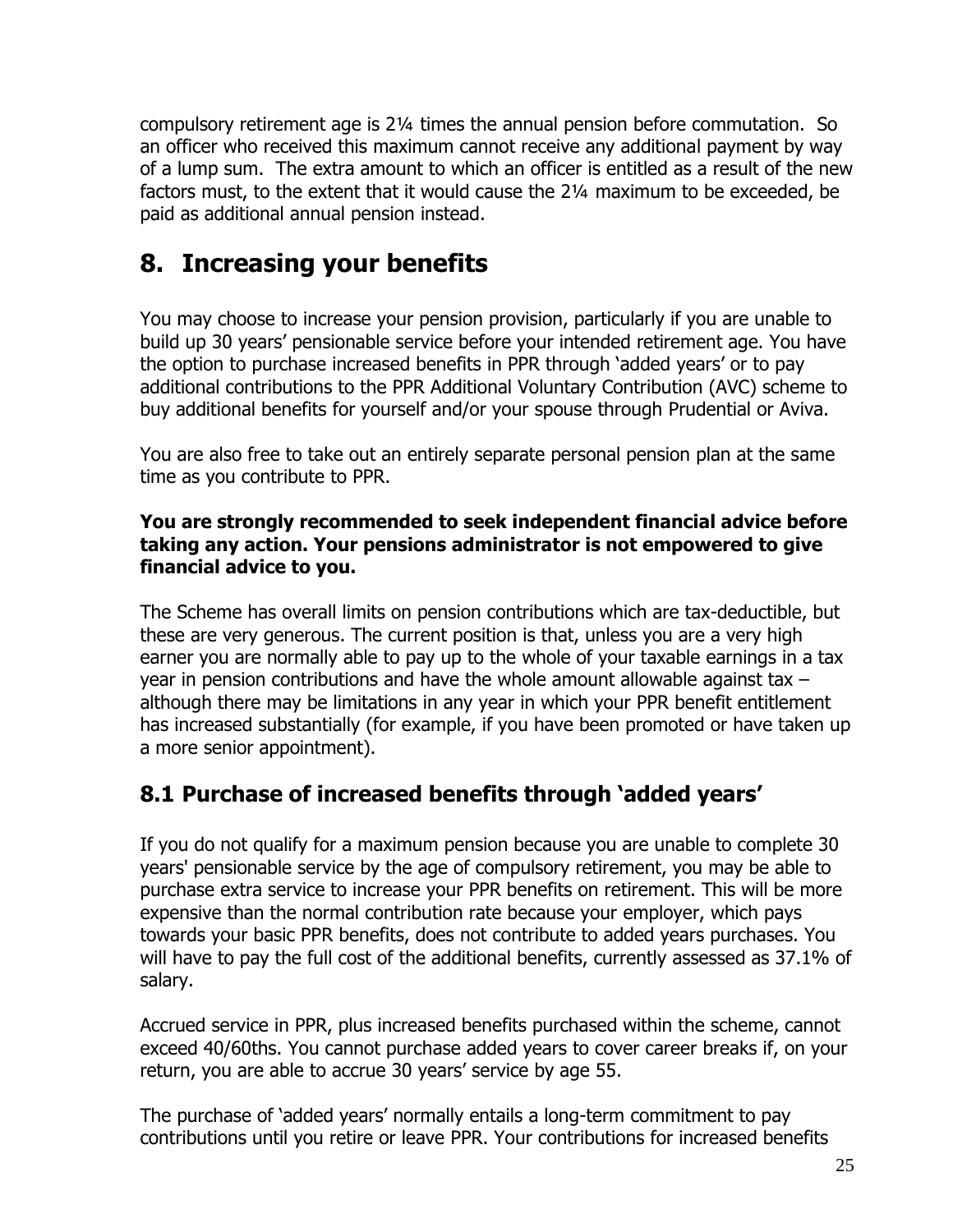are calculated as a percentage of your pay and, accordingly, increase every time your pay increases as do the benefits provided by the purchase. Your contributions for increased benefits will be deducted from pay before tax.

If you decide to purchase 'added years' within 12 months of joining or re-joining the force you have the choice of paying additional contributions by deduction from pay or by making a lump sum payment. The option to pay regular contributions can be taken up at any time while there are at least two years between the next birthday and compulsory retirement age. If you pay by lump sum, you will only obtain tax relief up to the total of your taxable earnings in the tax year.

If you serve part-time you have a choice of purchasing 'added years' on either a fulltime basis or a part-time basis (which will cost less as a percentage of your pay but will buy you less additional service). The PSPA will be able to give you more details. You cannot buy added years if you could build up 30 years' service by compulsory retirement age assuming full-time service throughout the rest of your career.

Any increased benefits you purchase will count when determining the level of your PPR pension, whether payable to you or your survivors, but they will not enable you to qualify for any type of award or enhancement to which you would not otherwise be entitled.

If you retire before your planned date of retirement, or cease to serve with a deferred pension or with a transfer value, you will be credited with an appropriate proportion of the increased benefits that you were purchasing.

If you die or retire on ill-health grounds and have bought or are buying added years by lump sum or periodical contributions, which have been continuous, you will be credited with the total added years you elected to buy.

The PSPA will be able to give you more details and estimated costs of buying "added years".

### **8.2 PPR Additional Voluntary Contributions (AVC) scheme**

You have the option to contribute to a pension investment plan for yourself or for your dependants, and/or to provide you with additional life cover for the benefit of your dependants, by making Additional Voluntary Contributions (AVCs) through Aviva or Prudential. AVCs are deducted from pay before tax.

You can ask the PSPA for a copy and for basic information about AVCs and life cover, but the PSPA cannot provide you with pensions advice. Before you enter into any AVC arrangement, it is essential that you consider your financial position carefully and obtain independent financial advice if necessary.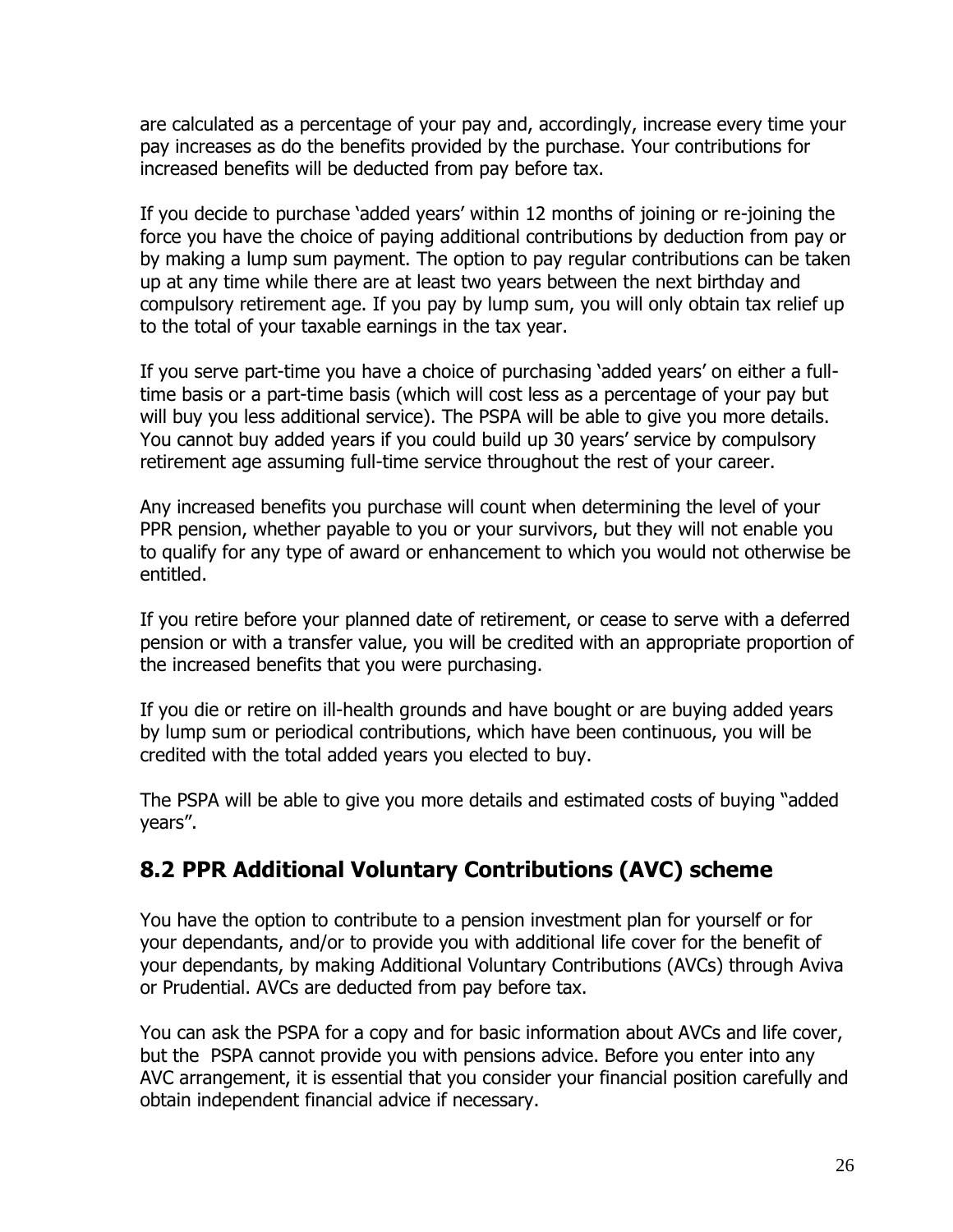#### **8.2.1 Money purchase AVCs**

With a money purchase AVC, your AVCs build up in an individual fund with Prudential or Aviva. You can choose how much to pay (within certain limits) and you can amend or suspend your contributions at any time. You have a wide choice for the investment of your AVCs and you can change the method of your investment. At retirement, your AVC fund is converted to pension through the purchase of an annuity  $-$  i.e. a pension for life. You can also take up to 25% of your AVC fund as a lump sum.

When you retire, Aviva or Prudential will ask you whether you want to purchase an annuity for yourself alone or if you want to elect to set aside some of your pension for the benefit of your spouse or other dependants. You may also be able to choose whether, or to what extent, you can protect the pension(s) from the effects of inflation.

You will not benefit from AVCs before retirement. If you die before retirement, your AVCs cannot be used to provide a pension but the AVC fund will be paid to the PSPA as administrators of the PPR. At their discretion, the fund will be paid to your surviving spouse or civil partner or, in the absence of such a person, to your estate.

#### **8.2.2 Additional life cover**

You may also elect to pay death benefit contributions to provide life cover above the level of that provided by the PPR for death in service other than death as a result of an injury on duty. The scheme currently allows death benefit payments of up to four times final remuneration. PPR already provides for twice annual pensionable pay, so this leaves scope for members to increase death benefit to up to 4 times annual gross earnings.

The cost of the life cover will depend on your age and the amount of cover that you wish to have. You can ask for Aviva or Prudential's current rates either direct or through your pensions administrators.

You can stop paying your death benefit contributions at any time, in which case your cover will cease. As with any insurance, you will not receive a refund of the contributions already made.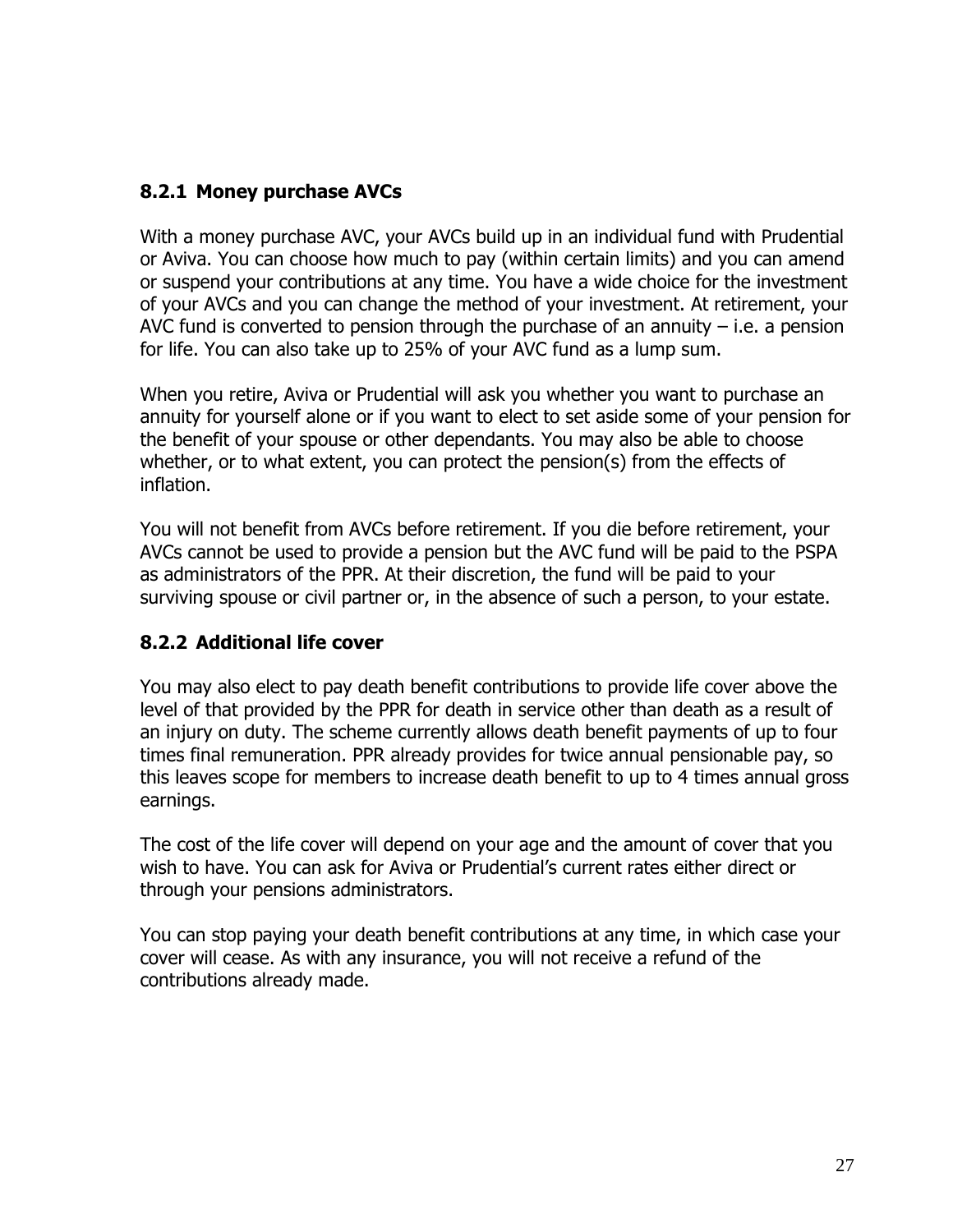## **9. Transferring benefits into the scheme and leaving the scheme**

### **9.1 Inward transfer of pension rights to PPR**

You can transfer in any previous police service into the PPR 1991 for which you have paid pension contributions on. If you were awarded a deferred pension from a previous job, it may be possible for this to be cancelled in favour of a transfer of pension rights, and your previous employer should tell you the amount of your pension and whether it is subject to any increases.

If you apply for a transfer of pension rights, you will be informed of the amount of service credit available in PPR 1991 (i.e. the number of years of pensionable service in PPR that the transfer value will buy), so that you can decide whether to proceed with the transfer or opt to retain the alternative benefits available from your previous scheme.

A transfer of pension rights from another pension scheme (including another police pension scheme) might not result in the same length of pensionable service in PPR 1991. A transfer of pension rights from a private sector pension arrangement might result in only a small amount of service credit compared to the length of your previous employment, if the benefit structure of the private sector scheme is less generous than PPR.

### **9.2 Outward transfer of your PPR pension rights**

If you leave or opt out of PPR before pension age, you have a choice of options for your benefits. Your choice will generally depend on whether you are in the first three months of your police service and, if not, whether you have two or more years' qualifying service.

If your police service plus any linked qualifying service (i.e. qualifying service brought across from another pension scheme through a transfer value) amounts to less than three months, then your contributions will be refunded.

If your police service plus any linked qualifying service amounts to three months or more, but your total qualifying service is less than two years, your choice is:

- a transfer out of your PPR pension rights to another public sector pension scheme, or
- a refund of your contributions.

If you have two or more years' qualifying service (or if you transferred pension rights into the PPR from a personal pension scheme) your choice is: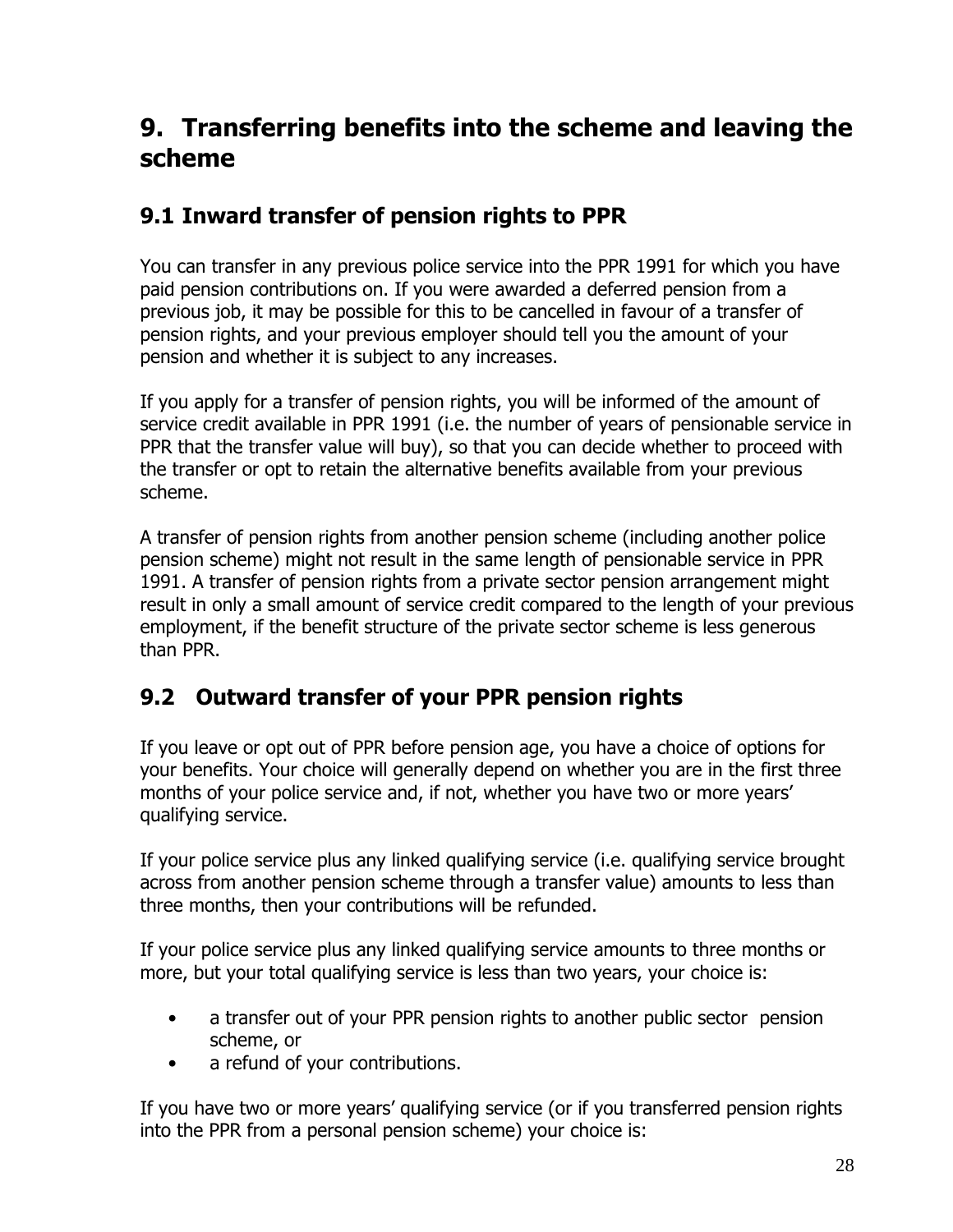- a transfer out of your PPR pension rights to another public sector pension scheme, or
- retaining deferred benefits within PPR.

Please note that transfers out to new arrangements are restricted and members are only permitted to transfer their PPR rights to another public sector pension scheme in the Isle of Man or the UK. Transfers to new employer's scheme may be permitted if it is a qualifying recognised overseas public sector (or similar) pension scheme but only if the applicant is resident in the county the scheme is registered in.

If you are opting out of PPR while staying in the police then you will not be permitted to transfer out.

The transfer payment will be in the form of a transfer value.

#### **Example 7**

George leaves the police service at age 50 and he has 15 years' pensionable service in PPR and is informed by his new public sector employer that he will be able to transfer this to his new employer's pension scheme. He knows that if he takes no action, he will be entitled to a police pension of 15/60 of his final salary, and an associated lump sum, when he is 60, which will be increased for inflation from the time at which he leaves the police service to his 60th birthday. The PSPA, on request, will calculate the cash equivalent transfer value of his police pension rights and provide this information to his new employer. His new employer will be able to tell him what pension benefits this will buy in their pension scheme. George is then free to choose whether or not to transfer his police pension rights. This will be his own decision and the PSPA cannot advise him as to what he should do. To transfer his police pension rights, he must give written notice to the police authority.

There are a number of issues to consider before making a transfer:

- you must apply for a transfer payment within six months of leaving the police service or opting out of PPR (this is extended to twelve months for transfers to a public sector scheme) – these time limits may be extended by the PSPA at their discretion
- you are not entitled to a deferred pension from PPR if you received a refund of contributions - a transfer will be possible only if you repay the refund first
- you will not be able to have a transfer if you are within a year of reaching the age of 60
- the transfer value may not necessarily buy the same length of service in the new scheme - an estimate from the new scheme should provide an indication
- the range and type of benefits offered by another scheme may be quite different from those offered by PPR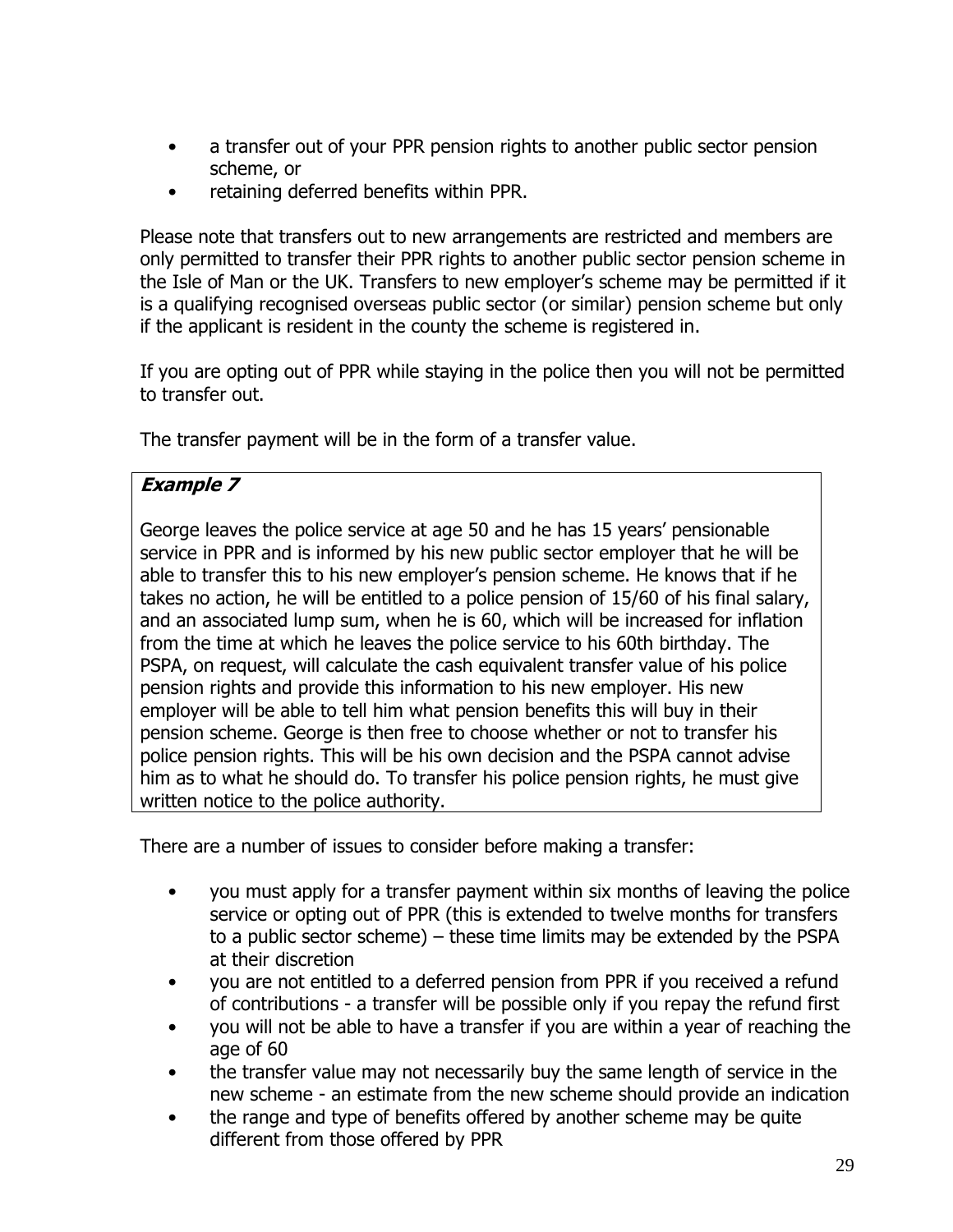The PSPA can provide an example of a transfer value calculation and more information about how PPR arrangements work, but cannot give specific advice on individual cases.

### **9.3 Opting out**

You can opt out of PPR 1991 at any time. You will need to complete and return an option form available from the PSPA website or your employer. If you opt out in the first three months of your police service, your decision is back-dated to the date of your becoming a regular police officer. If you decide to leave PPR 1991 at any other future date, your decision will take effect from your next pay day after receipt of your notice to opt out.

Opting out of PPR will have a number of consequences, including:

- if you build up two years or more pensionable service in PPR and then opt out, you will be entitled only to a deferred pension, which would generally only be payable from age 60
- if you die in service when you have opted out of PPR, no lump sum death grant is payable
- as someone who is not an active member of PPR you will not be eligible for an ill-health pension if you are medically retired, although you will qualify for early payment of your deferred pension if you are assessed as permanently disabled for all regular employment
- opting out will affect the benefits which are payable to your survivors
- you cannot rejoin the PPR 1991, only PPR 2010.

If you opt out of PPR with less than two years' qualifying service, your pension contributions will be refunded when you leave the service or reach your compulsory retirement age.

#### **If you are thinking of opting out of PPR, you are strongly recommended to take independent financial advice before you make a decision.**

### **9.4 Opportunities to re-join at a later date**

If you have opted out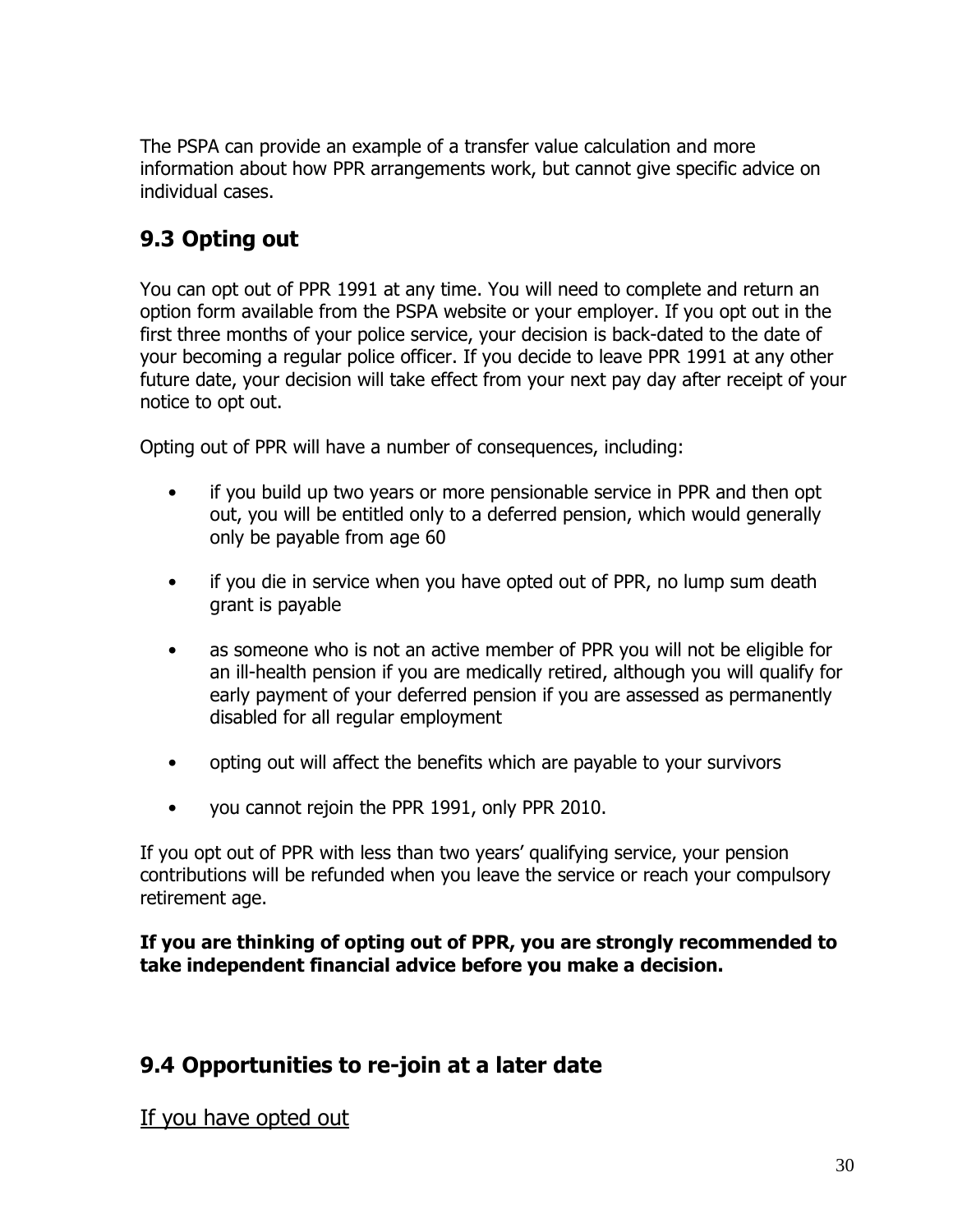If you opt out of PPR on or after 1 April 2010, you cannot re-join PPR. You can only join PPR 2010. You may need to undergo a medical examination at your expense to determine whether you will be eligible for ill-health benefits.

#### If you have an approved re-join

If the IOM Constabulary has approved a re-join as permitted by the Police Regulations 2015 (Regulation 13), you will be re-entered into the PPR 1991 and your membership will resume from the date you re-join.

Your pensionable service will revert from a Deferred membership status to an Active membership status.

The period of your absence will count as unpaid and will not reckon towards your service and you are not permitted to pay back the unpaid contributions for this period.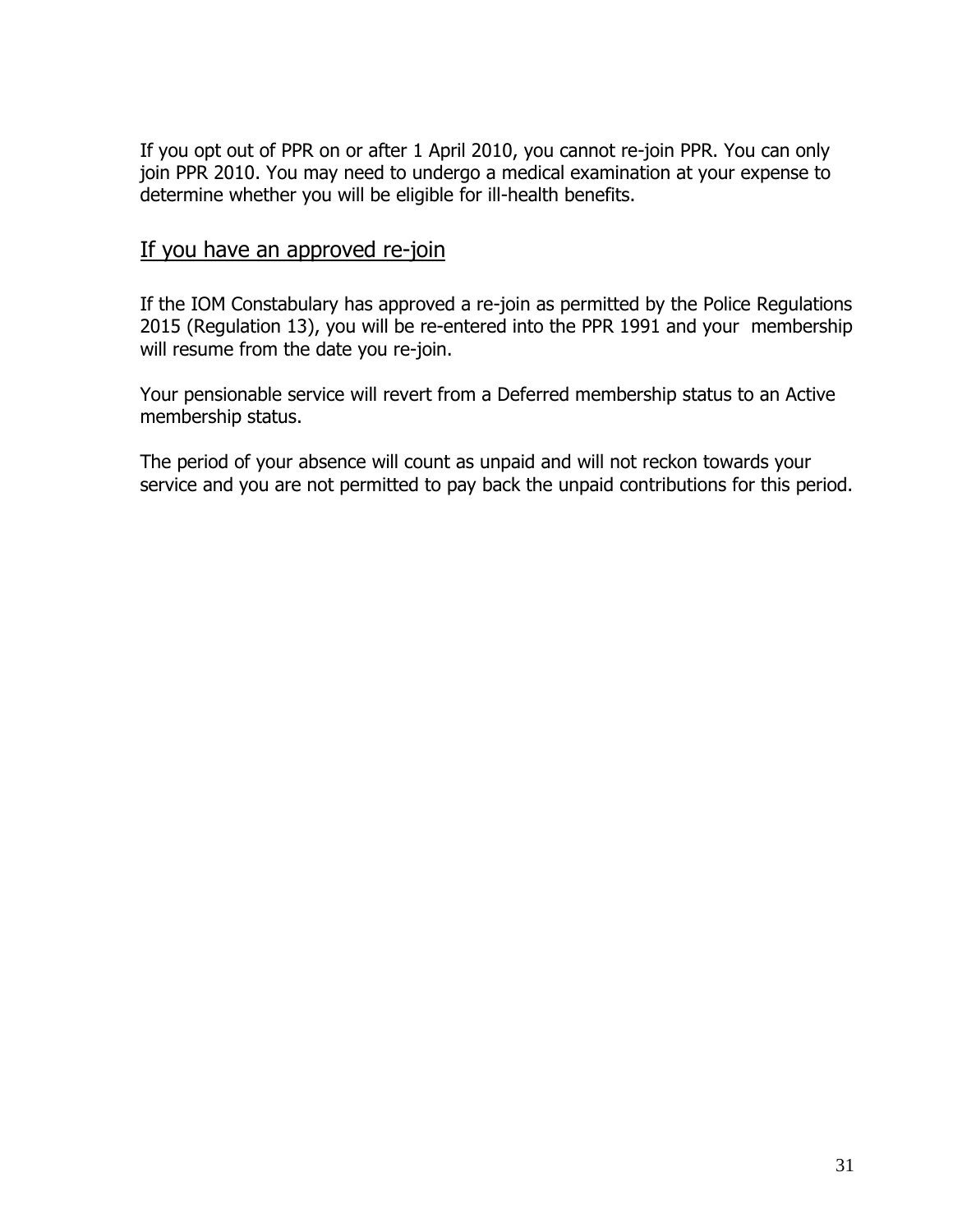## **10. Re-engagement after retirement**

If you leave the police service but then return to service as a regular police officer at a later date, the PPR regulations can affect you in a number of ways.

### **10.1 Resumption of police service before usual pension age**

In general, if you resume police service having previously left the police either with a deferred pension (generally payable at age 60) or with an ill-health pension and you did not transfer your PPR benefits to another public sector pension scheme, your deferred pension will be cancelled and your previous pensionable service will be added to your second period of service towards one pension. You will not need to make any payments to reinstate your previous service for pensionable purposes. Depending on your circumstances, you might only be able to join PPR 2010.

However, if you resume police service after having received a refund of your previous pension contributions, the refund would have to be repaid in order that your previous pensionable service can be restored. **You need to notify the PSPA of your wish to repay such a refund within six months of joining or re-joining the force (or before you cease to serve, if sooner), unless they allow a later notification.** 

### **10.2 Resumption of police service after receipt of a pension**

At present it is relatively unusual for a retired police officer to serve again as a regular police officer, except where an officer retires with an ordinary pension prior to taking up an appointment as an inspector or assistant inspector of constabulary (apart from the 30+ Scheme, considered below). If you are re-engaged after 1 April 2010 after having retired, you may join the PPR 2010 if your total pensionable service is less than 30 years and this will build up benefits for a second police pension for you, although you will not be able to accrue a total across both schemes of more than the equivalent of 30 years pensionable service in PPR.

### **10.3 Abatement of pension**

If you are a PPR pensioner resuming service as a regular police officer, you should note that your pension payments in whole or part, may be withdrawn during any period in which you serve in any force as a regular police officer (your pension entitlement on final retirement would not be affected). This is known as abatement.

The regulations state that abatement should entail withdrawing so much of your PPR pension such that the total of pension and pay on re-joining does not exceed the rate of pay before retirement. If your current pay at least equals your previous pay, your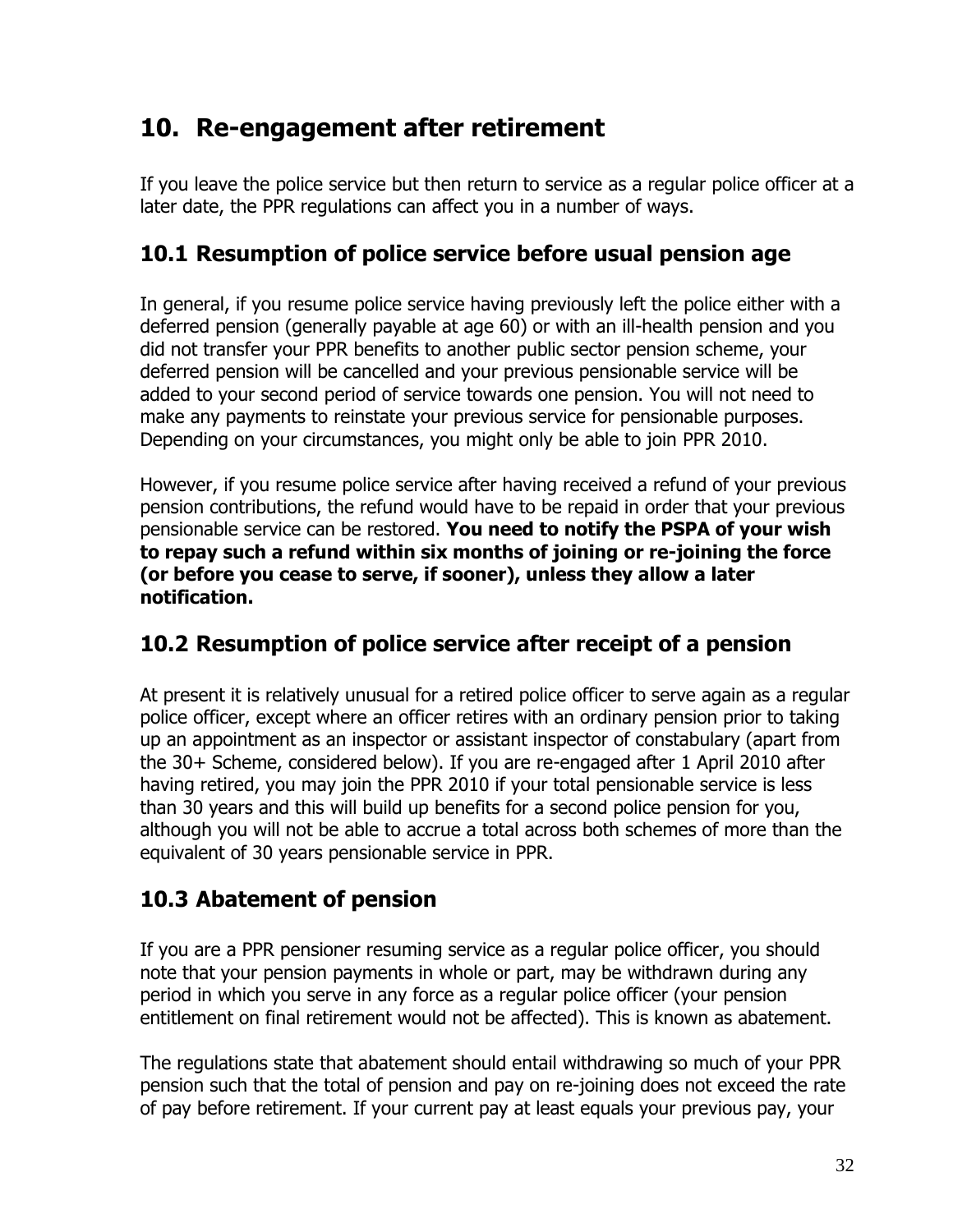pension is likely to be wholly withdrawn during the second period of your service, but you will be able to retain your lump sum and your new salary will not be affected.

Abatement of a PPR pension may be applied if you are in receipt of a PPR pension in your own right, but not if you receive an adult survivor's pension or have been allocated a pension. Pension credit benefits under pension sharing on divorce cannot be abated.

### **10.4 Inter-service abatement**

There is no provision for abating your PPR pension if you take a job outside the police service, but your salary may be subject to 'inter-service abatement'. This applies only in the public sector where the new appointment is limited to people with either general or particular public service experience, or where there has been no general advertisement of the post and no formal competition for appointment.

Further details about inter-service abatement are available from the PSPA .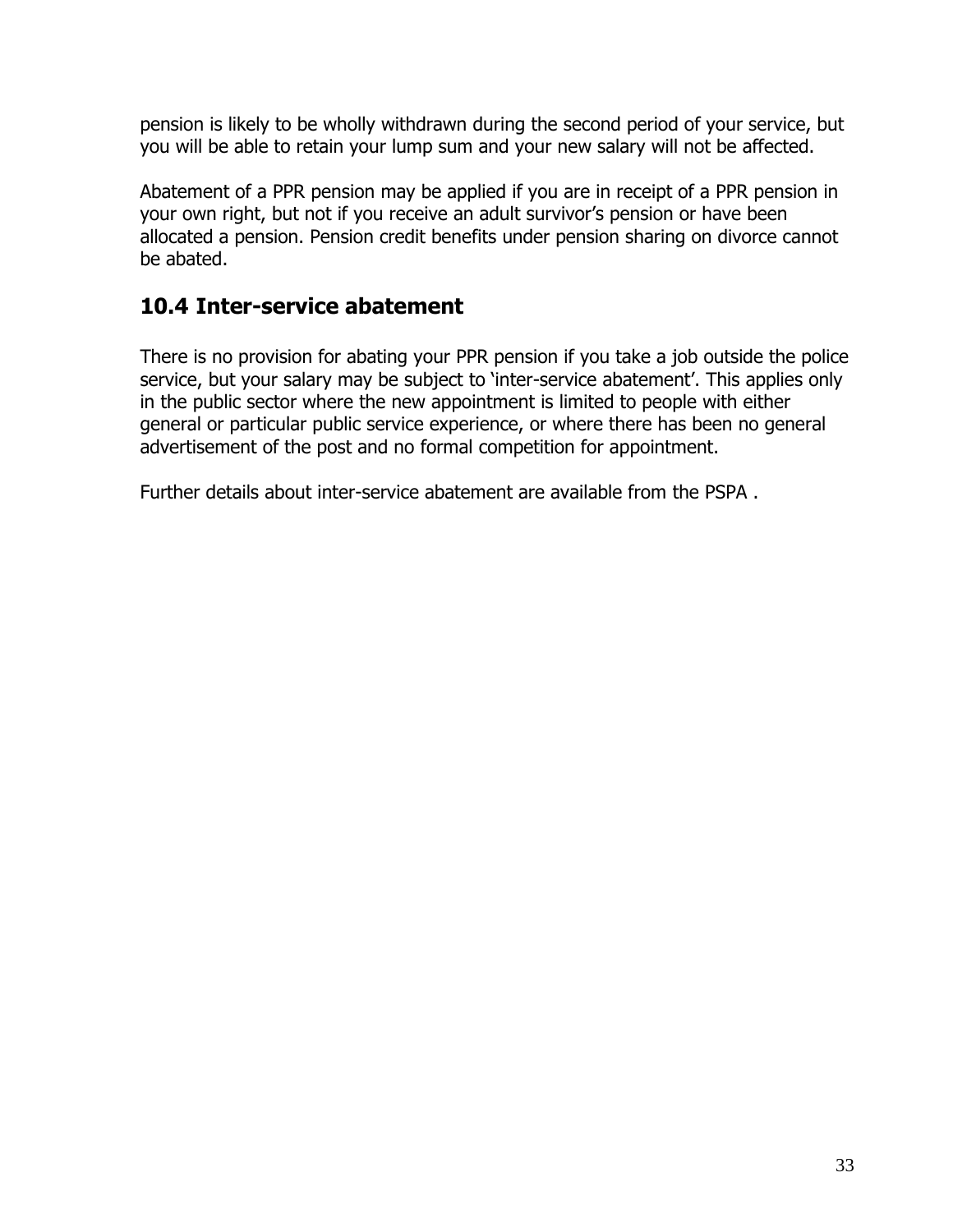## **11. Divorce and dissolution of civil partnerships**

If you get divorced, there are two important points that you should note:

- your ex-spouse will no longer be entitled to any survivor pension, should you predecease him/her, but
- childrens pensions will continue to be payable to any eligible children in the event of your death.

The cost of complying with any Court order imposing obligations on PPR will be recovered directly from you. Further information on the current charges can be sought from the PSPA.

You should also note that in the event of a financial claim in proceedings for divorce, judicial separation or nullity of marriage, the PSPA are required, if requested, to provide a statement of the cash equivalent transfer value of your pension rights from the police authority to enable the Court to take into account the pension entitlement in the settlement of financial claims.

The Court may offset the value of your pension rights against any other assets or in divorce or nullity proceedings it may issue a pension sharing order. In financial claims arising from proceedings for nullity, judicial separation or divorce a Court may make an earmarking order against your pension.

If the Court issues an earmarking order, the order may require that when your benefits come into payment your ex-spouse should receive one of, or a combination of, the following benefits:

- all or part of your pension.
- all or part of your lump sum.
- all or part of your death grant paid in the event of your death in service.

An earmarking order against pension payments (but not lump sums unless the order so directs) will lapse automatically on the remarriage of your ex-spouse, and your full pension will be restored to you. Pension payments to your ex-spouse cease on your death.

If the Court issues a pension sharing order, a percentage of your pension rights will be allocated to your ex-spouse at the effective date of the order, or the decree absolute if later. Your pension, your lump sum and survivors' benefits will be reduced. Your ex-spouse will hold pension credit benefits in PPR in his/her own right which will become payable when he/she is 60. The reduction to your pension is called a pension debit.

The dissolution of civil partnerships gives rise to the same position as divorce.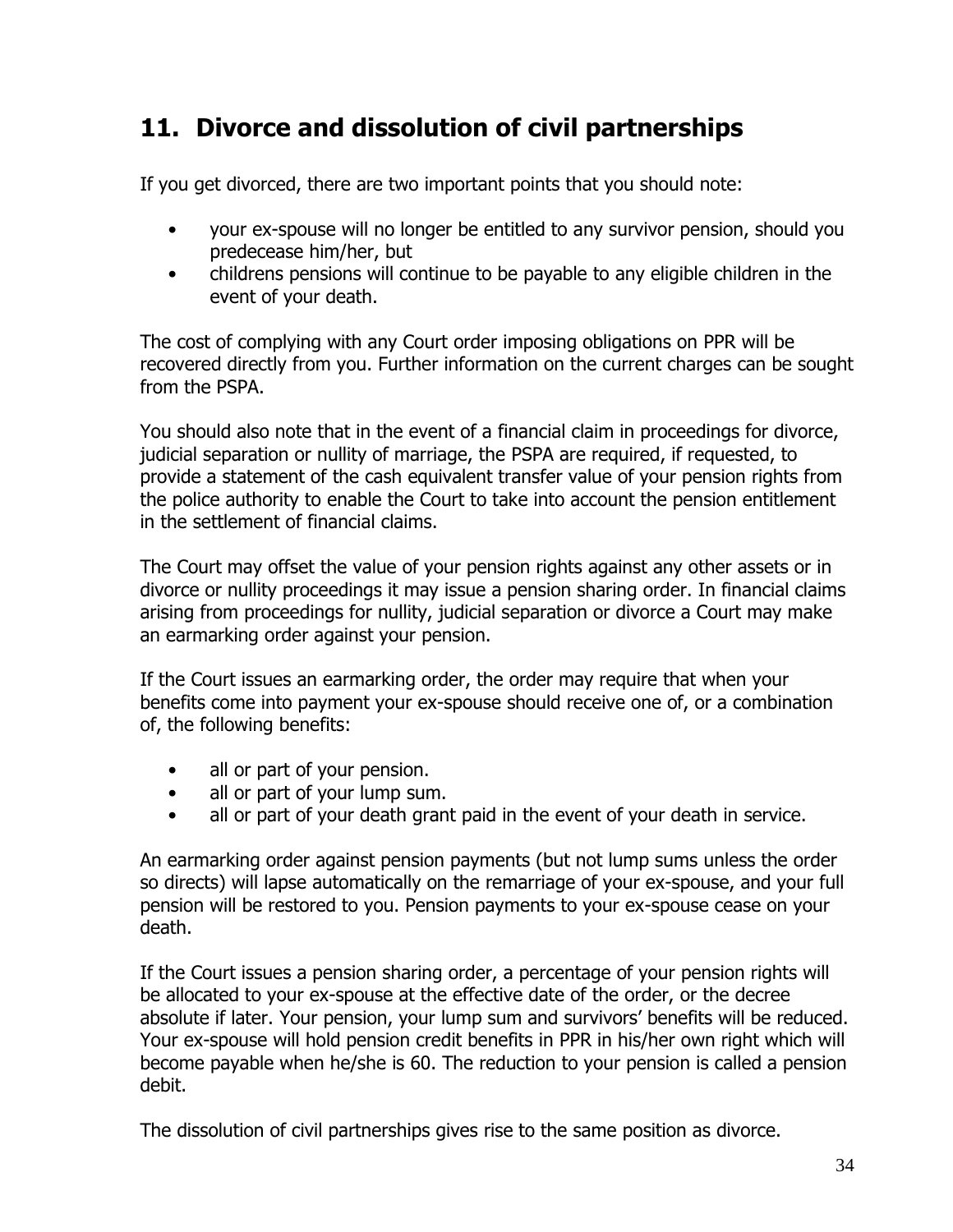## **12. Payment of awards**

### **12.1 General arrangements**

PPR pensions and lump sums are paid by the Payroll Division of the Cabinet Office. Subject to your claim being completed on time, lump sums are normally paid direct into your bank account on the first working Friday within 2 weeks after your retirement date. Pensions are payable on the first of the month, in advance, at monthly intervals by credit transfer to a bank or building society account.

Survivors' first benefit payments are made as soon as possible after a member's death (time is needed to make contact with the survivor and establish entitlement). Subsequent payments to beneficiaries are usually made monthly.

Pensions and lump sums are paid to the person entitled to them (the 'beneficiary'), unless this person is under 18 or incapable of managing his/her financial affairs. In such cases the payment may be made to the relative or guardian who is caring for the beneficiary although some police authorities adopt a policy of paying children's pensions directly to a child's own bank or building society account.

If your pension payments (for all your pensions excluding State Pension) are very small and you are aged between 60 and 74, you may ask for the whole of the remaining PPR pension payments to be paid to you as a lump sum. This is called 'trivial commutation' in Income Tax terminology. Only 30% of this lump sum will be tax free and the remainder will be treated as your taxable income in the year that you receive it. If your pension is very small the Treasury may decide to pay it annually, if you have not asked for it to be paid as a lump sum.

Your PPR pension can only be paid to you.

### **12.2 Income Tax**

All PPR pensions are treated as earned income for tax purposes, and tax is deducted before instalments of pension are paid.

Your commuted lump sum is tax free, as is the lump sum death grant for your survivors.

Any refunds of contributions are subject to deduction of tax, and also a deduction to contract you back into the State Second Pension.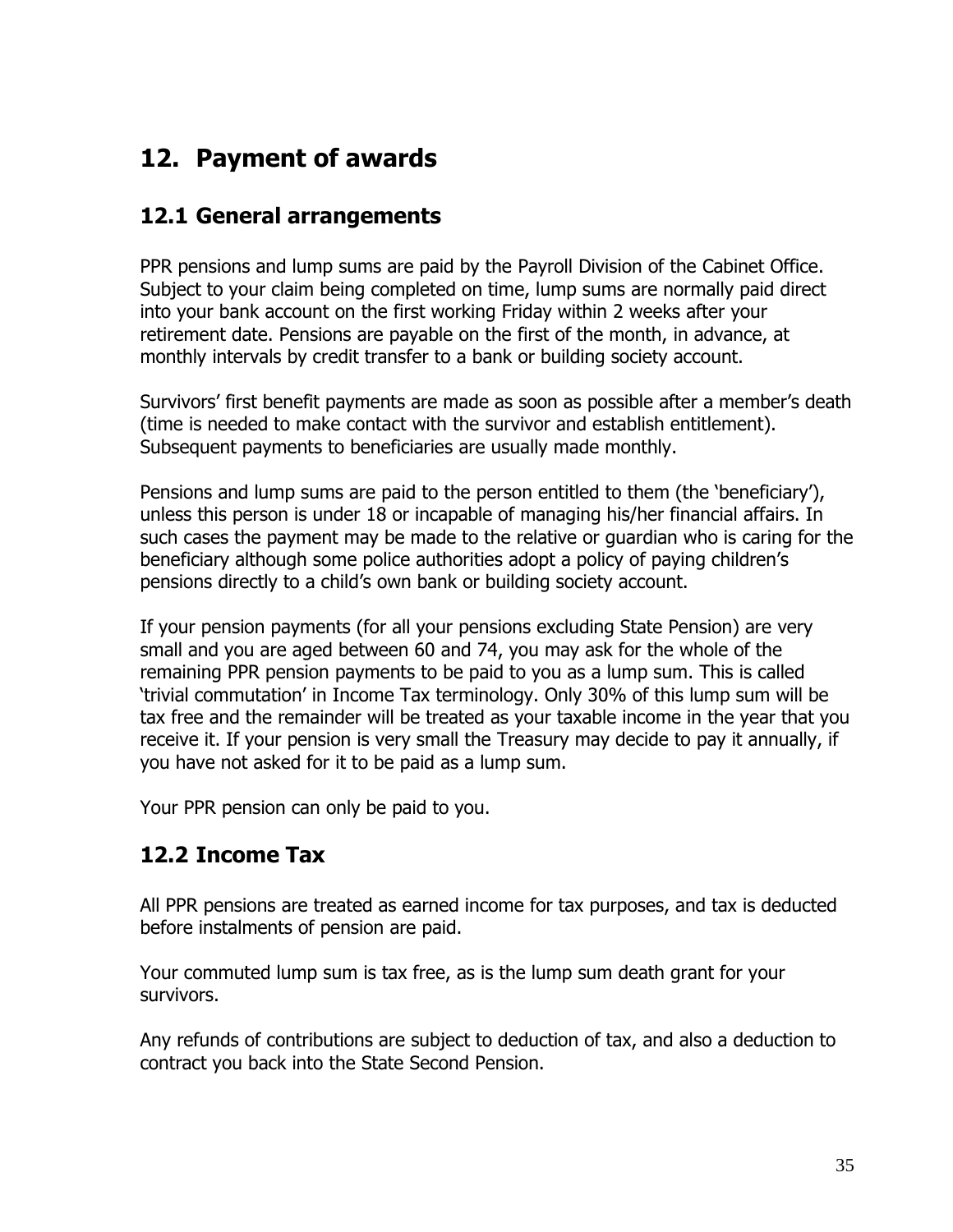### **12.3 State Pension benefits**

State Pension is the pension payable from the State. The age at which the State Pension will start depends on when you were born.

Once you reach State Pension age, the basic State Pension will become payable to you, provided you have paid sufficient National Insurance contributions, in addition to your PPR pension. You can obtain a State Pension forecast at any time prior to four months before you reach State pension age by completing Form RP1, which is available from the Social Security Division of the Treasury at:

Social Security Division The Treasury Markwell House Market Street **Douglas** Isle of Man

If you joined the regular police between 1 July 1948 and 31 March 1980 your police pension will be reduced when you reach state pensionable age, by £1.70 a year for service prior to 1 April 1980. The reduction will be applied to your original pension before any increases are applied. If you joined the police on or after 1 April 1980 your police pension will not be reduced in this way.

Members of PPR do not participate fully in the State Pension arrangements. Instead, PPR takes on the responsibility for paying part of the pension that would otherwise have been paid by the State and you pay a lower rate of National Insurance contributions. This is known as being 'contracted-out'. You will not receive any State Second Pension in respect of the time in which you were a member of PPR (the State Second Pension replaced the State Earnings Related Pension Scheme (SERPS) from 6 April 2002).

Your police pension is guaranteed never to be smaller than the amount you have given up from the State. It will usually be very much greater.

#### **12.3.1 State Pension and Guaranteed Minimum Pension**

Since 6 April 1978, the State Retirement Pension has consisted of two parts, namely the basic State Pension and the State Second Pension (formerly SERPS). The State Second Pension is an additional amount based on the increased National Insurance contributions a person has paid since 6 April 1978. The benefits are a pension paid at State Pension age, with some cover for widows, widowers and civil partners.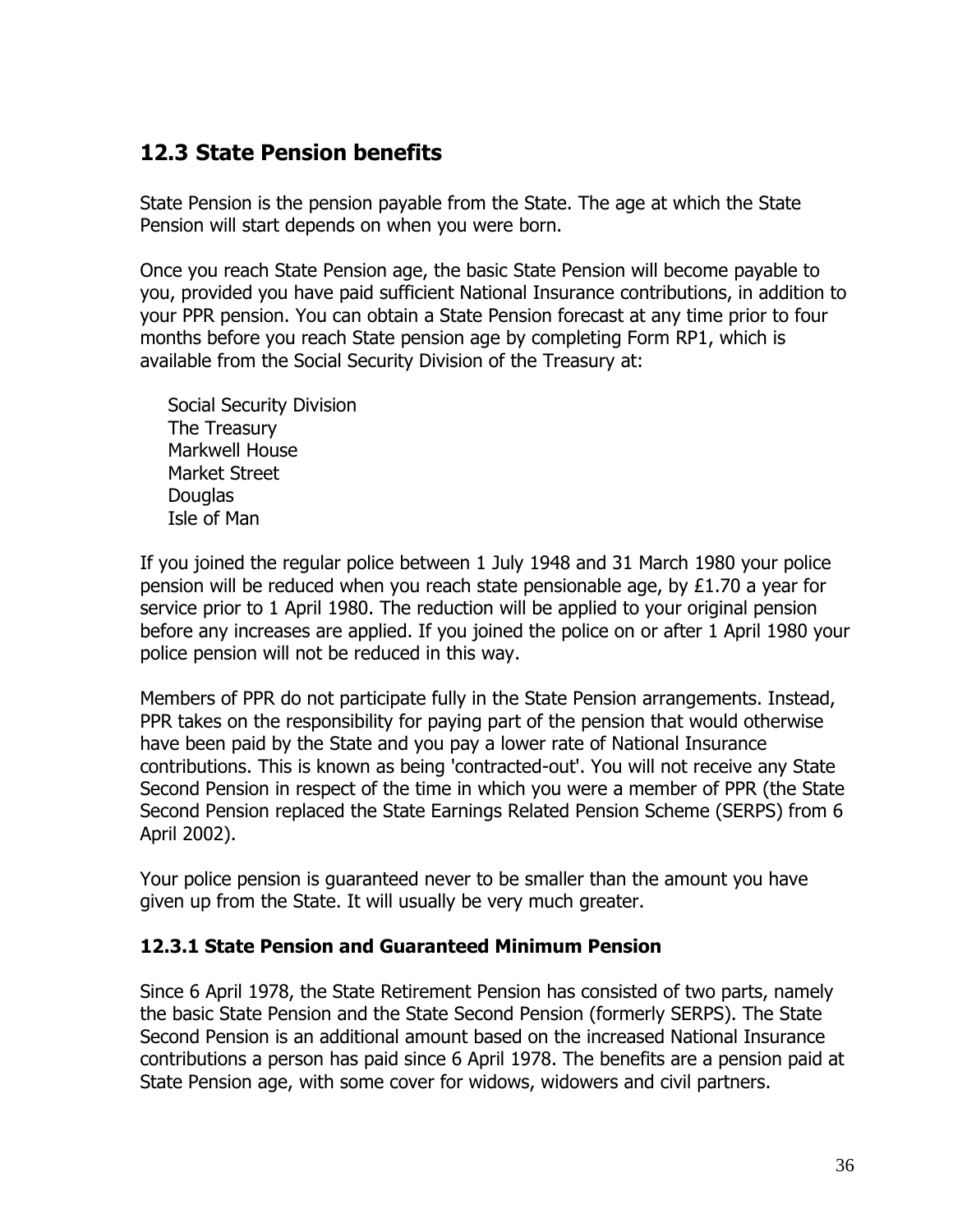In April 1978, PPR contracted-out of SERPS on the basis of the Guaranteed Minimum Pension (GMP). The GMP applies only to service since 6 April 1978 and before 6 April 1997. It is the minimum pension that the PPR undertook to provide in order to contract-out of SERPS. It is guaranteed to be at least as much as the pension you would have built up in SERPS during your service before 6 April 1997.

### **12.4 Pensions increase with inflation**

Pensions in payment are increased annually in line with UK inflation. These increases are paid to all pensioners aged 55 or over and ensure that the benefit maintains its original buying power. Deferred pensions are also increased to maintain their value up to the date they become payable.

Inflation increases will also be paid:

- to you before you reach the age of 55 if you retired on grounds of ill-health or injury, or
- are totally disabled from any occupation and therefore unable to earn a living; and
- to your survivors who are in receipt of survivor benefits.

When the pension increase becomes payable it will take account of the movement in the UK Consumer Prices Index (CPI) since the date of your retirement. Subsequent increases take place in April of each year and are based on the rise in RPI in the 12 months up to the end of the previous September.

Survivors' pensions attract the pension increase as soon as they come into payment.

A deferred pension coming into payment at age 60 will attract the pensions increase but if it is paid before age 55 due to permanent disablement it will not be increased until age 55 unless you are disabled from regular full-time work of any kind.

The pensions increase is applied to the PPR pension irrespective of your country of residence after your retirement, although increases to your State Pension and any Guaranteed Minimum Pension element in your police pension may be affected if you live outside Great Britain.

#### **Example 8**

Hasan retires in mid-October with an annual pension of £10,500. The following April, the cost of living increase of 3.5% is applied.

As Hasan retired exactly half way through the relevant 12-month period, the pension is increased proportionately (i.e., by one half of the total increase, 1.75%).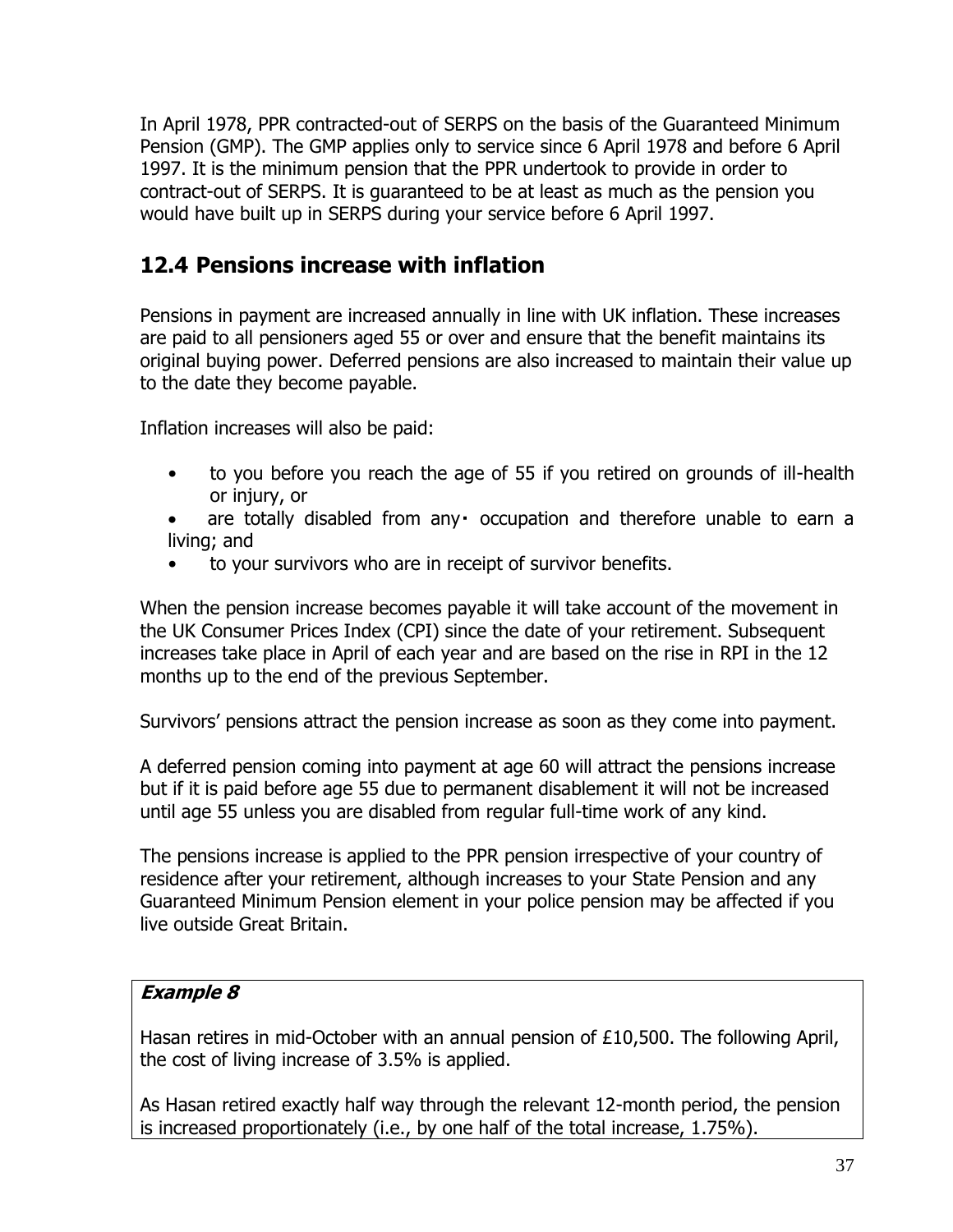| During the second year, the cost of living increase is determined as 4.2%. |  |         |            |
|----------------------------------------------------------------------------|--|---------|------------|
| Initial annual pension £10,500.00                                          |  |         |            |
| Increase Year 1 1.75% £183.75                                              |  |         | £10,683.75 |
| Increase Year 2 4.2%                                                       |  | £448.72 | £11,132.47 |

#### **12.4.1 Increase applied to GMP**

Once you reach State pension age the State is responsible for paying the appropriate pension increase on the GMP. To ensure that you do not receive a double payment, your pension is reduced by an amount equal to the increase paid by the State. For service from 6 April 1978 to 5 April 1988 the State pays the increase in full, but for service from 6 April 1988 to 5 April 1997 thePPR1991 pays the first 3% of the increase and the balance is paid by the State.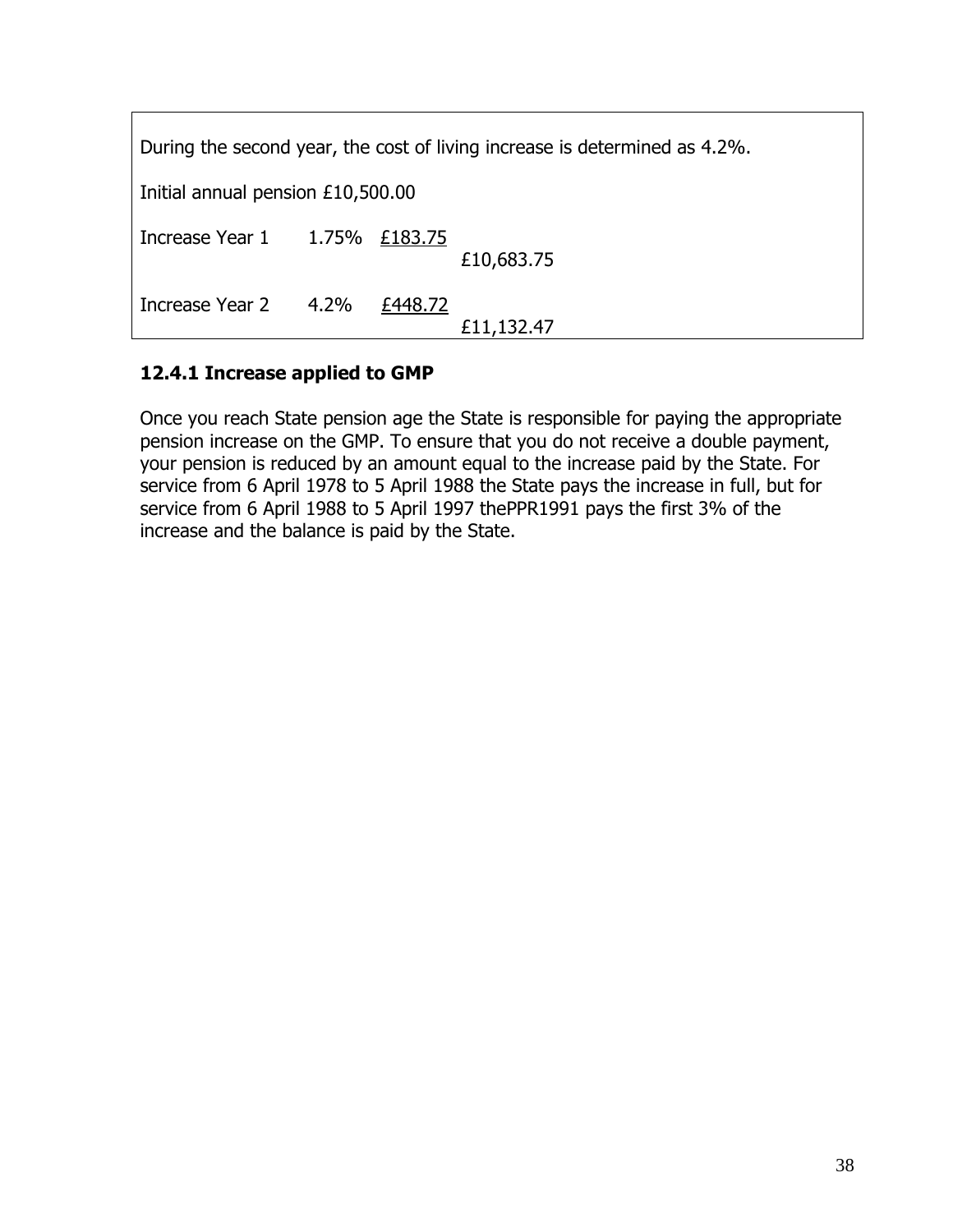## **13. Miscellaneous**

### **13.1 Forfeiture of pension**

(a) Any recipient of a pension may have their entitlement to that pension forfeited either permanently or temporarily and in whole or in part by the Department of Home Affairs if they are convicted of:

• an offence of treason;

• one or more offences under the Official Secrets Acts for which you have been sentenced on the same occasion to at least 10 years' imprisonment; or

(b) Any member of a police force entitled to a pension may their entitlement to that pension forfeited either permanently or temporarily and in whole or in part by the Department of Home Affairs if:

(i) they are convicted of an offence committed in connection with their police service; and

(ii) which is certified by the Department of Home Affairs either to have either been:

- gravely injurious to the interests of the State; or
- to be liable to lead to a serious loss of confidence in the public service.

The High Court of Justice of the Isle of Man on appeal by the recipient/member can review a decision on forfeiture and restore some or all of the pension to the pensioner or someone receiving an award in respect of the pensioner.

### **13.2 Declaration of Entitlement**

The PPR 1991 regularly require any person who is receiving a pension benefit from the PPR 1991 to provide evidence to establish the person's identity and that person's continued entitlement to the pension.

If such evidence is not provided, the PSPA may withhold all or part of any benefits being paid until identity and or entitlement to benefits has been established.

### **13.3 Overpayment of pension**

If, for any reason a pension or lump sum is over or underpaid the PSPA will take steps to rectify the position. The PSPA will always seek to recover any overpayment of benefits.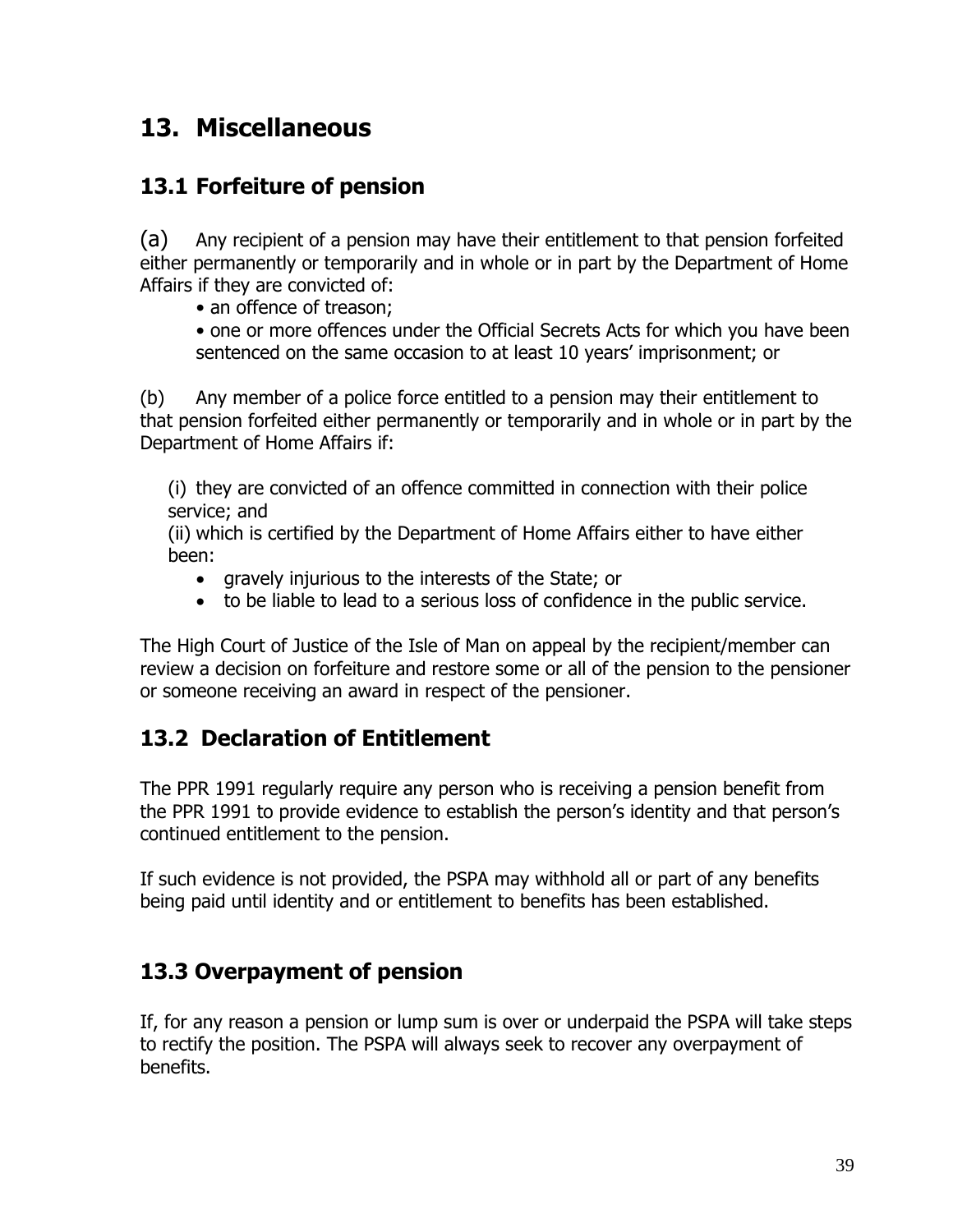### **13.4 Assignment of benefits**

You are not allowed to assign any of your benefits. This means you cannot give anyone else the right to your entitlements under PPR (other than by allocation of part of your pension). There can therefore be no legal claim against you for assignment.

### **13.5 Loss of benefits**

If you become bankrupt, the payment of your pension will be subject to the Bankruptcy Acts.

### **13.6 Scheme amendments**

The arrangements for PPR are set out primarily in the Police Pensions Regulations 1991 (as amended by the Police Pensions (Old Scheme) (Amendment) Regulations 2010 and the Police Pension (Amendment) Regulations 2017), section 6(1)c and 7(4) of the Public Sector Pensions Act 2011. The Regulations may be amended from time to time by the PSPA to keep the Island's pensions legislation up to date with equivalent legislation in the UK. Such amendments are subject to the approval of Tynwald. Please refer to the Police pages of the PSPA website at [www.pspa.im](http://www.pspa.im/) to view the list of amendments.

### **13.7 Income Tax limits**

PPR is a 'registered pension scheme' for tax purposes. As a result there are a number of tax concessions.

- contributions are deducted from your pay before tax is calculated.
- your lump sum is free of tax, as is the lump sum death grant for your survivors.

However, you should also note the following:

- pension contributions eligible for tax relief cannot exceed your total taxable earnings in any tax year.
- there are limits on the benefits that you can take at retirement without incurring an additional tax charge, but you are unlikely to be affected by these unless you are in a very senior post or you have very large pension benefits in addition to your PPR entitlements.

If you think you may be affected by these limits you should contact Income Tax Division, Treasury who will be able to give you further details.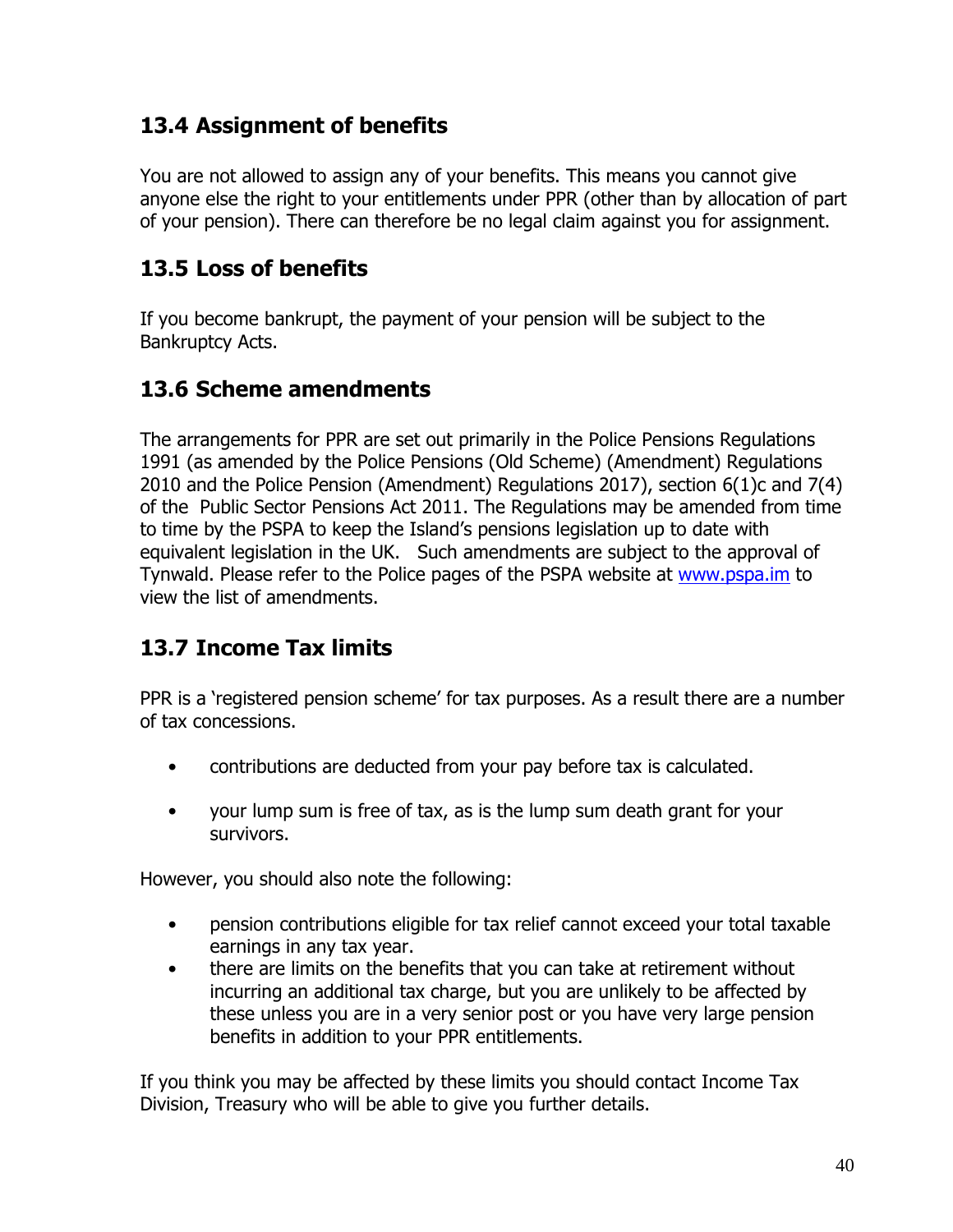## **14. Appeals and complaints**

If there is any difference between the legislation governing the Police Pension Regulations 1991 and the information in this leaflet, the legislation will apply

## **14.1 General**

There is a range of appeals procedures within PPR and some of these are complex. In the first instance, if you have any appeal or complaint, you should approach the PSPA who will also be able to explain the various procedures and the courses of action which are open to you.

In general, you should try to resolve a problem with PSPA in the first instance. A copy of the PSPA complaints procedure is available from the website at www.pspa.im. If you fail to reach a satisfactory resolution, you may then wish to consider some of the other avenues which are explained below. Note, however, that the time limit for approaching the courts (see section 14.3) runs from the date of the decision which is the subject of the appeal and is not extended to take account of attempts at resolution with the PSPA.

If you are a serving officer, you can contact your staff association for advice. If you are a retired officer who is unsure of where to turn to for advice in a dispute, you may wish to contact the National Association of Retired Police Officers (NARPO), NARPO House, 38 Bond Street, Wakefield, West Yorkshire, WF1 2QP – they may also have a local branch at your force.

Specified procedures are laid down in the PPR Regulations for appeals against medical decisions (section 14.2). Other appeals are likely to involve appeal to the High Court (section 14.3) or to a tribunal (section 14.4) – please refer to the Department of Home Affairs for full information on the appeals process.

## **14.2 Medical appeals**

If you are dissatisfied with a decision by a medical practitioner selected by the Department, you may appeal against it. Please refer to the Department of Home Affairs for information on its appeals process.

### **14.3 Appeal to High Court of Justice of the Isle of Man**

If you are aggrieved by a decision of the Department in respect of an award you may be able to appeal to the High Court. Please refer to the Department of Home Affairs for information on its appeals process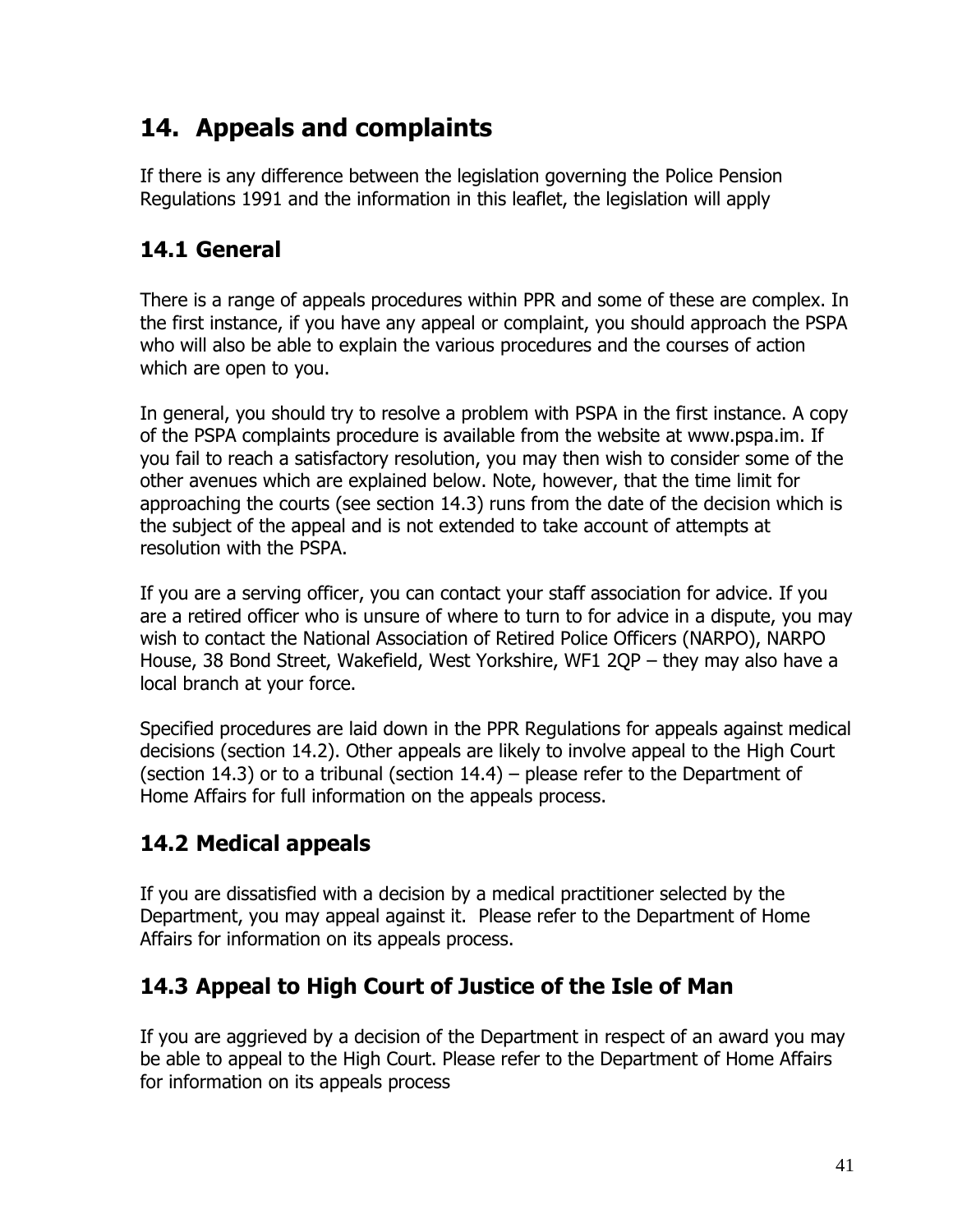### **14.4 Internal dispute resolution procedures**

If you have a complaint about the PPR, or its administration, which you are not pursuing by means of an appeal under the medical appeal procedures, or to the High Court or to a tribunal, you should approach the PSPA in the first instance.

You will be entitled to receive a written explanation relating to your complaint. If you still feel that you have a valid complaint, you (or someone representing your interests, such as your staff association) can make an appeal to the Scheme Managers, the PSPA, if the matter relates to a direct responsibility of the PSPA under the Police Pension Regulations. There are time limits for making applications. More details are available from the PSPA's website pages.

### **14.5 Isle of Man Pensions Ombudsman**

The Isle of Man Pensions Ombudsman has the power to investigate and determine complaints or disputes of fact or law in relation to occupational pension schemes, including

- any complaint alleging injustice as a result of maladministration; and
- any question of fact or of law.

However, the Ombudsman cannot investigate a complaint where an appeal under the medical appeal procedures has commenced. Public service schemes such as PPR are required to make specific reference to the Pensions Ombudsman's full powers. However, except in limited circumstances, the Pensions Ombudsman Regulations preclude the Ombudsman from accepting a complaint or dispute for investigation and determination unless the matter has first been considered by a scheme's internal dispute resolution procedure. An exception is where action by the pension scheme's administrators or managers under the procedures for resolving disputes is delayed without good reason. Please refer to the PSPA's website to find out how to contact the Isle of Man Pensions Ombudsman.

### **14.6 Data Protection**

The Public Sector Pensions Authority will use any information you or your employer provide in connection with your membership to administer and operate the arrangements and pay benefits under it. This may include passing details to third parties that are involved in the administration and operation of the Regulations. The PSPA may also use your data for administrative purposes in line with its data protection notification. In order to fulfil its duty to protect public money, the PSPA may use information it holds to prevent and detect fraud. It may also share information with other organisations that handle public funds. More information can be found in the PSPA Privacy Policy on its website at [www.pspa.im](http://www.pspa.im/)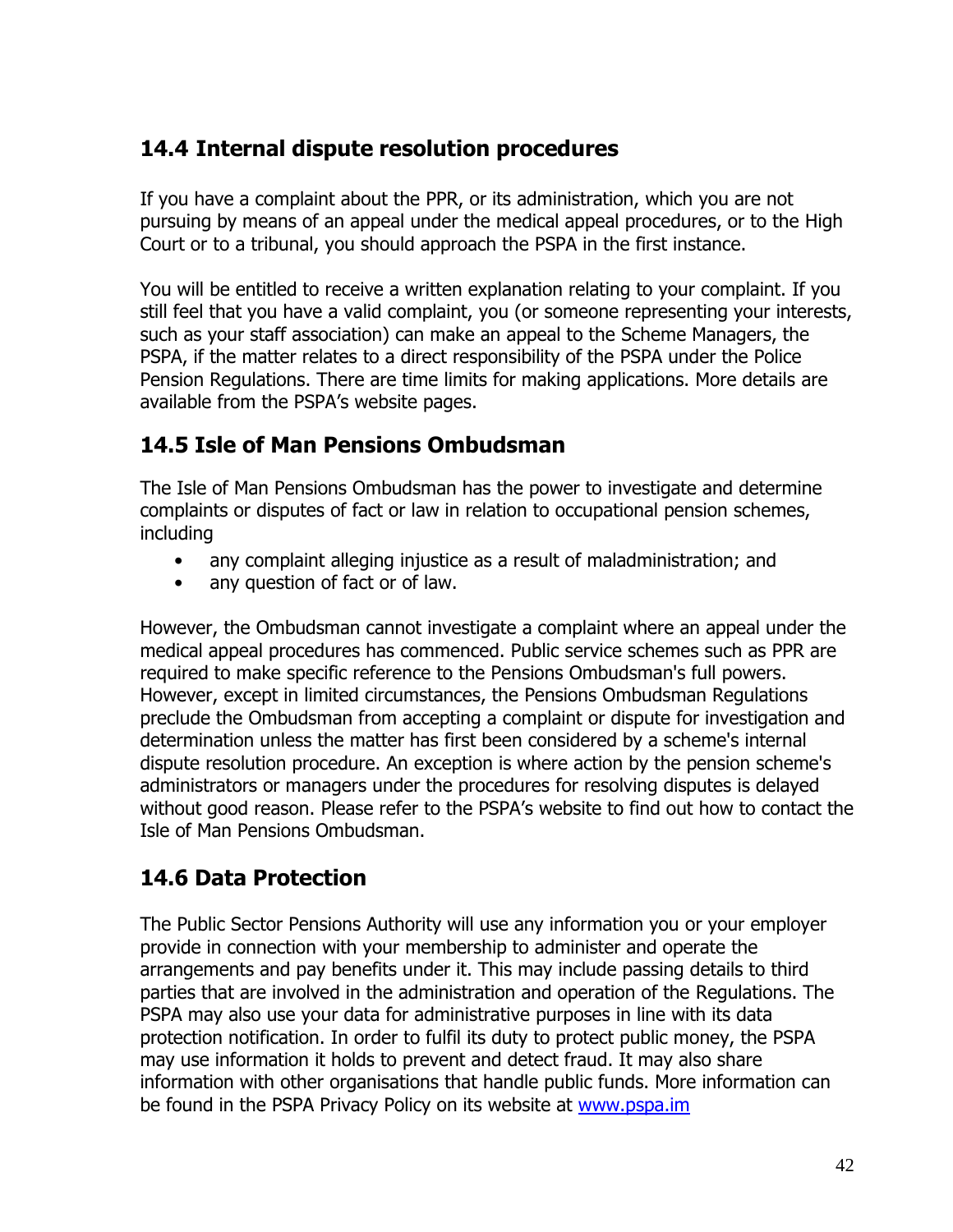### **Time Limits**

Some of the actions in PPR that you might wish to take have time limits. These are summarised below. Please ensure that you do not miss out by exceeding these limits.

| <b>Action</b>                                                                                                                                                            | <b>Time Limit</b>                                                                                                                                                                                                                                                                                                          |
|--------------------------------------------------------------------------------------------------------------------------------------------------------------------------|----------------------------------------------------------------------------------------------------------------------------------------------------------------------------------------------------------------------------------------------------------------------------------------------------------------------------|
| Making a transfer of previous<br>pension rights to the Police Pension<br>Scheme                                                                                          | No time limit for transfers into the PPR 1991 but<br>there could be a time limit for transfers out under the<br>rules of the other pension scheme. If your previous<br>employer was a member of the Public Sector Transfer<br>Club, it is generally beneficial to apply to transfer<br>within 12 months on joining the PPR |
| Buying increased benefits with a<br>lump sum payment                                                                                                                     | You must apply within 12 months of joining the<br>scheme                                                                                                                                                                                                                                                                   |
| Making a transfer from PPR if you<br>have not:<br>received pension benefits,<br>given notice of commutation,<br>or<br>received a return of your<br>pension contributions | You must, within 6 months of starting your new job,<br>or longer if your police authority allow make a<br>request for a transfer out.                                                                                                                                                                                      |
| Notice of commutation - giving<br>notice to your police authority that<br>you want to surrender part of your<br>pension for a lump sum.                                  | You cannot give notice of commutation earlier than<br>four months before your intended date of retirement.<br>You must give notice before your retirement date.                                                                                                                                                            |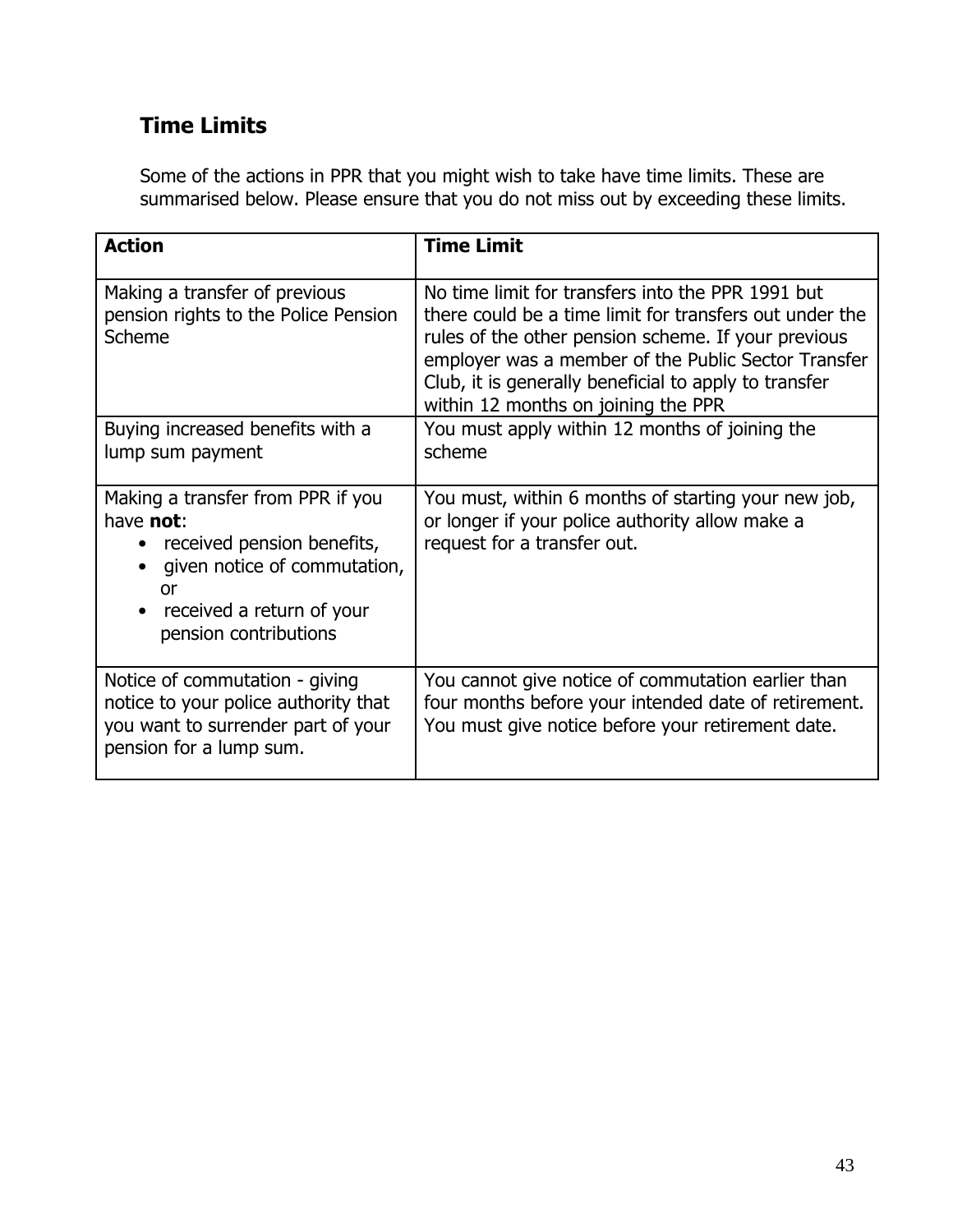## Glossary

Some of the specialist terminology used in relation to pensions is explained below.

| Abatement                                           | The temporary reduction in pension payments which<br>may be imposed by the scheme if a police officer is re-<br>engaged after retirement.                                                                                                                                                                                   |
|-----------------------------------------------------|-----------------------------------------------------------------------------------------------------------------------------------------------------------------------------------------------------------------------------------------------------------------------------------------------------------------------------|
| Accrual                                             | The rate at which pension benefits build up with<br>increases of pensionable service.<br>Single accrual is where benefits build up evenly for<br>every year of service.<br>Dual accrual is where benefits build up more quickly<br>after an initial period, as in PPR where each year of<br>service above 20 counts double. |
| Active member                                       | A serving officer who is contributing to one of the police<br>pension schemes.                                                                                                                                                                                                                                              |
| <b>Additional Voluntary</b><br>Contributions (AVCs) | Personal pension contributions made by an officer who<br>is a member of PPR to give pension benefits in addition<br>to the police pension entitlement. This money purchase<br>facility is only available in PPR or to former PPR<br>members who transfer to PPR 2010 and carry on<br>making AVC contributions.              |
| Approved career break                               | A period when the Constabulary has agreed that you<br>can take extended unpaid leave under the Preferential<br>Rejoin Scheme. During this time, your continuity of<br>service is maintained, but you will not be permitted to<br>pay pension contributions and will not accrue<br>pensionable service.                      |
| Beneficiary                                         | An individual who receives pension benefits.                                                                                                                                                                                                                                                                                |
| Civil partner                                       | A person of the same sex with whom you have formed<br>the legal relationship of civil partnership.                                                                                                                                                                                                                          |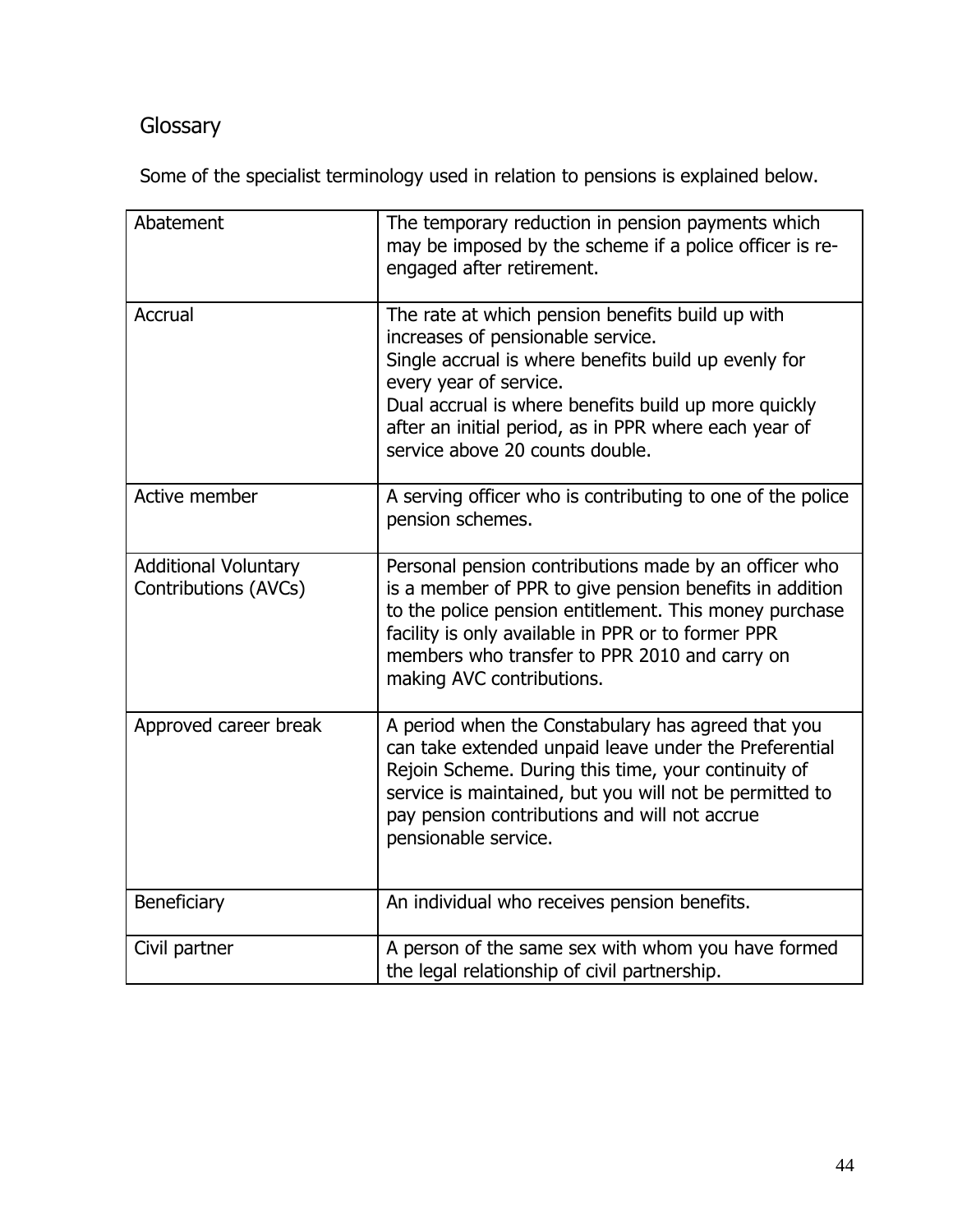| Compulsory retirement age           | The age at which you must retire and which depends on<br>your rank, as follows:<br>for a constable, sergeant, 60 years<br>for an officer with any higher rank, 65 years.<br>$\bullet$<br>The date may be postponed by the chief constable (in<br>the case of an officer of the rank of superintendent or<br>below) or the Department (in the case of an officer<br>above the rank of superintendent). |
|-------------------------------------|-------------------------------------------------------------------------------------------------------------------------------------------------------------------------------------------------------------------------------------------------------------------------------------------------------------------------------------------------------------------------------------------------------|
| Commutation                         | Allows an officer to give up part of his/her annual<br>pension to provide for a one-off payment of lump sum.                                                                                                                                                                                                                                                                                          |
| <b>Contribution Rate</b>            | Is a % of pensionable pay. See table 1 on page 7 for<br>more details.                                                                                                                                                                                                                                                                                                                                 |
| Deferred pension                    | Pension rights held by someone who has left a pension<br>scheme before the age at which a pension would<br>normally be payable to them - these are deferred in the<br>sense that they are not payable on leaving but at a<br>future date.                                                                                                                                                             |
|                                     | A deferred pension is payable at age 60 in unless you<br>are permanently disabled for regular employment, with<br>additional restrictions if you have left the service on<br>disciplinary grounds.                                                                                                                                                                                                    |
|                                     | A deferred pension can be paid from age 55 but will be<br>actuarially reduced to take account of the fact that it is<br>in payment earlier and for longer.                                                                                                                                                                                                                                            |
| Deferred member                     | An individual who is entitled to a deferred pension.                                                                                                                                                                                                                                                                                                                                                  |
| Dependant                           | Someone who depends on you $-$ either financially, or<br>because they are disabled.                                                                                                                                                                                                                                                                                                                   |
| Enhancement and enhanced<br>service | Additions to pensionable service (for example, in certain<br>cases of ill-health retirement) which therefore increase<br>(enhance) the pension payable.                                                                                                                                                                                                                                               |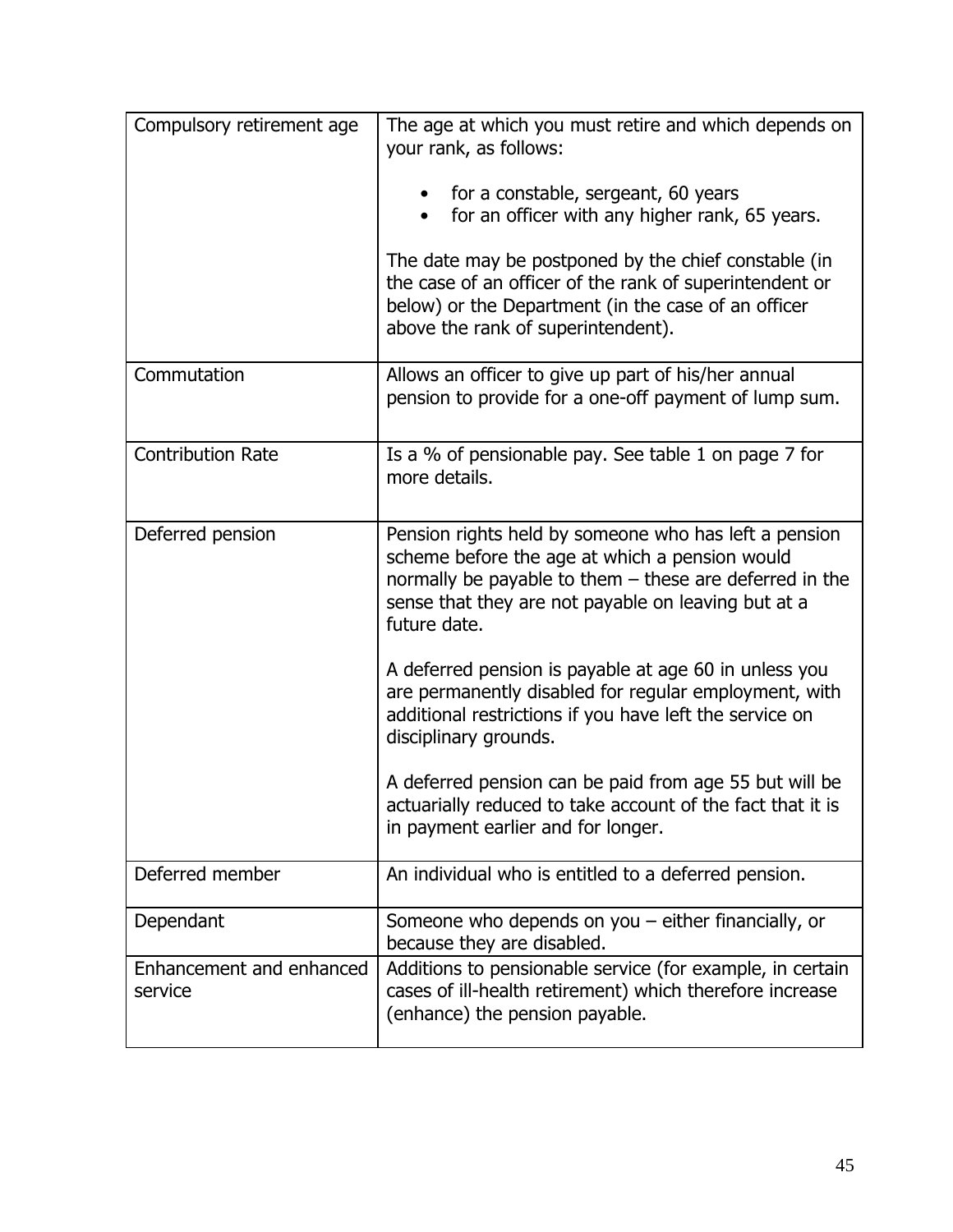| Final pensionable pay                      | The pay on which pension benefits are based. It will<br>often be the pay in the final year before retirement but<br>account is also taken of some previous earnings. Final<br>pensionable pay is always calculated as full-time pay.                                                                                                                                                                                                       |
|--------------------------------------------|--------------------------------------------------------------------------------------------------------------------------------------------------------------------------------------------------------------------------------------------------------------------------------------------------------------------------------------------------------------------------------------------------------------------------------------------|
| <b>Guaranteed Minimum</b><br>Pension (GMP) | The minimum pension that must be provided by a<br>contracted-out salary-related scheme (such as PPR and<br>PPR 2010) for pensions accrued from service or<br>employment between 1978 and 1997. The GMP is<br>roughly equivalent to the State Earnings-Related<br>Pension Scheme (SERPS) which would have been<br>payable if PPR/PPR 2010 had not been contracted out.<br>(Police pensions are always equal to or greater than the<br>GMP). |
| Income Tax Division,<br>Treasury           | The Government Department responsible for taxation in<br>the Isle of Man.                                                                                                                                                                                                                                                                                                                                                                  |
| Money purchase                             | A pension arrangement in which the pension paid is<br>related to the size of the individual's pension fund at<br>retirement, which is determined by the contributions<br>made and the investment return that they have<br>produced (as opposed to a defined benefit scheme<br>where the pension is related to the individual's earnings<br>or some other value fixed in advance).                                                          |
| <b>Nominated Partner</b>                   | Is a person who is entitled to the same rights and<br>benefits as a spouse or civil partner and has been<br>nominated in accordance with the PPR 1991 Regulations<br>and meets certain criteria in order to claim an adult<br>survivor's pension.                                                                                                                                                                                          |
| Ordinary pension                           | An ordinary pension is payable to an officer who retires<br>on or after reaching age 50.                                                                                                                                                                                                                                                                                                                                                   |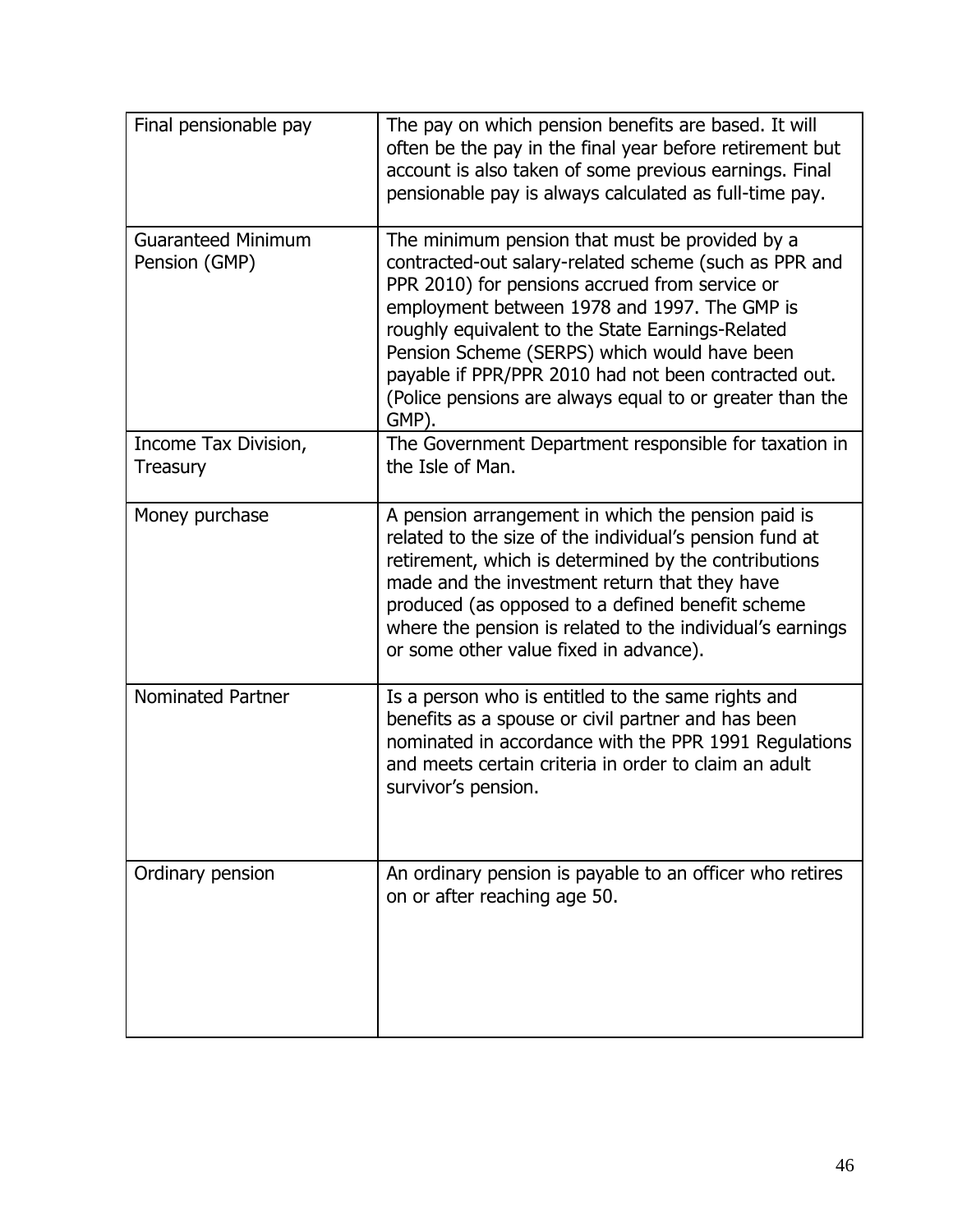| Pension age           | The age at which a pension other than an ill-health<br>pension may be paid.                                                                                                                                                                            |
|-----------------------|--------------------------------------------------------------------------------------------------------------------------------------------------------------------------------------------------------------------------------------------------------|
| Pension credit member | An ex-spouse or ex-civil partner who has received<br>pension rights under a pension sharing order made on<br>divorce or dissolution of a civil partnership. He/she will<br>receive a police pension at age 60 (in PPR) or 65 (in<br>PPR 2010).         |
| Pension debit member  | An individual who has given over part of his/her pension<br>rights to an ex-spouse or ex-civil partner under a<br>pension sharing order made on divorce or dissolution of<br>a civil partnership.                                                      |
| Pensionable pay       | Elements of earnings which are pensionable and on<br>which pension contributions are paid. Pensionable pay in<br>the police currently includes basic salary, additional<br>salary on temporary promotion and competence related<br>threshold payments. |
| Personal pension      | A money purchase pension which is provided through a<br>contract between an individual and a pension provider.                                                                                                                                         |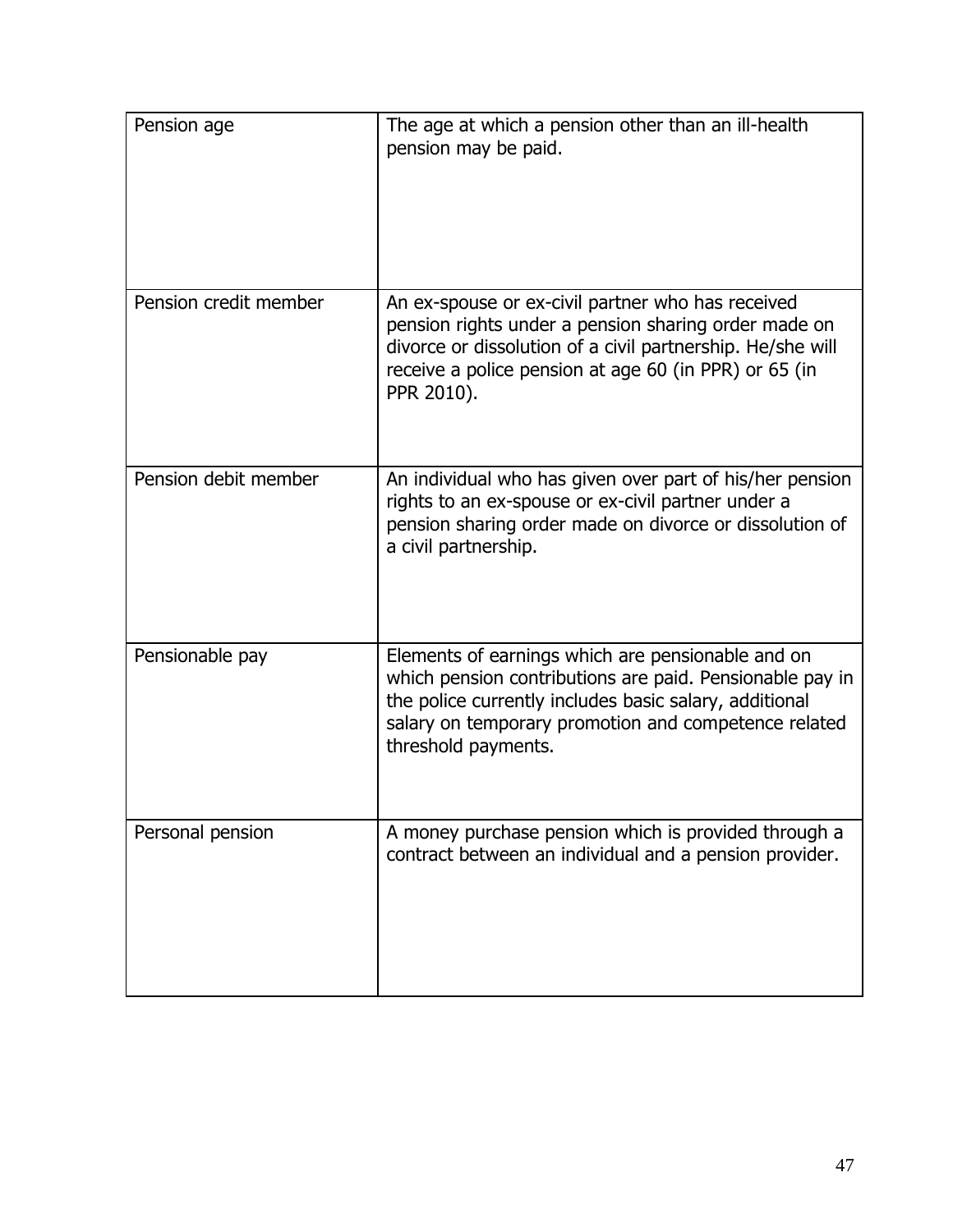| Isle of Man Constabulary<br>Preferential Re-joining | Police Regulation 13 - Officers can apply to the Isle of<br>Man Constabulary Preferential Re-joining Scheme to<br>take an extended break from their service.                                                                                                                                                                                                        |
|-----------------------------------------------------|---------------------------------------------------------------------------------------------------------------------------------------------------------------------------------------------------------------------------------------------------------------------------------------------------------------------------------------------------------------------|
| Qualifying service                                  | Service (or employment) which qualifies an individual to<br>receive a pension. In the police schemes, qualifying<br>service is generally calendar length of service in the<br>police for which pension contributions are payable, plus<br>any service arising from previous service or employment<br>that has been transferred in.                                  |
| Short service pension                               | A short service pension is payable immediately after<br>completion of at least two but less than 25 years'<br>pensionable service if you retire at what would have<br>been the compulsory retirement age for your rank<br>before the new compulsory retirement ages were<br>introduced on 1 April 2010 It is calculated in a similar<br>way to an ordinary pension. |
| <b>Surviving Adult Dependent</b>                    | Spouse, Civil or Nominated Partner                                                                                                                                                                                                                                                                                                                                  |
| State Pension age                                   | The age at which an individual can claim his/her State<br>Pension. These ages are changing and depend on when<br>you were born. More information can be found on the<br>social security pages on the IOM Government website.                                                                                                                                        |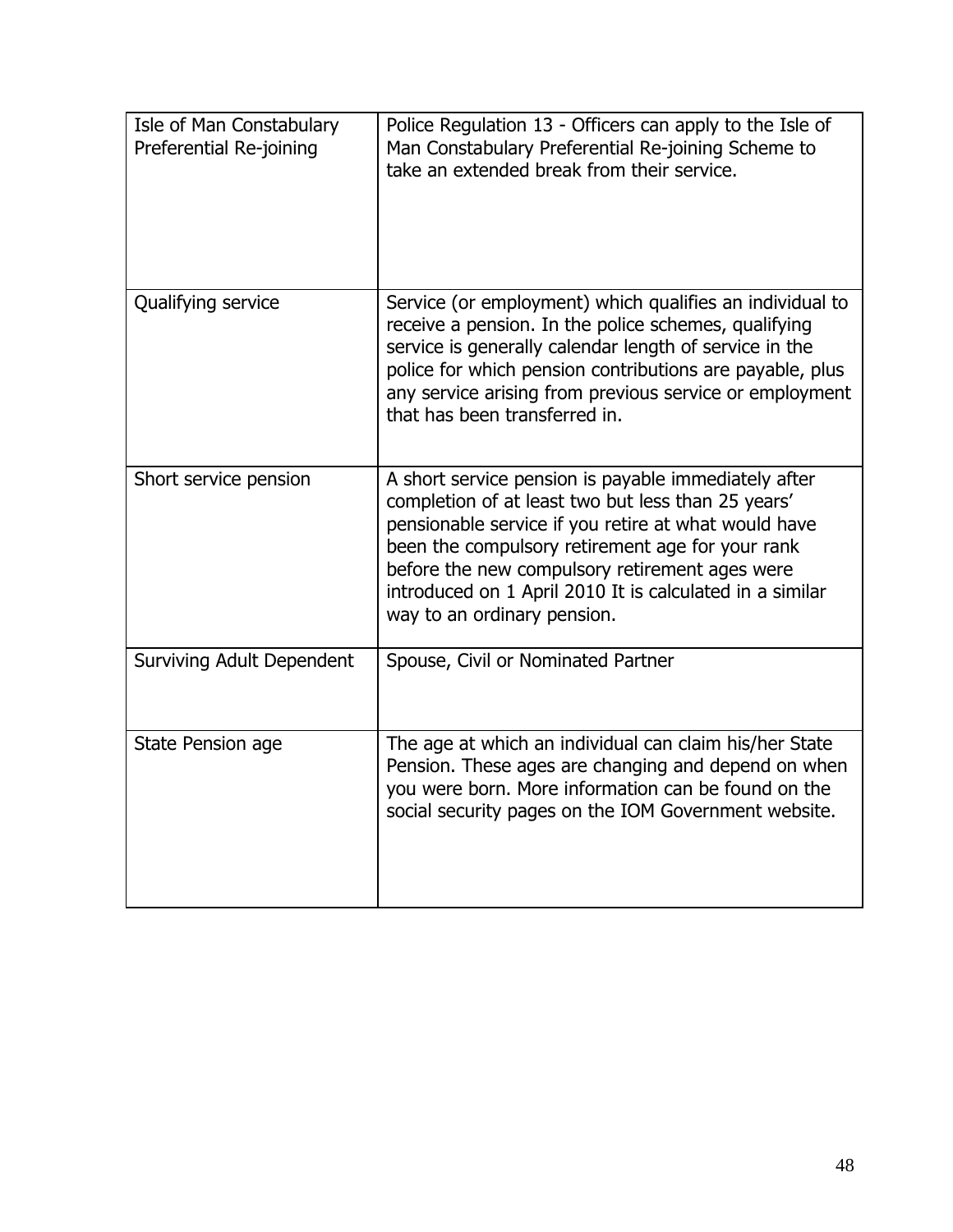### **Who can I contact for more information?**

If you need more information about any of the provisions of the Police Pensions Regulations 1991 as amended or you would like a statement of retirement benefits or transfer value you should contact the PSPA by writing to or visiting them during normal office hours at:

Public Sector Pensions Authority 3rd Floor, Prospect House 27-29 Prospect Hill DOUGLAS ISLE OF MAN IM1 1ET Tel: 01624 685598

Email pensions@pspa.im Website [www.pspa.im](http://www.pspa.im/) 

Please remember that although the PSPA can give you details of benefit entitlement or options under the Police Pensions Regulations 1991, as amended from time to time, they are not permitted to advise you to take any particular course of action when a choice arises. If you are uncertain what steps to take, it is suggested that you seek the assistance of an independent financial adviser.

#### **How do I find out more about the regulations controlling the scheme?**

If you require further details about the regulations controlling the scheme, you can refer to the Regulations pages of the PSPA website at [www.pspa.im](http://www.pspa.im/)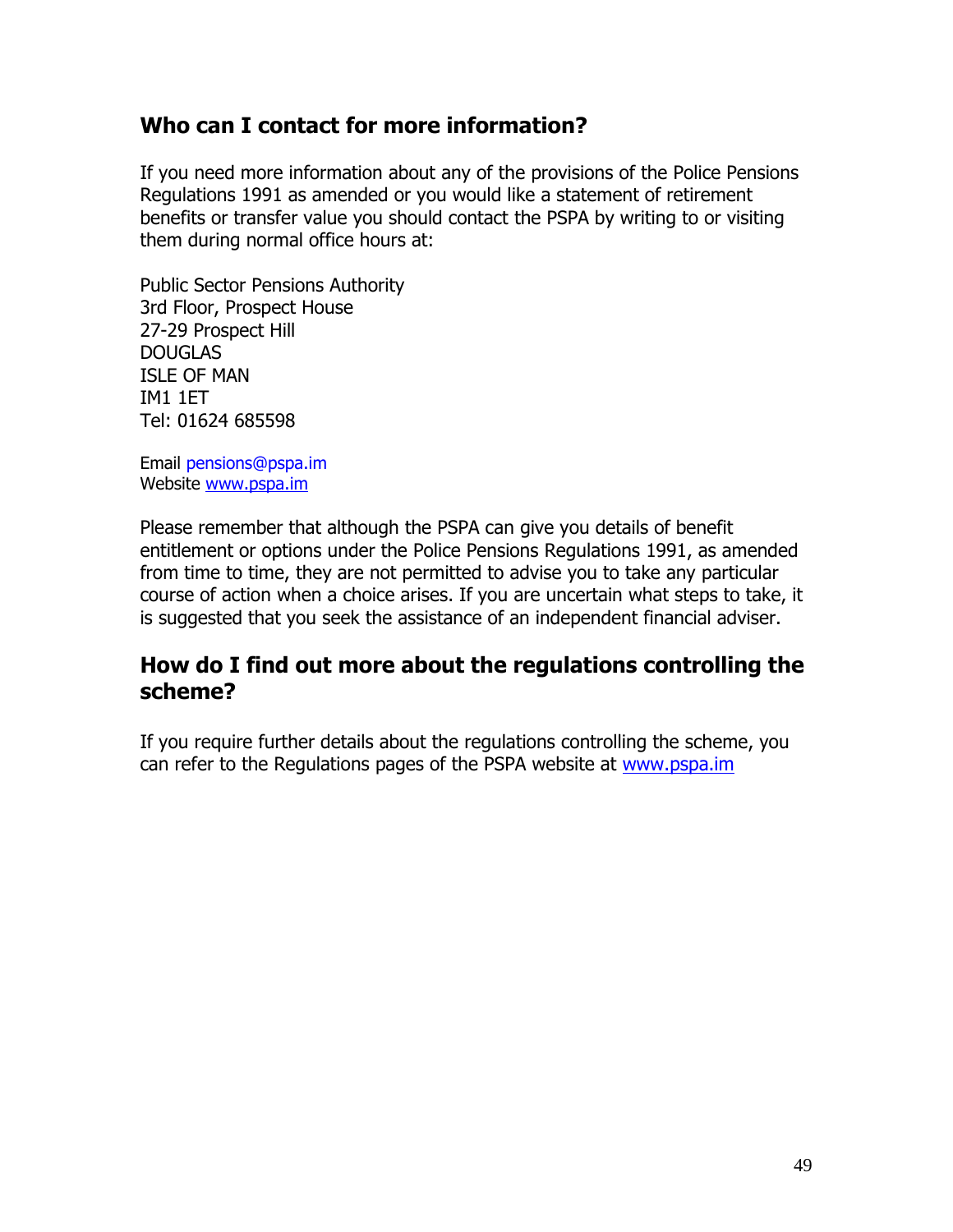# Small print

### **Scheme regulations**

This booklet is a straightforward guide to the main provisions of the law in relation to Police Pensions which is set out in the Police Pensions Regulations 1991 as amended. It does not cover every area – the full details are contained in the regulations (as amended), which are the legal basis of the scheme. Nothing in this booklet can replace the rules, and if there is any difference, the rules will apply.

This booklet is based on the regulations current at the time of writing, and there is no guarantee that any part of the regulations will not change in the future. Before changes to the regulations are made, the members and the Police Federation will normally be consulted.

The taxation treatment of some events is mentioned throughout this booklet where considered helpful. It is intended as general advice only; there are many other issues and personal circumstances that can affect your tax affairs and no reliance should be placed on this booklet when making financial decisions